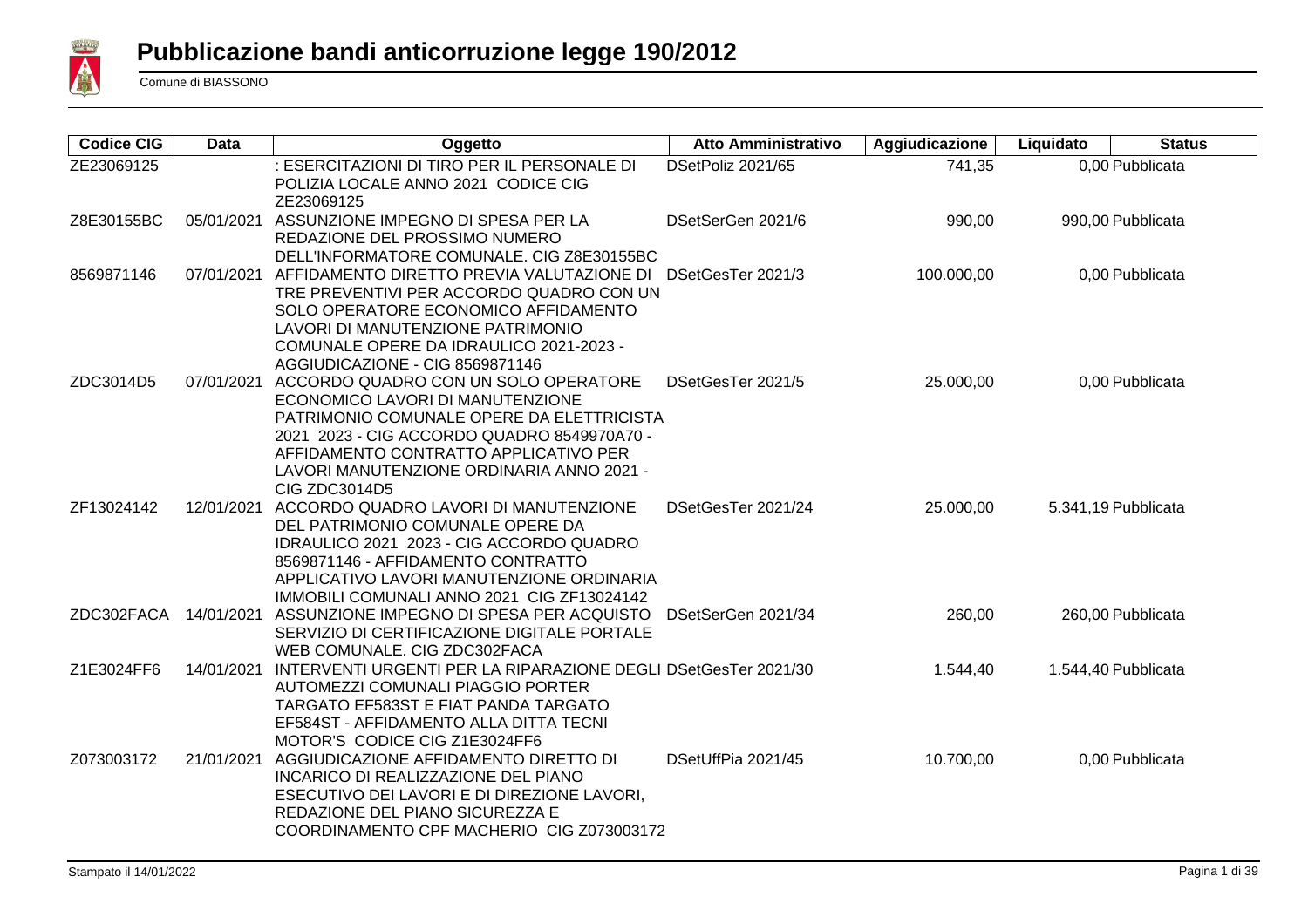

| <b>Codice CIG</b> | Data       | Oggetto                                                                                                                                                                                                                                                                      | <b>Atto Amministrativo</b> | Aggiudicazione | Liquidato | <b>Status</b>        |
|-------------------|------------|------------------------------------------------------------------------------------------------------------------------------------------------------------------------------------------------------------------------------------------------------------------------------|----------------------------|----------------|-----------|----------------------|
| Z95304C61F        | 21/01/2021 | AFFIDAMENTO DIRETTO INCARICO PER ATTIVITA'<br>DI FORMAZIONE NELL'AMBITO DEL PROGETTO<br>FAMI 2014-2020 AFTERCARE CUP G89F20000010007<br>CIG Z95304C61F                                                                                                                       | DSetUffPia 2021/44         | 166,40         |           | 164,40 Pubblicata    |
| ZDA30506CD        |            | 21/01/2021 AFFIDAMENTO DELLA FORNITURA DI MINUTO<br>MATERIALE DESTINATO ALL'ATTIVITA'<br>MANUTENTIVA SUL TERRITORIO CATEGORIA<br>MATERIALI DI FERRAMENTA PER L'ANNO 2021 -<br>DETERMINA A CONTRATTARE E AFFIDAMENTO<br>ALLA DITTA FERRUTENSIL RCM - CODICE CIG<br>ZDA30506CD | DSetGesTer 2021/46         | 4.900,00       |           | 7.373,94 Pubblicata  |
| Z17303638C        |            | 22/01/2021 AFFIDAMENTO DEL SERVIZIO DI ACCOGLIENZA<br>MINORI M80 E M89 FINO AL 30/04/2021 E<br>ASSUNZIONE DEL RELATIVO IMPEGNO DI SPESA.<br>CIG Z17303638C                                                                                                                   | DSetSerSoc 2021/48         | 32.400,00      |           | 32.392,00 Pubblicata |
| ZEC30539BC        | 22/01/2021 | AFFIDAMENTO DELLA FORNITURA DI MINUTO<br>MATERIALE DESTINATO ALL'ATTIVITA'<br>MANUTENTIVA SUL TERRITORIO CATEGORIA<br>MATERIALI EDILI PER L'ANNO 2021 - DETERMINA A<br>CONTRATTARE E AFFIDAMENTO ALLA DITTA<br>FERRERA PASQUALE - CODICE CIG ZEC30539BC                      | DSetGesTer 2021/47         | 3.000,00       |           | 496,71 Pubblicata    |
| ZC3305A552        |            | 25/01/2021 FORMAZIONE EQUIPE AREA ADULTI E ANZIANI<br>DELL'AMBITO DI CARATE BRIANZA - CIG<br>ZC3305A552                                                                                                                                                                      | DSetUffPia 2021/61         | 1.600,00       |           | 1.600,00 Pubblicata  |
| ZE0305B20A        | 26/01/2021 | IMPEGNO DI SPESA PER LA MANUTENZIONE DELLADSetSerGen 2021/51<br>MACCHINA AFFRANCATRICE DELLA DITTA<br>FRANCOPOST SRL. CIG ZE0305B20A                                                                                                                                         |                            | 370,00         |           | 370,00 Pubblicata    |
| Z01306041A        |            | 27/01/2021 AFFIDAMENTO DELLA FORNITURA DI MINUTO<br>MATERIALE DESTINATO ALL' ATTIVITA'<br>MANUTENTIVA SUL TERRITORIO CATEGORIA<br>MATERIALI ELETTRICI PER L'ANNO 2021 -<br>DETERMINA A CONTRATTARE E AFFIDAMENTO<br>ALLA DITTA VERGANI S.R.L. - CODICE CIG<br>Z01306041A     | DSetGesTer 2021/55         | 3.000,00       |           | 3.665,50 Pubblicata  |
| ZD6306EEFA        | 01/02/2021 | AFFIDAMENTO FORNITURA DI MATERIALI PER<br>SEGNALETICA VERTICALE CIG ZD6306EEFA                                                                                                                                                                                               | DSetGesTer 2021/70         | 2.025,20       |           | 0,00 Pubblicata      |
| Z8830710DC        | 01/02/2021 | INTERVENTO DI RIPROGRAMMAZIONE IMPIANTO DI DSetGesTer 2021/72<br>CLIMATIZZAZIONE IMMOBILE COMUNALE CA' DEI<br>BOSSI AFFIDAMENTO ALLA SOC. DAIKIN AIR                                                                                                                         |                            | 300,00         |           | 300,00 Pubblicata    |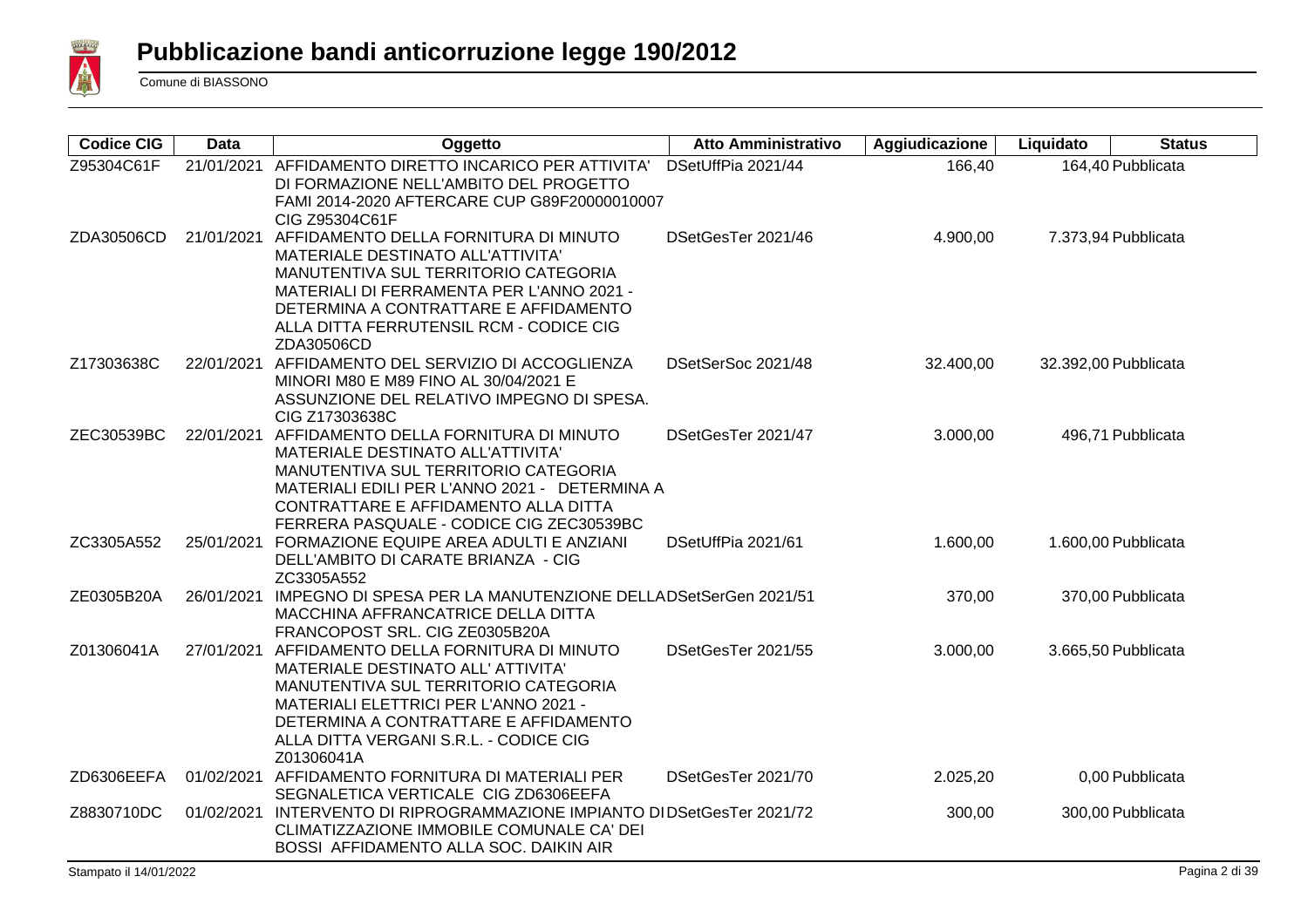

| <b>Codice CIG</b> | <b>Data</b> | Oggetto                                                                                                                | <b>Atto Amministrativo</b> | Aggiudicazione | Liquidato            | <b>Status</b> |
|-------------------|-------------|------------------------------------------------------------------------------------------------------------------------|----------------------------|----------------|----------------------|---------------|
|                   |             | <b>CONDITIONING ITALY SPA</b>                                                                                          |                            |                |                      |               |
| Z2E3047279        | 02/02/2021  | AFFIDAMENTO DEL SERVIZIO DI CENTRO DIURNO DSetSerSoc 2021/74                                                           |                            | 7.950,00       | 7.909,29 Pubblicata  |               |
|                   |             | "AD HOC" A FAVORE DEL SIG. A070 ALLA                                                                                   |                            |                |                      |               |
|                   |             | FONDAZIONE STEFANIA ONLUS DI LISSONE E                                                                                 |                            |                |                      |               |
|                   |             | RELATIVO IMPEGNO DI SPESA FINO AL 31/03/2021.                                                                          |                            |                |                      |               |
|                   |             | CIG Z2E3047279.                                                                                                        |                            |                |                      |               |
| ZB93077940        |             | 02/02/2021 CORSO DI FORMAZIONE E/O APPROFONDIMENTO                                                                     | DSetPoliz 2021/73          | 70,00          | 70,00 Pubblicata     |               |
|                   |             | PER LE MATERIE DI INTERESSE PER LA POLIZIA                                                                             |                            |                |                      |               |
|                   | 02/02/2021  | LOCALE CIG ZB93077940<br>INSTALLAZIONE DI APPARECCHIATURE PER IL                                                       | DSetGesTer 2021/58         |                |                      |               |
| ZA33065310        |             | RILIEVO DEI CONSUMI ELETTRICI COMPRENSIVO                                                                              |                            | 3.650,00       | 3.650,00 Pubblicata  |               |
|                   |             | DEL SERVIZIO DI CONTABILIZZAZIONE E                                                                                    |                            |                |                      |               |
|                   |             | RIPARTIZIONE AFFIDAMENTO ALLA SOC.                                                                                     |                            |                |                      |               |
|                   |             | AMBROGIO MORO S.P.A. - CODICE CIG ZA33065310                                                                           |                            |                |                      |               |
| Z1F3078C88        |             | 03/02/2021 SERVIZIO DI MANUTENZIONE IMPIANTO                                                                           | DSetGesTer 2021/76         | 680,00         | 680,00 Pubblicata    |               |
|                   |             | ASCENSORE INSTALLATO PRESSO L'EDIFICIO                                                                                 |                            |                |                      |               |
|                   |             | COMUNALE VILLA MONGUZZI FORNITURA DI                                                                                   |                            |                |                      |               |
|                   |             | NUOVO MODULO DI TRASMISSIONE TELEFONICA                                                                                |                            |                |                      |               |
|                   |             | GSM - AFFIDAMENTO ALLA DITTA SCHINDLER -                                                                               |                            |                |                      |               |
|                   |             | CODICE CIG Z1F3078C88                                                                                                  |                            |                |                      |               |
| Z4C3078CE5        |             | 03/02/2021 SERVIZIO DI MANUTENZIONE ORDINARIA IMPIANTI DSetGesTer 2021/75<br>ANTINCENDIO EDIFICI COMUNALI SMAILTIMENTO |                            | 228,66         | 228,66 Pubblicata    |               |
|                   |             | ESTINTORI OBSOLETI - CODICE CIG Z4C3078CE5                                                                             |                            |                |                      |               |
| ZB6307E546        |             | 04/02/2021 AFFIDAMENTO, ALLA DITTA APKAPPA SRL PER                                                                     | DSetSerGen 2021/78         | 1.200,00       | 1.200,00 Pubblicata  |               |
|                   |             | RINNOVO DEL SERVIZIO DI CONSERVAZIONE                                                                                  |                            |                |                      |               |
|                   |             | DIGITALE APSERARCHIVIO - IMPEGNO DI SPESA                                                                              |                            |                |                      |               |
| Z44307F1B0        | 04/02/2021  | AFFIDAMENTO DEL SERVIZIO DI INSERIMENTO                                                                                | DSetSerSoc 2021/81         | 3.634,32       | 4.823,73 Pubblicata  |               |
|                   |             | MINORE M39 PRESSO IL CENTRO DIURNO                                                                                     |                            |                |                      |               |
|                   |             | "PICCOLO PUZZLE" A LA GRANDE CASA SOC.                                                                                 |                            |                |                      |               |
|                   |             | COOP. SOCIALE ONLUS E RELATIVO IMPEGNO DI                                                                              |                            |                |                      |               |
|                   |             | SPESA FINO AL 31/07/2021. CIG Z44307F1B0.                                                                              |                            |                |                      |               |
| Z7E305D07E        |             | 04/02/2021 AFFIDAMENTO DEL SERVIZIO DI TRASPORTI                                                                       | DSetSerSoc 2021/86         | 27.000,00      | 10.400,00 Pubblicata |               |
|                   |             | CONTINUATIVI ALL'ASSOCIAZIONE "CROCE BIANCA                                                                            |                            |                |                      |               |
|                   |             | MILANO ONLUS" SEZIONE DI BIASSONO PER IL<br>PERIODO 2021-2022 E IMPEGNO DI SPESA PER IL                                |                            |                |                      |               |
|                   |             | PERIODO GENNAIO-AGOSTO 2021. CIG                                                                                       |                            |                |                      |               |
|                   |             | Z7E305D07E.                                                                                                            |                            |                |                      |               |
| 8522305C8E        |             | 05/02/2021 AGGIUDICAZIONE PROCEDURA APERTA                                                                             | DSetGesTer 2021/83         | 143.981,25     | 0,00 Pubblicata      |               |
|                   |             |                                                                                                                        |                            |                |                      |               |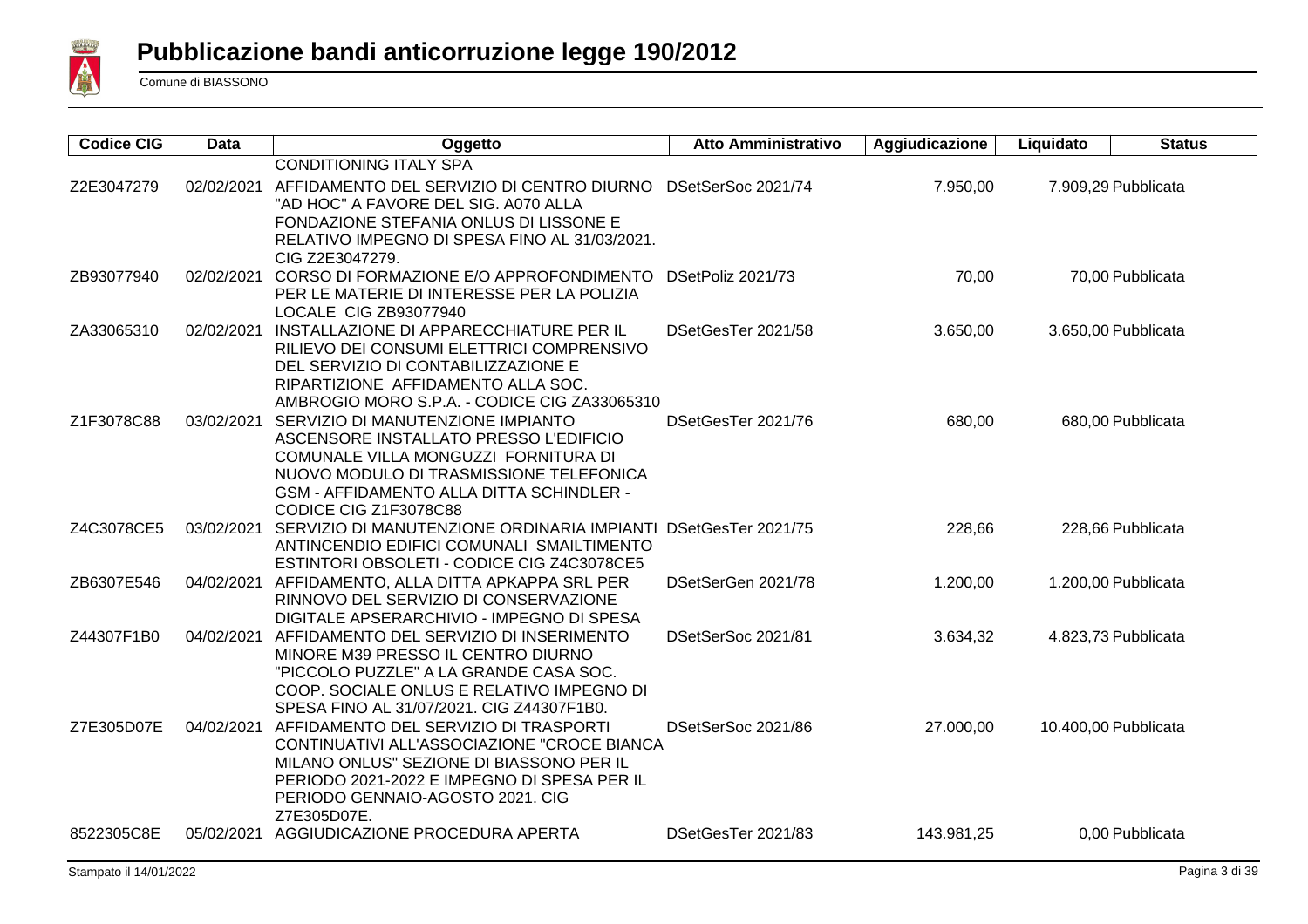

| <b>Codice CIG</b> | <b>Data</b> | Oggetto                                                                                                                                                                                                                                                     | <b>Atto Amministrativo</b> | Aggiudicazione | Liquidato | <b>Status</b>        |
|-------------------|-------------|-------------------------------------------------------------------------------------------------------------------------------------------------------------------------------------------------------------------------------------------------------------|----------------------------|----------------|-----------|----------------------|
|                   |             | AFFIDAMENTO SERVIZI CIMITERIALI E GESTIONE<br>ORDINARIA DEI CIMITERI DEL COMUNE DI<br>BIASSONO (MB) TRIENNIO 2021-2024 SVOLTA<br>DALLA CUC PROVINCIA MONZA E BRIANZA<br>TRAMITE PIATTAFORMA SINTEL DI ARIA S.P.A - CIG<br>8522305C8E                        |                            |                |           |                      |
| Z3D30595CB        | 08/02/2021  | AFFIDAMENTO DEL SERVIZIO DI ACCOGLIENZA<br>PRESSO IL C.D.D. ARCONAUTA A FAVORE DI A292<br>ALLA SOC. COOP. SOC. NOVO MILLENNIO DI<br>MONZA E RELATIVO IMPEGNO DI SPESA PER<br>L'ANNO 2021. CIG: Z3D30595CB.                                                  | DSetSerSoc 2021/89         | 22.600,00      |           | 18.938,90 Pubblicata |
| Z5D308D508        |             | 08/02/2021 ASSUNZIONE IMPEGNO DI SPESA PER ACQUISTO<br>DEGLI STRUMENTI DI FIRMA DIGITALE, PEC E DI<br>ALTRI SERVIZI DI AUTENTICAZIONE PER GLI UFFICI<br>COMUNALI O IL PERSONALE DI RAPPRESENTANZA<br>DELL'ENTE - CIG Z5D308D508                             | DSetSerGen 2021/90         | 1.200,00       |           | 235,34 Pubblicata    |
| Z25308E25F        |             | 09/02/2021 CENTRO DIURNO DISABILI DI VERANO BRIANZA:<br>FREQUENZA SIG. A129 - IMPEGNO DI SPESA A<br>FAVORE DELLA COOP. SOC. SOLARIS PER LA<br>QUOTA RELATIVA ALLA RETTA, AL PASTO E AL<br>TRASPORTO A CARICO DELL'ENTE PER L'ANNO<br>2021. CIG: Z25308E25F. | DSetSerSoc 2021/93         | 24.759,81      |           | 19.808,29 Pubblicata |
| Z4530595FD        |             | 09/02/2021 AFFIDAMENTO DEL SERVIZIO DI ACCOGLIENZA<br>PRESSO IL C.D.D. ARCONAUTA A FAVORE DI A296<br>ALLA SOC. COOP. SOC. NOVO MILLENNIO DI<br>MONZA E RELATIVO IMPEGNO DI SPESA PER<br>L'ANNO 2021. CIG: Z4530595FD.                                       | DSetSerSoc 2021/95         | 22.600,00      |           | 18.954,46 Pubblicata |
| Z0130906C0        |             | 09/02/2021 CENTRO DIURNO DISABILI DI VERANO BRIANZA:<br>FREQUENZA SIG. A205 - IMPEGNO DI SPESA A<br>FAVORE DELLA COOP. SOC. SOLARIS PER LA<br>QUOTA RELATIVA ALLA RETTA, AL PASTO E AL<br>TRASPORTO A CARICO DELL'ENTE PER L'ANNO<br>2021. CIG Z0130906C0.  | DSetSerSoc 2021/96         | 24.759,81      |           | 19.429,54 Pubblicata |
| ZD63094801        |             | 10/02/2021 INTERVENTI URGENTI PER LA RIPARAZIONE DEGLI DSetGesTer 2021/101<br>AUTOMEZZI COMUNALI PIAGGIO PORTER<br>TARGATO CD824PY E RENAULT KANGOO TARGATO<br><b>BS526CP - AFFIDAMENTO ALLA DITTA TECNI</b><br>MOTOR'S CODICE CIG ZD63094801               |                            | 1.087,50       |           | 1.087,50 Pubblicata  |
| Z1A309822A        |             | 11/02/2021 AFFIDAMENTO DELLA FORNITURA DI ASFALTO A                                                                                                                                                                                                         | DSetGesTer 2021/103        | 1.635,00       |           | 1.635,00 Pubblicata  |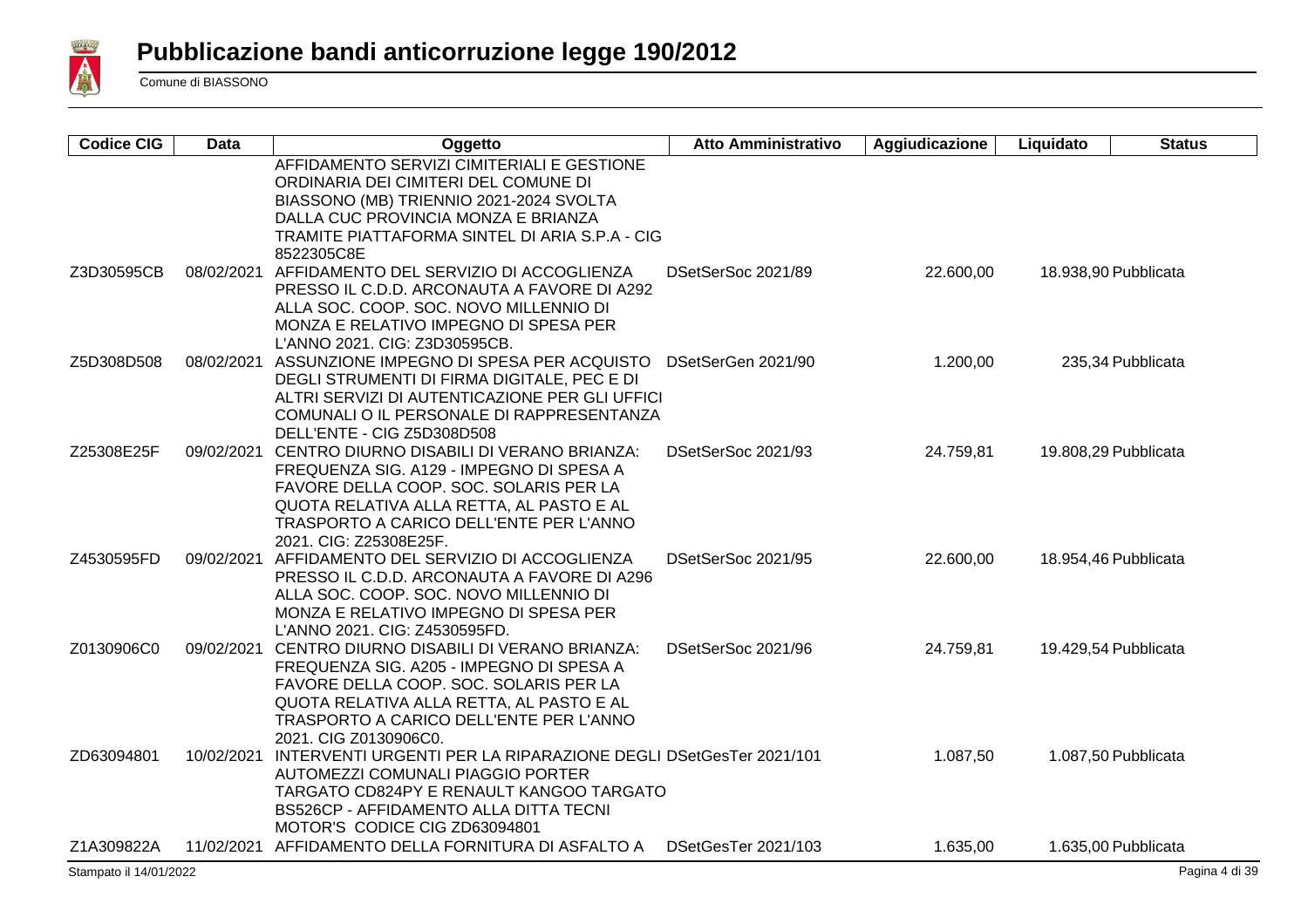

| <b>Codice CIG</b> | <b>Data</b> | Oggetto                                                                                                                                                                                                                                                    | <b>Atto Amministrativo</b> | Aggiudicazione | Liquidato | <b>Status</b>        |
|-------------------|-------------|------------------------------------------------------------------------------------------------------------------------------------------------------------------------------------------------------------------------------------------------------------|----------------------------|----------------|-----------|----------------------|
|                   |             | FREDDO PER LA MANUTENZIONE STRADE<br>COMUNALI ALLA DITTA M.P. S.R.L CODICE CIG<br>Z1A309822A                                                                                                                                                               |                            |                |           |                      |
| Z3D309A70D        |             | 11/02/2021 CENTRO DIURNO DISABILI DI VERANO BRIANZA:<br>FREQUENZA SIG. A265 - IMPEGNO DI SPESA A<br>FAVORE DELLA COOP. SOC. SOLARIS PER LA<br>QUOTA RELATIVA ALLA RETTA, AL PASTO E AL<br>TRASPORTO A CARICO DELL'ENTE PER L'ANNO<br>2021. CIG Z3D309A70D. | DSetSerSoc 2021/106        | 24.759,81      |           | 19.672,92 Pubblicata |
| Z113098E72        | 11/02/2021  | AFFIDAMENTO DIRETTO A SDA BOCCONI PER LA<br>FORMAZIONE IN MATERIA DI GOVERNANCE DEI<br>SERVIZI SOCIO-SANITARI A FAVORE DI CINQUE<br>AMBITI TERRITORIALI CIG Z113098E72                                                                                     | DSetUffPia 2021/104        | 9.000,00       |           | 8.998,00 Pubblicata  |
| ZF0309C4AB        | 11/02/2021  | ACQUISTO SERVIZIO DI TELECONFERENZA E DI<br>POSTA ELETTRONICA EXCHANGE CIG DIVERSI                                                                                                                                                                         | DSetUffPia 2021/107        | 408,00         |           | 408,00 Pubblicata    |
| ZB4309C52A        |             | 11/02/2021 ACQUISTO SERVIZIO DI TELECONFERENZA E DI<br>POSTA ELETTRONICA EXCHANGE CIG DIVERSI                                                                                                                                                              | DSetUffPia 2021/107        | 2.100,00       |           | 2.100,00 Pubblicata  |
| ZA330821D8        |             | 11/02/2021 FORNITURA MATERIALE MONOUSO PER ALCO<br>SENSOR FST E PER ETILOMETRO IN DOTAZIONE<br>ALLA POLIZIA LOCALE CIG ZA330821D8                                                                                                                          | DSetPoliz 2021/110         | 436,00         |           | 436,00 Pubblicata    |
| ZEE30A5733        | 15/02/2021  | CENTRO DIURNO DISABILI DI VERANO BRIANZA:<br>FREQUENZA SIG. A114 - IMPEGNO DI SPESA A<br>FAVORE DELLA COOP. SOC. SOLARIS PER LA<br>QUOTA RELATIVA ALLA RETTA, AL PASTO E AL<br>TRASPORTO A CARICO DELL'ENTE PER L'ANNO<br>2021. CIG ZEE30A5733.            | DSetSerSoc 2021/121        | 24.759,81      |           | 19.178,95 Pubblicata |
| Z8630A53AE        | 15/02/2021  | FORNITURA DELL'AGGIORNAMENTO AL SERVIZIO<br>DI PAGAMENTO MODALITÀ 3 DEL PORTALE ON<br>LINE RELATIVO AL PAGAMENTO PAGO-PA DELLE<br>INFRAZIONI AL CODICE DELLA STRADA -<br>Z8630A53AE                                                                        | DSetPoliz 2021/120         | 900,00         |           | 900,00 Pubblicata    |
| ZCA30A6CDF        | 16/02/2021  | CENTRO DIURNO DISABILI DI VILLA RAVERIO:<br>FREQUENZA SIG. A055 - IMPEGNO DI SPESA A<br>FAVORE DELLA COOP. SOC. SOLARIS PER LA<br>QUOTA RELATIVA ALLA RETTA, AL PASTO E AL<br>TRASPORTO A CARICO DELL'ENTE PER L'ANNO<br>2021. CIG ZCA30A6CDF.             | DSetSerSoc 2021/123        | 28.239,29      |           | 10.229,22 Pubblicata |
| ZA230AA8AF        | 16/02/2021  | SERVIZIO DI MANUTENZIONE IMPIANTI<br>ANTINCENDIO EDIFICI COMUNALI - LAVORI                                                                                                                                                                                 | DSetGesTer 2021/124        | 802,04         |           | 802,04 Pubblicata    |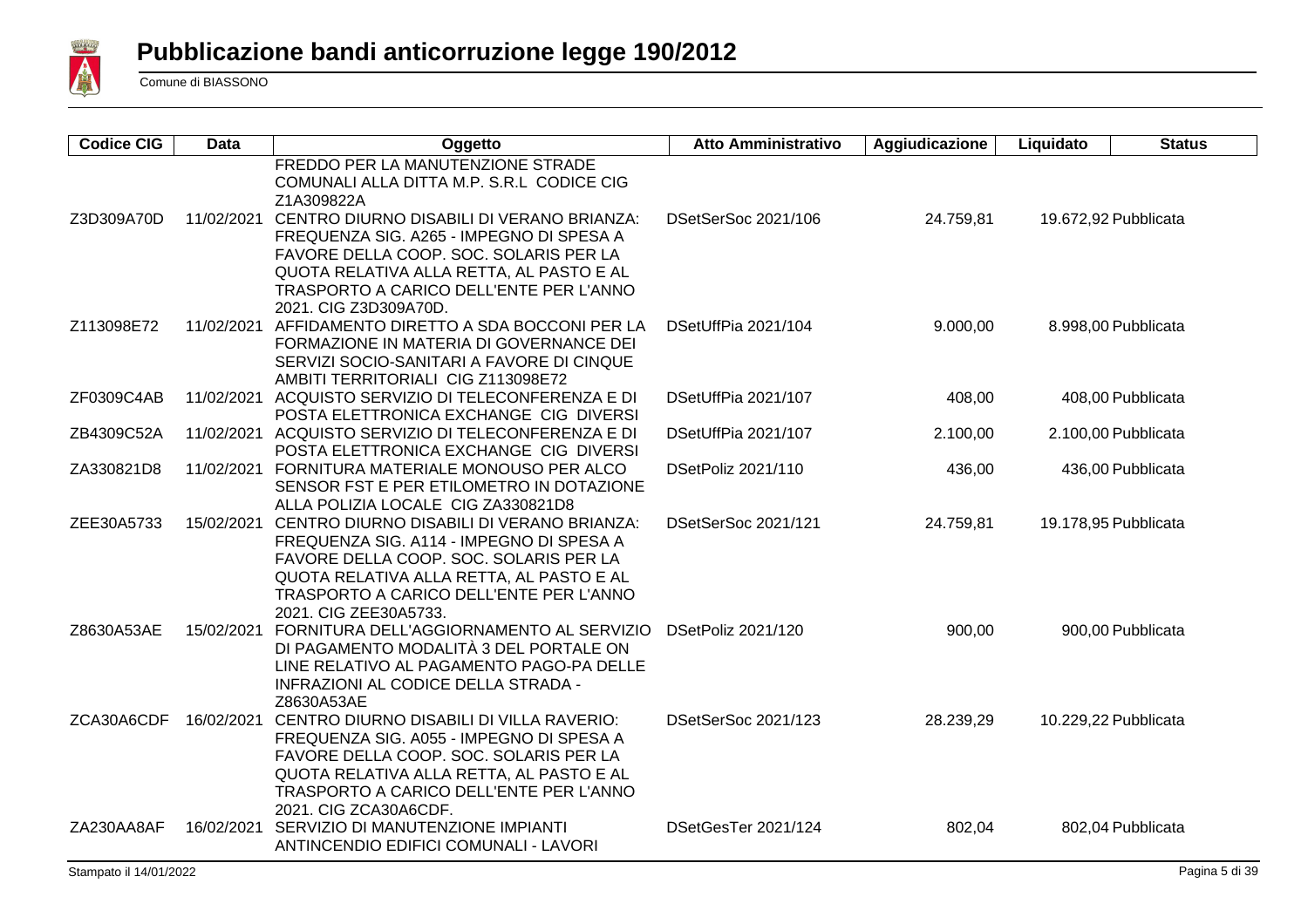

| <b>Codice CIG</b> | <b>Data</b> | Oggetto                                                                                                                                                                                                                                     | <b>Atto Amministrativo</b> | Aggiudicazione | Liquidato | <b>Status</b>        |
|-------------------|-------------|---------------------------------------------------------------------------------------------------------------------------------------------------------------------------------------------------------------------------------------------|----------------------------|----------------|-----------|----------------------|
| Z8C30B242D        |             | AGGIUNTIVI NON PREVISTI DAL CONTRATTO IN<br>ESSERE CODICE CIG ZA230AA8AF<br>18/02/2021 CONSIP - ADESIONE ALLA CONVENZIONE PC<br>PORTATILI 4 BIS PER ACQUISTO LAPTOP PER<br>UFFICI E SERVIZI COMUNALI. COG DERIVATO<br>Z8C30B242D            | DSetSerGen 2021/127        | 3.322,00       |           | 3.322,00 Pubblicata  |
| 8638113C57        |             | 18/02/2021 AFFIDAMENTO INCARICO PROGETTAZIONE<br>PRELIMINARE, DEFINITIVA, ESECUTIVA, DIREZIONE<br>LAVORI E COORDINAMENTO SICUREZZA<br>PROGETTAZIONE ED ESECUZIONE LAVORI<br>AMPLIAMENTO CIMITERO CAPOLUOGO - CIG<br>8638113C57              | DSetGesTer 2021/128        | 50.640,00      |           | 0,00 Pubblicata      |
| Z2B3062DD1        | 22/02/2021  | AFFIDAMENTO SERVIZIO C.S.E. SU PIATTAFORMA<br>SINTEL ALLA FONDAZIONE GIOVANNI XXIII DI<br>VALBREMBO (BG) PER PROSECUZIONE<br>INSERIMENTO DEL SIG. A207 E RELATIVO IMPEGNO<br>DI SPESA PER L'ANNO 2021. CIG Z2B3062DD1.                      | DSetSerSoc 2021/138        | 10.780,00      |           | 9.139,40 Pubblicata  |
| Z0730BD808        |             | 22/02/2021 CENTRO DIURNO DISABILI DI LISSONE:<br>FREQUENZA SIG.RA A235 - IMPEGNO DI SPESA A<br>FAVORE DELLA COOP. SOC. SOLARIS PER LA<br>QUOTA RELATIVA ALLA RETTA E AL TRASPORTO A<br>CARICO DELL'ENTE PER L'ANNO 2021. CIG<br>Z0730BD808. | DSetSerSoc 2021/139        | 20.759,55      |           | 7.202,75 Pubblicata  |
| Z1D30B0E1A        | 23/02/2021  | IMPEGNO DI SPESA PER ACQUISTO MATERIALE DI DSetSerGen 2021/136<br>CONSUMO PER LA BIBLIOTECA COMUNALE. CIG<br>Z1D30B0E1A                                                                                                                     |                            | 520,00         |           | 573,00 Pubblicata    |
|                   |             | 23/02/2021 CONFERIMENTO DI INCARICO PROFESSIONALE AL DSetUffPia 2021/142<br>DOTT. SERGIO MAZZINI PER SUPPORTO DI<br>PROGETTAZIONI UDP                                                                                                       |                            | 5.000,00       |           | 0.00 Pubblicata      |
| Z2B3098CA1        |             | 25/02/2021 AFFIDAMENTO SERVIZIO C.S.E. SU PIATTAFORMA<br>SINTEL ALLA COOP. SOC. "IL SEME" DI BIASSONO<br>PER PROSECUZIONE INSERIMENTO DEL SIG. A186<br>A TEMPO PIENO E RELATIVO IMPEGNO DI SPESA<br>PER L'ANNO 2021. CIG Z2B3098CA1.        | DSetSerSoc 2021/147        | 12.144,00      |           | 10.313,05 Pubblicata |
| Z5D30CE745        | 01/03/2021  | IMPEGNO DI SPESA PER AGGIORNAMENTO<br>SPORTELLO TELEMATICO POLIFUNZIONALE<br>COMUNALE COME RICHIESTO DA SPECIFICHE<br>ESIGENZE DEL SERVIZIO PUBBLICA ISTRUZIONE<br>PER QUANTO CONCERNE I SERVIZI SCOLASTICI -                               | DSetSerGen 2021/149        | 4.000,00       |           | 0,00 Pubblicata      |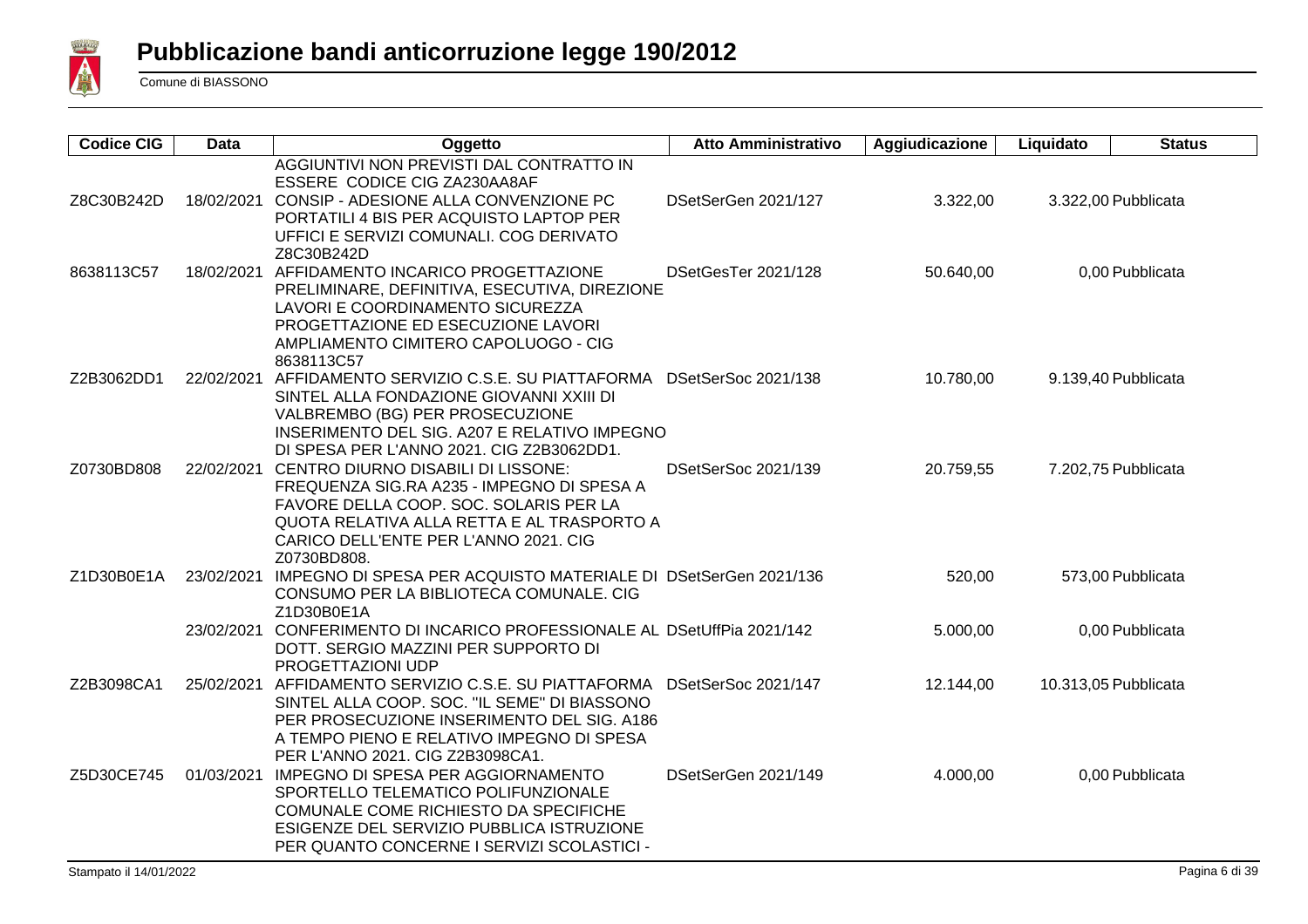

| <b>Codice CIG</b> | Data       | Oggetto                                                                                  | <b>Atto Amministrativo</b> | Aggiudicazione | Liquidato | <b>Status</b>        |
|-------------------|------------|------------------------------------------------------------------------------------------|----------------------------|----------------|-----------|----------------------|
|                   |            | CIG: Z5D30CE745                                                                          |                            |                |           |                      |
| Z513098B1B        |            | 02/03/2021 AFFIDAMENTO SERVIZIO C.S.E. SU PIATTAFORMA                                    | DSetSerSoc 2021/153        | 32.382,00      |           | 25.151,69 Pubblicata |
|                   |            | SINTEL ALLA COOP. SOC. "IL SEME" DI BIASSONO                                             |                            |                |           |                      |
|                   |            | PER N. 3 UTENTI BIASSONESI CON PROGETTI E                                                |                            |                |           |                      |
|                   |            | TEMPI DIFFERENZIATI E RELATIVO IMPEGNO DI                                                |                            |                |           |                      |
|                   |            | SPESA PER L'ANNO 2021. CIG Z513098B1B.                                                   |                            |                |           |                      |
| Z0530BD77E        |            | 02/03/2021 INTERVENTO TECNICO PER CAMBIO SERVER                                          | DSetPoliz 2021/152         | 1.200,00       |           | 0,00 Pubblicata      |
|                   |            | POLIZIA LOCALE - DETERMINA A CONTRARRE -                                                 |                            |                |           |                      |
|                   |            | PROCEDURA PUBBLICATA SUL MEPA CIG<br>Z0530BD77E                                          |                            |                |           |                      |
|                   |            | 02/03/2021 SOC. STARCH SRL INTEGRAZIONE DI SPESA PER DSetSvTerr 2021/115                 |                            | 4.800,00       |           | 0,00 Pubblicata      |
|                   |            | IL CONTRATTO DI MANUTENZIONE E ASSISTENZA                                                |                            |                |           |                      |
|                   |            | PER IL TRIENNIO 2021/2023 DEI PRODOTTI                                                   |                            |                |           |                      |
|                   |            | SOFTWARE IN LICENZA DI UTILIZZO (MODULO                                                  |                            |                |           |                      |
|                   |            | COMMERCIO CON IL MODULO PER LA GESTIONE                                                  |                            |                |           |                      |
|                   |            | DEI MERCATI E FIERE) (RIF. CIG ZC72F6D9DE)                                               |                            |                |           |                      |
| Z5430D287F        |            | 03/03/2021 IMPEGNO DI SPESA RIPARAZIONE URGENTE                                          | DSetPatr 2021/156          | 683,00         |           | 683,00 Pubblicata    |
|                   |            | VEICOLO DI PROPRIETA' COMUNALE IN DOTAZIONE                                              |                            |                |           |                      |
|                   |            | AL SERVIZIO PATRIMONIO DELLA SEDE                                                        |                            |                |           |                      |
|                   |            | MUNICIPALE ASSUNTO AI SENSI DELL' ARTICOLO 1                                             |                            |                |           |                      |
|                   |            | COMMA 130 DELLA LEGGE 30 DICEMBRE 2018 N                                                 |                            |                |           |                      |
|                   |            | 145. NUMERO IDENTIFICATIVO GARA (CIG)                                                    |                            |                |           |                      |
| ZD630D05EC        |            | Z5430D287F<br>03/03/2021 AFFIDAMENTO INCARICO STUDIO NOTARILE PER                        | DSetPatr 2021/148          | 8.727,90       |           | 8.380,00 Pubblicata  |
|                   |            | LA PREDISPOSIZIONE, EX ARTICOLO 11 LEGGE                                                 |                            |                |           |                      |
|                   |            | 241/1990, DELL'ACCORDO DI CESSIONE DI AREE                                               |                            |                |           |                      |
|                   |            | PRIVATE A FAVORE DEL COMUNE DI BIASSONO E                                                |                            |                |           |                      |
|                   |            | SOSTITUTIVO DEL PROVVEDIMENTO ASSUNTO AI                                                 |                            |                |           |                      |
|                   |            | SENSI DELL' ART. 42 BIS DPR 327/2001. NUMERO ID                                          |                            |                |           |                      |
| ZCA30C823F        | 03/03/2021 | INTERVENTO DI SOSTITUZIONE IMPIANTO                                                      | DSetGesTer 2021/146        | 2.478,00       |           | 2.478,00 Pubblicata  |
|                   |            | TELEFONICO PRESSO L'ISTITUTO SCOLASTICO                                                  |                            |                |           |                      |
|                   |            | COMPRENSIVO S. ANDREA DI VIA LOCATELLI 41                                                |                            |                |           |                      |
|                   |            | AFFIDAMENTO ALLA SOC. F.P. TELEMATICA                                                    |                            |                |           |                      |
|                   |            | CODICE CIG ZCA30C823F                                                                    |                            |                |           |                      |
| ZD2309D12C        |            | 03/03/2021 SERVIZIO DI CONDUZIONE E MANUTENZIONE                                         | DSetGesTer 2021/125        | 5.583,37       |           | 0,00 Pubblicata      |
|                   |            | ORDINARIA DEGLI IMPIANTI TERMICI DEGLI EDIFICI                                           |                            |                |           |                      |
|                   |            | COMUNALI PERIODO 05.10.2020 04.10.2021<br>RETTIFICA DETERMINAZIONE N. 114 DEL 15.02.2021 |                            |                |           |                      |
|                   |            |                                                                                          |                            |                |           |                      |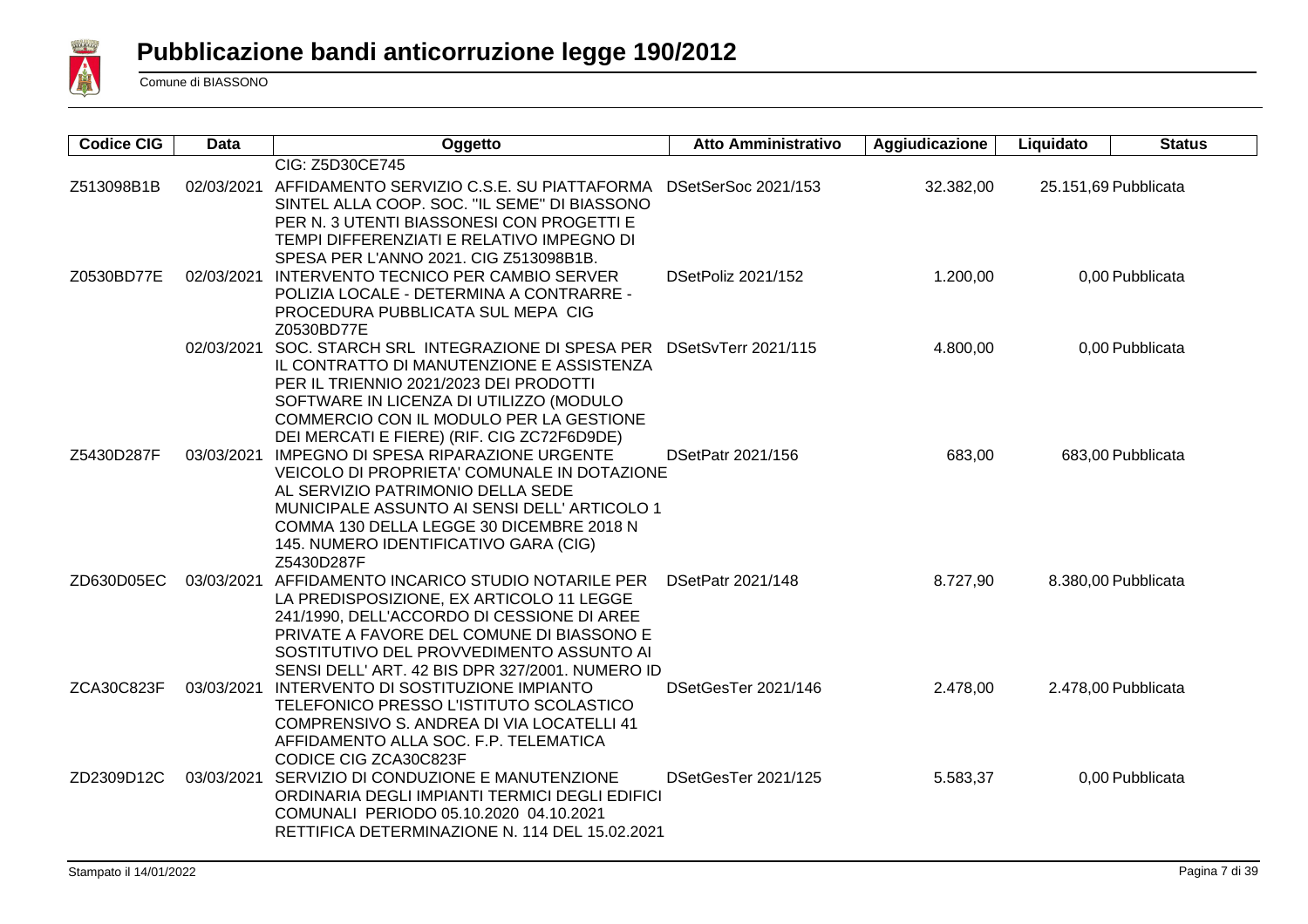

| <b>Codice CIG</b> | Data       | Oggetto                                                                                                                                                                                                                                                                                                                                                          | <b>Atto Amministrativo</b> | Aggiudicazione | Liquidato | <b>Status</b>        |
|-------------------|------------|------------------------------------------------------------------------------------------------------------------------------------------------------------------------------------------------------------------------------------------------------------------------------------------------------------------------------------------------------------------|----------------------------|----------------|-----------|----------------------|
| Z5630DD2A8        |            | RELATIVA AD INTERVENTI FUORI CONTRATTO - CIG<br>ZD2309D12C<br>04/03/2021 IMPIANTO VIGNETO FAMILIARE SU PORZIONE DI<br>AREA COMUNALE FOGLIO 7 MAPPALE 962 IN<br>LOCALITA' CASCINA CA' NOVA. IMPEGNO DI SPESA<br>PER ACQUISTO ATTREZZATURE E MATERIALE<br>VARIO ASSUNTO PER LA STAGIONE VINICOLA 2020<br>AI SENSI DELL' ARTICOLO 1 COMMA 130 DELLA<br><b>LEGGE</b> | DSetPatr 2021/173          | 1.928,82       |           | 1.581,00 Pubblicata  |
| Z8730E3A11        |            | 04/03/2021 CENTRO DIURNO DISABILI DI MACHERIO:<br>FREQUENZA SIG.RA A135 E SIG. A218 - IMPEGNO DI<br>SPESA A FAVORE DELLA COOP. SOC. SOLARIS PER<br>LA QUOTA RELATIVA ALLA RETTA E AL PASTO A<br>CARICO DELL'ENTE PER L'ANNO 2021. CIG:<br>Z8730E3A11.                                                                                                            | DSetSerSoc 2021/163        | 38.785,73      |           | 28.420,22 Pubblicata |
| ZD6302B971        |            | 04/03/2021 AFFIDAMENTO DEL SERVIZIO DI CENTRO DIURNO DSetSerSoc 2021/165<br>C.S.E. SU PIATTAFORMA SINTEL ALLA COOP. SOC.<br>CASTELLO DI TREZZO SULL'ADDA (MI) PER SIG.RA<br>A041: IMPEGNO DI SPESA PER L'ANNO 2021. CIG<br>ZD6302B971.                                                                                                                           |                            | 9.921,10       |           | 6.297,59 Pubblicata  |
| Z732FE11F6        |            | 04/03/2021 IMPEGNO DI SPESA DERIVANTE<br>DALL'AFFIDAMENTO DELL'INCARICO IN<br>OUTSOURCING ALLA NIVI SPA PER LA NOTIFICA E<br><b>GESTIONE DI SANZIONI AMMINISTRATIVE EMESSE</b><br>PER INFRAZIONI AL CODICE DELLA STRADA NEI<br>CONFRONTI DI CITTADINI STRANIERI RESIDENTI<br>ALL'ESTERO E RECUPERO                                                               | DSetPoliz 2021/166         | 1.229,51       |           | 202,17 Pubblicata    |
| ZF23098A61        |            | 05/03/2021 AFFIDAMENTO SERVIZIO C.S.E. SU PIATTAFORMA<br>SINTEL ALLA COOP. SOC. "IL SEME" DI BIASSONO<br>PER N. 3 UTENTI BIASSONESI CON PROGETTI A<br>TEMPO PIENO E RELATIVO IMPEGNO DI SPESA<br>PER L'ANNO 2021. CIG ZF23098A61.                                                                                                                                | DSetSerSoc 2021/169        | 36.432,00      |           | 21.330,96 Pubblicata |
| Z7B30E5B1C        | 05/03/2021 | ACQUISTO SPECIFICO DI CARTUCCE DATI<br>CAPICITA' 3TB PER BACKUP DEL DB COMUNALE.<br>CIG Z7B30E5B1C                                                                                                                                                                                                                                                               | DSetSerGen 2021/170        | 340,00         |           | 340,00 Pubblicata    |
| Z85302B92E        |            | 05/03/2021 AFFIDAMENTO SERVIZIO C.S.S. SU PIATTAFORMA<br>SINTEL ALLA COOP. SOC. CASTELLO DI TREZZO<br>SULL'ADDA (MI) PER PROSECUZIONE<br>INSERIMENTO DELLA SIG.RA A041: IMPEGNO DI                                                                                                                                                                               | DSetSerSoc 2021/176        | 38.325,00      |           | 15.885,27 Pubblicata |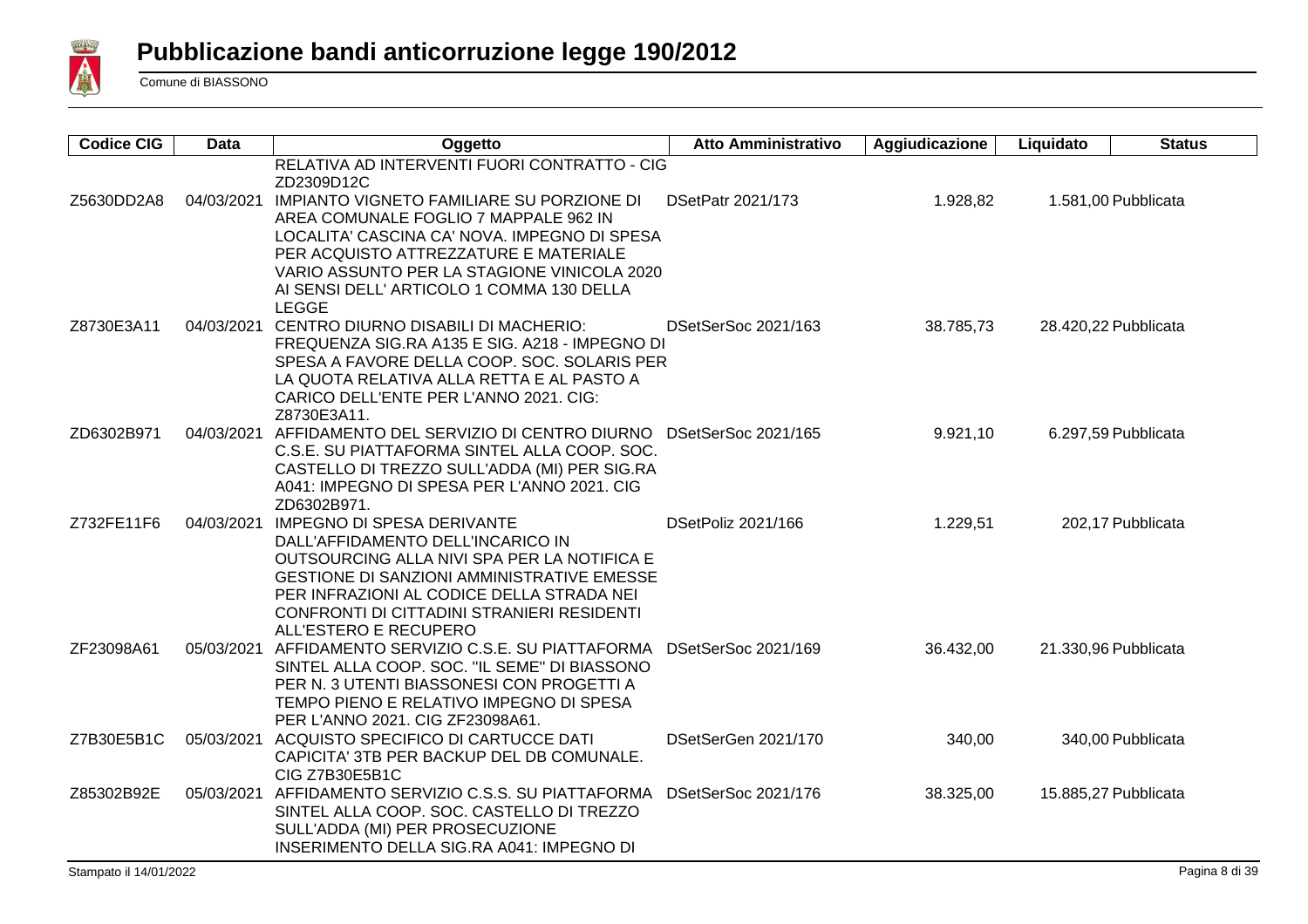

| <b>Codice CIG</b> | Data       | Oggetto                                                                              | <b>Atto Amministrativo</b> | Aggiudicazione | Liquidato            | <b>Status</b>       |
|-------------------|------------|--------------------------------------------------------------------------------------|----------------------------|----------------|----------------------|---------------------|
|                   |            | SPESA PER L'ANNO 2021. CIG Z85302B92E.                                               |                            |                |                      |                     |
| Z0230E8117        | 06/03/2021 | IMPEGNO DI SPESA LIQUIDAZIONE INDENNITÀ DI                                           | DSetPatr 2021/171          | 912,00         |                      | 0,00 Pubblicata     |
|                   |            | MEDIAZIONE CAMERA ARBITRALE DI MILANO PER                                            |                            |                |                      |                     |
|                   |            | LA DEFINIZIONE DEL CONTENZIOSO PENDENTE                                              |                            |                |                      |                     |
|                   |            | TRA IL COMUNE DI BIASSONO E L'ASSOCIAZIONE                                           |                            |                |                      |                     |
|                   |            | DILETTANTISTICA SR BIASSONO.NUMERO<br>IDENTIFICATIVO GARA (SMART CIG) Z0230E8117.    |                            |                |                      |                     |
|                   |            | 07/03/2021 OGGETTO: IMPEGNO DI SPESA INCARICO LEGALE DSetPatr 2021/172               |                            | 5.836,48       |                      | 0,00 Pubblicata     |
|                   |            | ASSUNTO CON DELIBERA DI GIUNTA N. 83/2016                                            |                            |                |                      |                     |
|                   |            | PER LA COSTITUZIONE IN GIUDIZIO AVANTI AL                                            |                            |                |                      |                     |
|                   |            | TRIBUNALE AMMINISTRATIVO REGIONALE (TAR)                                             |                            |                |                      |                     |
|                   |            | DELLA LOMBARDIA AVVERSO IL RICORSO                                                   |                            |                |                      |                     |
|                   |            | PENDENTE NUMERO 1393/2016. NUMERO                                                    |                            |                |                      |                     |
|                   |            | <b>IDENTIFICATIVO G</b>                                                              |                            |                |                      |                     |
| Z7330E92CD        | 08/03/2021 | FORNITURA DI LICENZA WINDOWS SERVER 2019<br>STD + 10 CAL CIG Z7330E92CD              | DSetPoliz 2021/174         | 813,00         |                      | 813,00 Pubblicata   |
| ZDB3062A45        |            | 08/03/2021 AFFIDAMENTO SERVIZIO R.S.A. SU PIATTAFORMA                                | DSetSerSoc 2021/181        | 28.800,00      |                      | 0,00 Pubblicata     |
|                   |            | SINTEL ALLA FONDAZIONE ISTITUTO GERIATRICO                                           |                            |                |                      |                     |
|                   |            | "LA PELUCCA" PER PROSEGUIMENTO                                                       |                            |                |                      |                     |
|                   |            | PERMANENZA SIG.RA A030 - IMPEGNO DI SPESA                                            |                            |                |                      |                     |
|                   |            | PER CONTRIBUTO ANNO 2021. CIG ZDB3062A45.                                            |                            |                |                      |                     |
| ZF930812C9        | 09/03/2021 | AFFIDAMENTO SERVIZIO C.D.D. SU PIATTAFORMA                                           | DSetSerSoc 2021/187        | 30.728,00      | 26.149,63 Pubblicata |                     |
|                   |            | SINTEL ALL'ASSOCIAZIONE IL RITORNO APS DI                                            |                            |                |                      |                     |
|                   |            | SEREGNO PER N. 2 UTENTI BIASSONESI                                                   |                            |                |                      |                     |
|                   |            | DIVERSAMENTE ABILI - IMPEGNO DI SPESA PER<br>L'ANNO 2021. CIG ZF930812C9.            |                            |                |                      |                     |
| Z2530F0BF2        |            | 09/03/2021 SERVIZIO AMMINISTRATIVO A FAVORE DEL                                      | DSetUffPia 2021/185        | 1.435,70       |                      | 1.463,70 Pubblicata |
|                   |            | COMUNE DI SOVICO - CONTRATTO ATTUATIVO                                               |                            |                |                      |                     |
|                   |            | DELL'ACCORDO QUADRO PER LA GESTIONE DI                                               |                            |                |                      |                     |
|                   |            | SERVIZI RIVOLTI AD UTENZA ADULTA IN                                                  |                            |                |                      |                     |
|                   |            | SITUAZIONE DI VULNERABILITÀ ECONOMICA,                                               |                            |                |                      |                     |
|                   |            | LAVORATIVA ED ABITATIVA CIG Z2530F0BF2                                               |                            |                |                      |                     |
| ZD930F4549        |            | 12/03/2021 CORSO DI FORMAZIONE E APPROFONDIMENTO                                     | DSetPoliz 2021/199         | 30,50          |                      | 0,00 Pubblicata     |
|                   |            | SUL PEG LA VALENZA PROGRAMMATORIA DEL<br>PIANO ESECUTIVO DI GESTIONE TRA DUP E PIANO |                            |                |                      |                     |
|                   |            | DELLA PERFORMANCE CODICE CIG ZD930F4549                                              |                            |                |                      |                     |
| ZE13108DF0        | 17/03/2021 | ASSUNZIONE IMPEGNO DI SPESA PER PULIZIA                                              | DSetSerGen 2021/203        | 2.205,00       |                      | 0,00 Pubblicata     |
|                   |            | LOCALE SPOGLIATOIO PRESSO IL MAGAZZINO                                               |                            |                |                      |                     |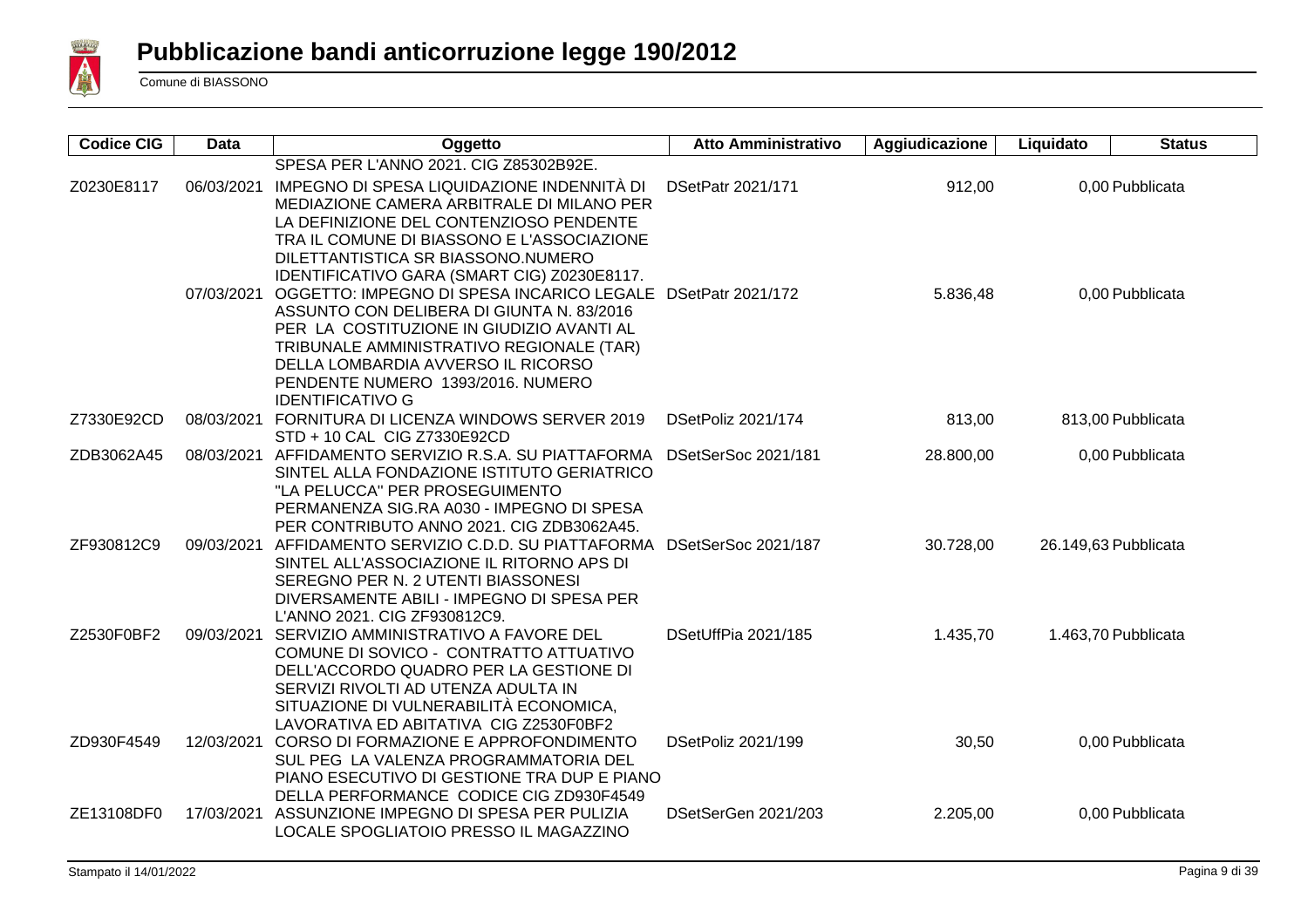

| <b>Codice CIG</b> | <b>Data</b> | Oggetto                                                                            | <b>Atto Amministrativo</b> | Aggiudicazione | Liquidato | <b>Status</b>        |
|-------------------|-------------|------------------------------------------------------------------------------------|----------------------------|----------------|-----------|----------------------|
|                   |             | COMNALE. CIG ZE13108DF0                                                            |                            |                |           |                      |
| Z97310DD05        | 18/03/2021  | IMPIANTO VIGNETO FAMILIARE SU PORZIONE DI                                          | DSetPatr 2021/254          | 84,61          |           | 75,50 Pubblicata     |
|                   |             | AREA COMUNALE FOGLIO 7 MAPPALE 962 IN                                              |                            |                |           |                      |
|                   |             | LOCALITA' CASCINA CA' NOVA. IMPEGNO DI SPESA                                       |                            |                |           |                      |
|                   |             | PER ACQUISTO BARBATELLE PINOT NERO CON                                             |                            |                |           |                      |
|                   |             | RADICI MICORIZZATE DI PRONTO INNESTO PER LA                                        |                            |                |           |                      |
|                   |             | STAGIONE VINICOLA 2021 AI SENSI DELL'                                              |                            |                |           |                      |
|                   |             | <b>ARTICOLO</b>                                                                    |                            |                |           |                      |
| ZF3311096D        | 18/03/2021  | STUDIO VIABILISTICO E PREDISPOSIZIONE                                              | DSetPoliz 2021/209         | 500,00         |           | 500,00 Pubblicata    |
|                   |             | CARTOGRAFIE PER PERCORSI SCUOLABUS NEL                                             |                            |                |           |                      |
|                   |             | TERRITORIO DEL COMUNE DI BIASSONO CODICE                                           |                            |                |           |                      |
| 86761487D2        |             | CIG ZF3311096D<br>19/03/2021 OPERE COMPLEMENTARI PRESSO CENTRO                     | DSetGesTer 2021/210        | 45.002,40      |           | 45.002,40 Pubblicata |
|                   |             | SPORTIVO COMUNALE ZONA POLIFUNZIONALE                                              |                            |                |           |                      |
|                   |             | PER SODDISFACIMENTO PRESCRIZIONI C.C.V. -                                          |                            |                |           |                      |
|                   |             | DETERMINAZIONE A CONTRATTARE ED                                                    |                            |                |           |                      |
|                   |             | AFFIDAMENTO - CUP G89J21000670004 CIG                                              |                            |                |           |                      |
|                   |             | 86761487D2                                                                         |                            |                |           |                      |
|                   |             | 21/03/2021 ESERCIZIO DELLA PROROGA TECNICA PER LA                                  | DSetPatr 2021/211          | 0,00           |           | 0,00 Pubblicata      |
|                   |             | RIPROPOSIZIONE NEI TERMINI DI LEGGE DELLA                                          |                            |                |           |                      |
|                   |             | PROCEDURA DI GARA AD EVIDENZA PUBBLICA PER                                         |                            |                |           |                      |
|                   |             | L' AFFIDAMENTO DEL SERVIZIO DI COPERTURA                                           |                            |                |           |                      |
|                   |             | ASSICURATIVA DELL'ENTE - RAMO RISCHI DIVERSI                                       |                            |                |           |                      |
|                   |             | E GIÀ SOSPESA PERDURANDO LE INCERTEZZE                                             |                            |                |           |                      |
|                   |             | <b>DELL</b>                                                                        |                            |                |           |                      |
| Z06311608A        |             | 22/03/2021 SERVIZIO AMMINISTRATIVO A FAVORE DEL                                    | DSetUffPia 2021/212        | 1.129,14       |           | 1.129,14 Pubblicata  |
|                   |             | COMUNE DI MACHERIO - CONTRATTO ATTUATIVO<br>DELL'ACCORDO QUADRO PER LA GESTIONE DI |                            |                |           |                      |
|                   |             | SERVIZI RIVOLTI AD UTENZA ADULTA IN                                                |                            |                |           |                      |
|                   |             | SITUAZIONE DI VULNERABILITÀ ECONOMICA,                                             |                            |                |           |                      |
|                   |             | LAVORATIVA ED ABITATIVA CIG Z06311608A                                             |                            |                |           |                      |
| ZC43117656        |             | 22/03/2021 INTEGRAZIONE 2 - CONTRATTO ATTUATIVO                                    | DSetUffPia 2021/214        | 4.724,44       |           | 0,00 Pubblicata      |
|                   |             | SERVIZI IMMEDIATA ATTIVAZIONE DELL'ACCORDO                                         |                            |                |           |                      |
|                   |             | QUADRO PER LA GESTIONE DI SERVIZI RIVOLTI AD                                       |                            |                |           |                      |
|                   |             | UTENZA ADULTA IN SITUAZIONE DI VULNERABILITÀ                                       |                            |                |           |                      |
|                   |             | ECONOMICA, LAVORATIVA ED ABITATIVA CIG                                             |                            |                |           |                      |
|                   |             | ZC43117656                                                                         |                            |                |           |                      |
| Z253118168        | 22/03/2021  | OGGETTO: ASSUNZIONE IMPEGNO DI SPESA PER DSetSerGen 2021/215                       |                            | 364,00         |           | 364,00 Pubblicata    |
|                   |             | CONTRATTO D'USO E ASSISTENZA TECNICA                                               |                            |                |           |                      |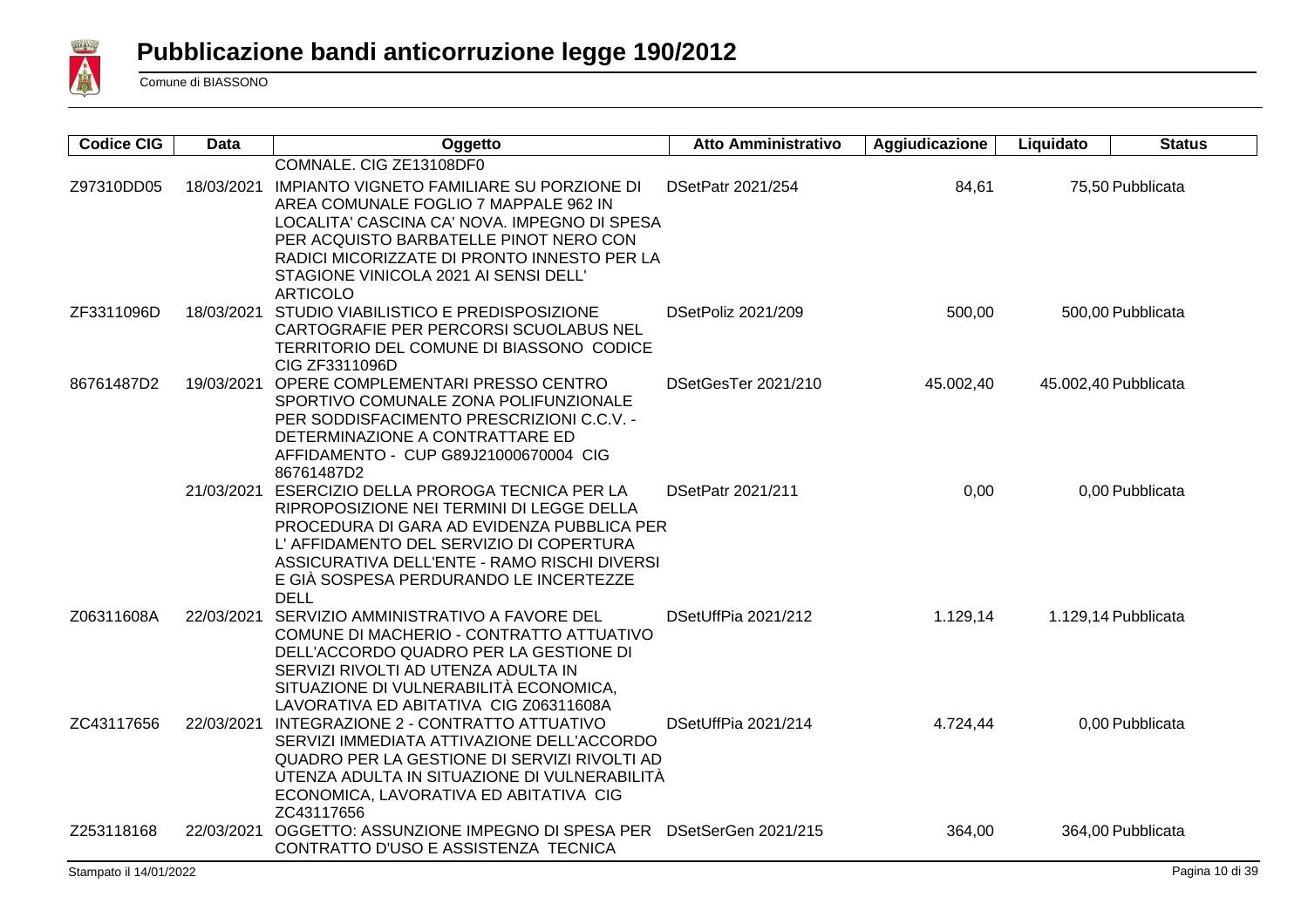

| <b>Codice CIG</b> | <b>Data</b> | Oggetto                                                                                                                                                                                                                   | <b>Atto Amministrativo</b> | Aggiudicazione | Liquidato | <b>Status</b>       |
|-------------------|-------------|---------------------------------------------------------------------------------------------------------------------------------------------------------------------------------------------------------------------------|----------------------------|----------------|-----------|---------------------|
|                   | 23/03/2021  | SOFTWARE PROCEDURA 'GESTIONE CONTRATTI'<br>DI HALLEY INFORMATICA SRL - CIG: Z253118168<br>IMPEGNO DI SPESA, ASSUNTO IN REGIME DI<br>PROROGA TECNICA, PER LA LIQUIDAZIONE PREMI -                                          | DSetPatr 2021/217          | 87.106,40      |           | 0,00 Pubblicata     |
| ZF130ED51E        | 23/03/2021  | RAMO RISCHI DIVERSI - PRIMO SEMESTRE 2021.<br>AGGIUDICAZIONE AFFIDAMENTO DIRETTO DI<br>INCARICO PER ATTIVITA' DI FORMAZIONE<br>NELL'AMBITO DEL PROGETTO FAMI 2014-2020<br>AFTERCARE CIG ZF130ED51E CUP<br>G89F20000010007 | DSetUffPia 2021/220        | 4.500,00       |           | 0,00 Pubblicata     |
|                   | 24/03/2021  | ACCERTAMENTO ENTRATA CANONE DI<br>CONCESSIONE UTILIZZO SALE COMUNALI E<br>CONTESTUALE IMPEGNO DI SPESA INCARICO DI<br>SORVEGLIANZA FINO AL 30 GIUGNO 2021.                                                                | <b>DSetPatr 2021/227</b>   | 0,00           |           | 0.00 Pubblicata     |
| Z7231239E6        | 25/03/2021  | IMPEGNO DI SPESA PER LA PARTECIPAZIONE<br>DELLA DOTT.SSA LECCARDI AL WEBINAR SULLA<br>VIOLENZA DI GENERE E LE PARI OPPORTUNITA' IN<br>TEMPO DI PANDEMIA CIG Z7231239E6                                                    | DSetUffPia 2021/222        | 100,00         |           | 0,00 Pubblicata     |
| Z303123CB3        |             | 25/03/2021 IMPEGNO DI SPESA PER PROGETTO SERVIZI ALLA DSetUffPia 2021/221<br>PERSONA NEWS - CIG: Z303123CB3                                                                                                               |                            | 500,00         |           | 520,00 Pubblicata   |
| ZCC312475F        |             | 25/03/2021 ASSUNZIONE IMPEGNO DI SPESA PER ACQUISTO<br>PANNELLI IN LEGNO PER CHIUSURA SCAFFALI<br>BIBLIOTECA COMUNALE. CIG. ZCC312475F                                                                                    | DSetSerGen 2021/223        | 520,00         |           | 520,00 Pubblicata   |
| Z143125F50        | 25/03/2021  | ELABORAZIONE STUDIO DI FATTIBILITA' TECNICA<br>ED ECONOMICA GENERALE PER EVOLUZIONE DEL<br>SISTEMA DI VIDEOSORVEGLIANZA E TARGHE - CIG.<br>Z143125F50                                                                     | DSetPoliz 2021/224         | 4.000,00       |           | 0,00 Pubblicata     |
| Z333128BF2        | 26/03/2021  | ASSITENTE SOCIALE PER CENTRALE OPERATIVA<br>TERRITORIALE INTEGRATA (COTI) CONTRATTO<br>ATTUATIVO DELL'ACCORDO QUADRO PER LA<br>GESTIONE DI SERVIZI RIVOLTI AD UTENZA ADULTA<br>CIG Z333128BF2                             | DSetUffPia 2021/226        | 9.827,70       |           | 1.442,79 Pubblicata |
| ZB9312D261        |             | 30/03/2021 FORNITURA VESTIARIO POLIZIA LOCALE 2021 CIG DSetPoliz 2021/230<br>ZB9312D261                                                                                                                                   |                            | 7.329,90       |           | 7.329,90 Pubblicata |
| Z363127C16        |             | 31/03/2021 AFFIDAMENTO DEL SERVIZIO DI CENTRO DIURNO<br>"AD HOC" A FAVORE DEL SIG. A070 ALLA<br>FONDAZIONE STEFANIA ONLUS DI LISSONE E<br>RELATIVO IMPEGNO DI SPESA FINO AL 31/07/2021.<br>CIG Z363127C16.                | DSetSerSoc 2021/234        | 7.750,00       |           | 7.736,17 Pubblicata |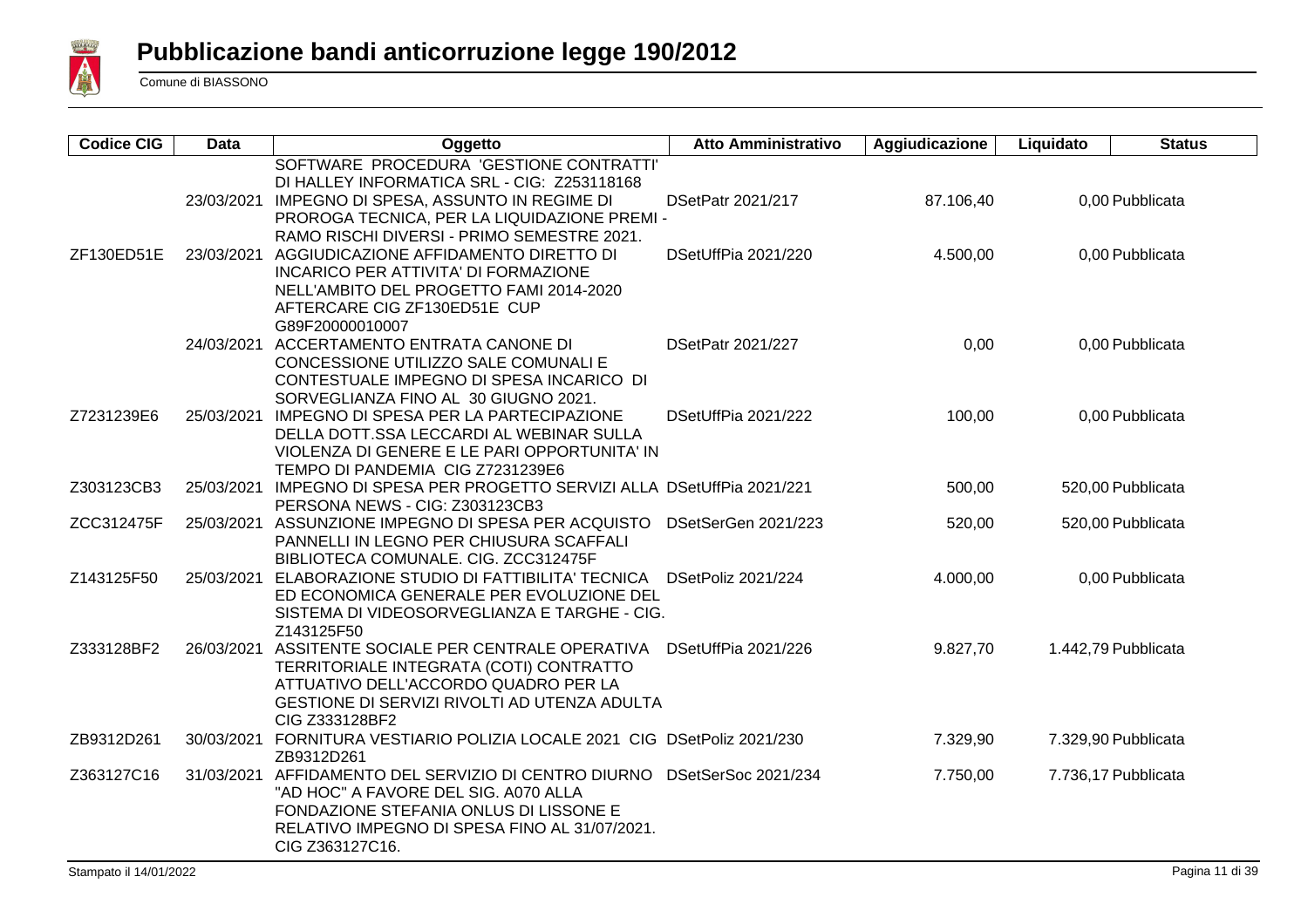

| <b>Codice CIG</b> | <b>Data</b> | Oggetto                                                                                                                                                                                                                                                          | <b>Atto Amministrativo</b> | Aggiudicazione | Liquidato | <b>Status</b>       |
|-------------------|-------------|------------------------------------------------------------------------------------------------------------------------------------------------------------------------------------------------------------------------------------------------------------------|----------------------------|----------------|-----------|---------------------|
| Z10312E19E        | 01/04/2021  | LAVORI PULIZIA CADITOIE STRADALI NELL'AMBITO DSetGesTer 2021/233<br>DEI LAVORI DI RIPRISTINO RETE DI RACCOLTA<br>ACQUE METEORICHE DI VIA LIBERTÀ<br>AFFIDAMENTO ALLA DITTA MAGNI E MOTTA -                                                                       |                            | 150,00         |           | 150,00 Pubblicata   |
| 7543969827        |             | CODICE CIG Z10312E19E<br>05/04/2021 SERVIZIO DI RISTORAZIONE IN CONCESSIONE.<br>ASSUNZIONE IMPEGNO DI SPESA PERIODO<br>GENNAIO - GIUGNO 2021. CODICE IDENTIFICATIVO<br>GARA (CIG) 7543969827.                                                                    | DSetPatr 2021/241          | 11.000,00      |           | 7.849,29 Pubblicata |
| ZF2313FD19        | 06/04/2021  | INTERVENTI URGENTI PER LA RIPARAZIONE DEGLI DSetGesTer 2021/243<br>AUTOMEZZI COMUNALI FIAT PANDA TARGATO<br>EF585ST E PIAGGIO PORTER TARGATO EF583ST -<br>AFFIDAMENTO ALLA DITTA TECNI MOTOR'S<br>CODICE CIG ZF2313FD19                                          |                            | 1.601,36       |           | 1.601,36 Pubblicata |
| Z2A31471CB        | 08/04/2021  | ASSUNZIONE IMPEGNO DI SPESA PER LA STAMPA DSetSerGen 2021/248<br>E LA DISTRIBUZIONE DELL'INFORMATORE<br>COMUNALE. CIG: Z2A31471CB                                                                                                                                |                            | 2.600,00       |           | 2.600,00 Pubblicata |
| ZEE3146CC6        |             | 09/04/2021 ACQUISTO TRAMITE ORDINE DIRETTO DI<br>ACQUISTO SU MEPA DI DISPOSITIVI INFORMATICI<br>PORTATILI - CIG ZEE3146CC6                                                                                                                                       | DSetUffPia 2021/253        | 3.092,00       |           | 3.092,00 Pubblicata |
| ZF23146DDA        |             | 09/04/2021 ACQUISTO TRAMITE ORDINE DIRETTO DI<br>ACQUISTO SU MEPA DI LICENZE INFORMATICHE<br>OFFICE HOME & BUSINESS 2019 1 PC/MAC-<br>MULTILANGUAGE - CIG ZF23146DDA                                                                                             | DSetUffPia 2021/252        | 1.352,00       |           | 1.352,00 Pubblicata |
| Z6B314A892        |             | 09/04/2021 IMPEGNO DI SPESA PER RECUPERO E<br>TRASPORTO SALMA SU DISPOSIZIONE AUTORITA'<br>GIUDIZIARIA COMPETENTE CIG Z6B314A892                                                                                                                                 | DSetSerGen 2021/250        | 300,00         |           | 298,00 Pubblicata   |
| Z213147059        |             | 09/04/2021 CONTRATTO ATTUATIVO DELL'ACCORDO QUADRO DSetUffPia 2021/251<br>PER LA GESTIONE DI SERVIZI RIVOLTI AD UTENZA<br>ADULTA - FIGURA DI AMMINISTRATIVO PER<br>ATTUAZIONE BANDO PROTEZIONE FAMIGLIA<br>EMERGENZA COVID-19 D.G.R. 4469/2021 CIG<br>Z213147059 |                            | 5.562,06       |           | 5.300,69 Pubblicata |
|                   |             | 09/04/2021 APPROVAZIONE ADDENDUM AL CONTRATTO<br>ATTUATIVO DELL'ACCORDO QUADRO<br>CONCERNENTE I SERVIZI RIVOLTI AD UTENZA<br>ADULTA IN SITUAZIONE DI VULNERABILITÀ<br>ECONOMICA, LAVORATIVA ED ABITATIVA, SERVIZI<br>ABIABITATIVI PUBBLICI - CIG ZE3314B744      | 2021/289                   | 0,00           |           | 0,00 Pubblicata     |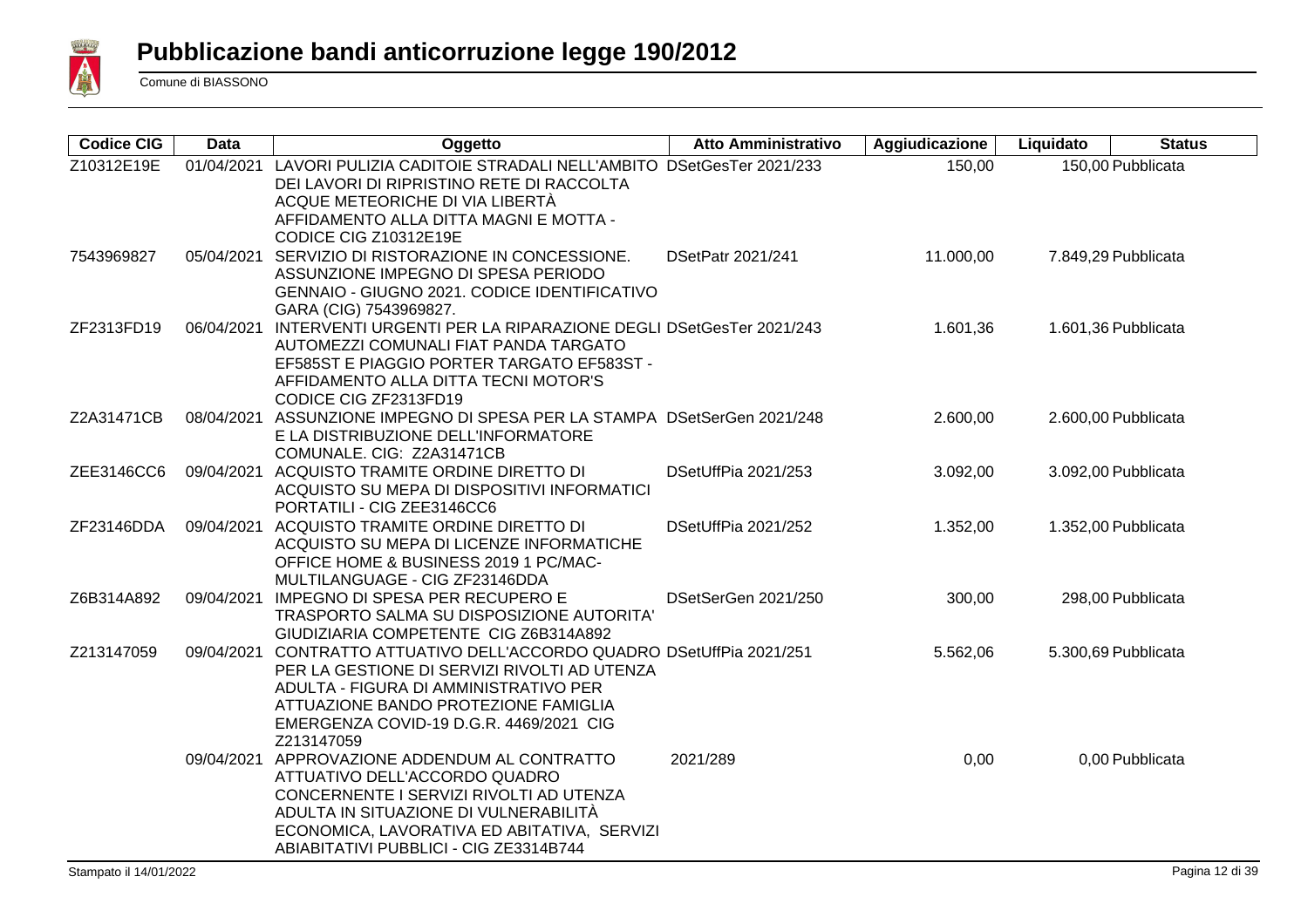

| <b>Codice CIG</b> | <b>Data</b> | Oggetto                                                                                                                                                                                                                                                                                 | <b>Atto Amministrativo</b> | Aggiudicazione | Liquidato | <b>Status</b>       |
|-------------------|-------------|-----------------------------------------------------------------------------------------------------------------------------------------------------------------------------------------------------------------------------------------------------------------------------------------|----------------------------|----------------|-----------|---------------------|
| Z0931505C6        | 12/04/2021  | ASSUNZIONE IMPEGNO DI SPESA PER ACQUISTO<br>PACCHETTI WEB AREA SEGRETERIA CIG<br>Z0931505C6                                                                                                                                                                                             | DSetSerGen 2021/256        | 1.000,00       |           | 250,00 Pubblicata   |
|                   |             | 12/04/2021 ASSUNZIONE IMPEGNO DI SPESA AI SENSI<br>DELL'ARTICOLO 1576 DEL CODICE CIVILE PER<br>INTERVENTI URGENTI PRESSO L'IMMOBILE DI<br>PROPRIETÀ COMUNALE DENOMINATO VILLA<br>MONGUZZI.                                                                                              | DSetPatr 2021/257          | 666,00         |           | 0,00 Pubblicata     |
| ZA431529AB        | 12/04/2021  | RINNOVO CONCESSIONE MINISTERIALE DEL<br>DIRITTO D'USO E FREQUENZA DEL PONTE RADIO<br>IN DOTAZIONE ALLA POLIZIA LOCALE                                                                                                                                                                   | DSetPoliz 2021/258         | 600,00         |           | 600,00 Pubblicata   |
| Z276315271        | 13/04/2021  | COMPENSO NUCLEO DI VALUTAZIONE ANNO 2021<br>ASSUNZIONE IMPEGNO DI SPESA - CIG.<br>Z2763152713                                                                                                                                                                                           | DSetSerGen 2021/259        | 1.500,00       |           | 0,00 Pubblicata     |
| ZE83155191        |             | 13/04/2021 ACQUISTO N. 3 VENTILATORI PER TELO DI<br>COPERTURA PALAZZETTO DELLO SPORT -<br>AFFIDAMENTO ALLA DITTA PRIMA S.R.L. CODICE<br>CIG ZE83155191                                                                                                                                  | DSetGesTer 2021/261        | 1.500,00       |           | 1.500,00 Pubblicata |
| Z433157E51        | 13/04/2021  | ASSUNZIONE IMPEGNO DI SPESA PER<br>MANUTENZIONE DEL SISTEMA DI CONTROLLO<br>DEGLI ACCESSI ALLA SEDE MUNICIPALE. CIG<br>Z433157E51                                                                                                                                                       | DSetSerGen 2021/263        | 3.192,00       |           | 3.191,39 Pubblicata |
| Z3D3137121        |             | 13/04/2021 ADESIONE ALLA CONVENZIONE CONSIP PC<br>DESKTOP E WORKSTATION - LOTTO 2 PC SFF CIG<br><b>DERIVATO Z3D3137121</b>                                                                                                                                                              | DSetUffPia 2021/264        | 4.856,00       |           | 3.399,20 Pubblicata |
| Z7F315B6B0        |             | 14/04/2021 INTERVENTI DIVERSI DI SOSTITUZIONE E<br>RIPARAZIONE TAPPARELLE PRESSO GLI EDIFICI<br>SCOLASTICI - AFFIDAMENTO ALLA DITTA<br>PORTEND S.R.L. - CODICE CIG Z7F315B6B0                                                                                                           | DSetGesTer 2021/266        | 2.603,17       |           | 2.603,07 Pubblicata |
| 8700100DA1        | 19/04/2021  | ADOZIONE AI SENSI DELL'ARTICOLO 32 COMMA 2<br>DEL DECRETO LEGISLATIVO 50/2016 DELLE<br>PROCEDURE AD EVIDENZA PUBBLICA PER<br>L'AFFIDAMENTO DA SETTEMBRE 2021 AD AGOSTO<br>2024 DEL SERVIZIO DI TRASPORTO SCOLASTICO<br>CON ASSISTENZA A BORDO ED AFFIDATE ALLA<br><b>CENTRALE UNICA</b> | DSetPatr 2021/270          | 452.000,00     |           | 2.199,48 Pubblicata |
| Z68316A791        | 20/04/2021  | SERVIZIO DI GESTIONE E MANUTENZIONE IMPIANTIDSetGesTer 2021/276<br>DI IRRIGAZIONE PRESSO LE AREE PUBBLICHE -                                                                                                                                                                            |                            | 4.980,00       |           | 2.490,00 Pubblicata |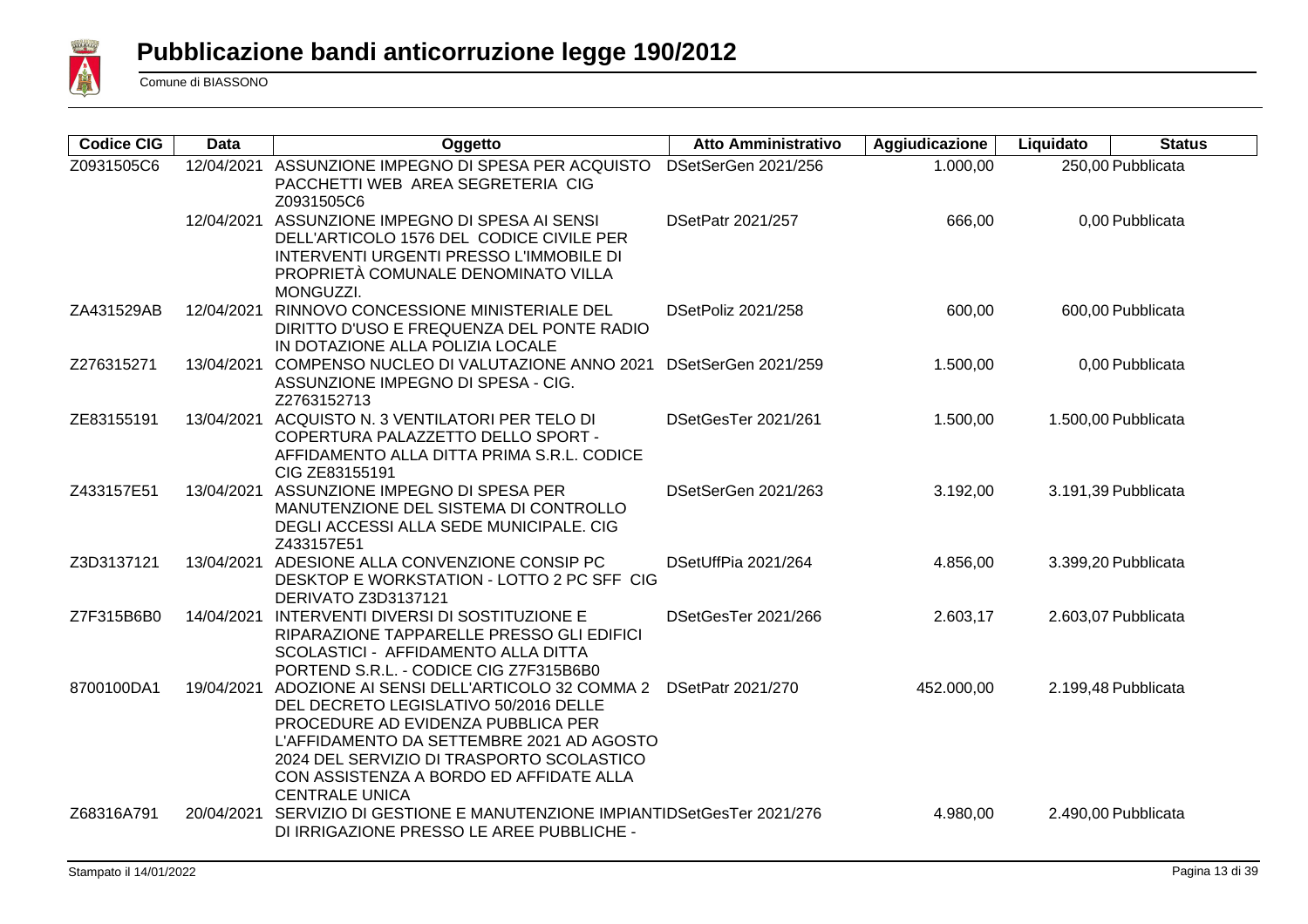

| <b>Codice CIG</b> | <b>Data</b> | Oggetto                                                                                                                                                                                                                                                                                                                                      | <b>Atto Amministrativo</b> | Aggiudicazione | Liquidato | <b>Status</b>        |
|-------------------|-------------|----------------------------------------------------------------------------------------------------------------------------------------------------------------------------------------------------------------------------------------------------------------------------------------------------------------------------------------------|----------------------------|----------------|-----------|----------------------|
| Z6A316E1F4        | 21/04/2021  | ANNO 2021/2022 - DETERMINA A CONTRATTARE E<br>AFFIDAMENTO ALLA DITTA GOCCIOLINE<br>IRRIGAZIONI - CODICE CIG Z68316A791<br>INTERVENTO DI SPOSTAMENTO CENTRO<br>LUMINOSO DI PUBBLICA ILLUMINAZIONE NR. 0046<br>ROTATORIA MADONNA DELLE NEVI - PESSINA<br>GESTITO DALLA SOC. ENEL SO.LE NON<br>RICOMPRESO DAL CANONE - CODICE CIG<br>Z6A316E1F4 | DSetGesTer 2021/279        | 1.044,14       |           | 0,00 Pubblicata      |
| Z66316CD44        |             | 21/04/2021 INTERVENTO DI SPOSTAMENTO CENTRO<br>LUMINOSO DI PUBBLICA ILLUMINAZIONE N. 0369 DI<br>VIA VERRI GESTITO DALLA SOC. ENEL SO.LE NON<br>RICOMPRESO DAL CANONE - CODICE CIG<br>Z66316CD44                                                                                                                                              | DSetGesTer 2021/278        | 1.196,79       |           | 0,00 Pubblicata      |
| ZE530EF047        |             | 26/04/2021 AGGIUDICAZIONE DEL SERIVIZO DI FORMAZIONE<br>SUL TEMA DELL'ABITARE (PROGETTO FAMI AFTER<br>CARE) CIG ZE530EF047 - CUP G89F20000010007                                                                                                                                                                                             | DSetUffPia 2021/289        | 8.250,00       |           | 0,00 Pubblicata      |
| Z2A31704AB        |             | 27/04/2021 AFFIDAMENTO DEL SERVIZIO DI ACCOGLIENZA<br>MINORI M80 E M89 FINO AL 31/08/2021 E<br>ASSUNZIONE DEL RELATIVO IMPEGNO DI SPESA.<br>CIG Z2A31704AB.                                                                                                                                                                                  | DSetSerSoc 2021/290        | 33.210,00      |           | 32.626,00 Pubblicata |
| 87323925D7        |             | 28/04/2021 APPROVAZIONE CONTRATTO ATTUATIVO SERVIZI<br>IMMEDIATA ATTIVAZIONE RELATIVO ALL'ACCORDO<br>QUADRO E ATTIVAZIONE SERVIZIO PRONTO<br>INTERVENTO SOCIALE CIG 87323925D7 - CUP<br>G11B20000950001                                                                                                                                      | DSetUffPia 2021/297        | 94.594,09      |           | 35.154,92 Pubblicata |
| Z7B318524A        | 28/04/2021  | RIPRISTINO VIDEOSORVEGLIANZA CIMITERO CIG DSetPoliz 2021/293<br>Z7B318524A                                                                                                                                                                                                                                                                   |                            | 418,00         |           | 0,00 Pubblicata      |
| Z963197ACE        |             | 05/05/2021 ASSUNZIONE IMPEGNO DI SPESA PER LA<br>GESTIONE DEL SERVIZIO DI CONTROLLO DEGLI<br>ACCESSI AL SISTEMA DI WIFI DELLA BIBLIOTECA<br>COMUNALE. CIG Z963197ACE                                                                                                                                                                         | DSetSerGen 2021/303        | 750,00         |           | 750,00 Pubblicata    |
| Z08311CEE4        |             | 07/05/2021 INCARICO PROFESSIONALE ASSISTENZA AL RUP<br>PER VERIFICA DI CUI ALL'ART. 26 D.LGS. 50/2016 E<br>S.M.I. RELATIVA A PROGETTI DI OPERE PUBBLICHE<br>ANNUALITÀ 2021 E 2022, FINALIZZATA ALLA LORO<br>VALIDAZIONE - DETERMINAZIONE A CONTRARRE<br>ED AFFIDAMENTO - CIG Z08311CEE4                                                      | DSetGesTer 2021/309        | 7.807,44       |           | 0,00 Pubblicata      |
| Z3B319EA90        |             | 07/05/2021 AFFIDAMENTO INCARICO PROFESSIONALE                                                                                                                                                                                                                                                                                                | DSetGesTer 2021/308        | 8.989,62       |           | 0,00 Pubblicata      |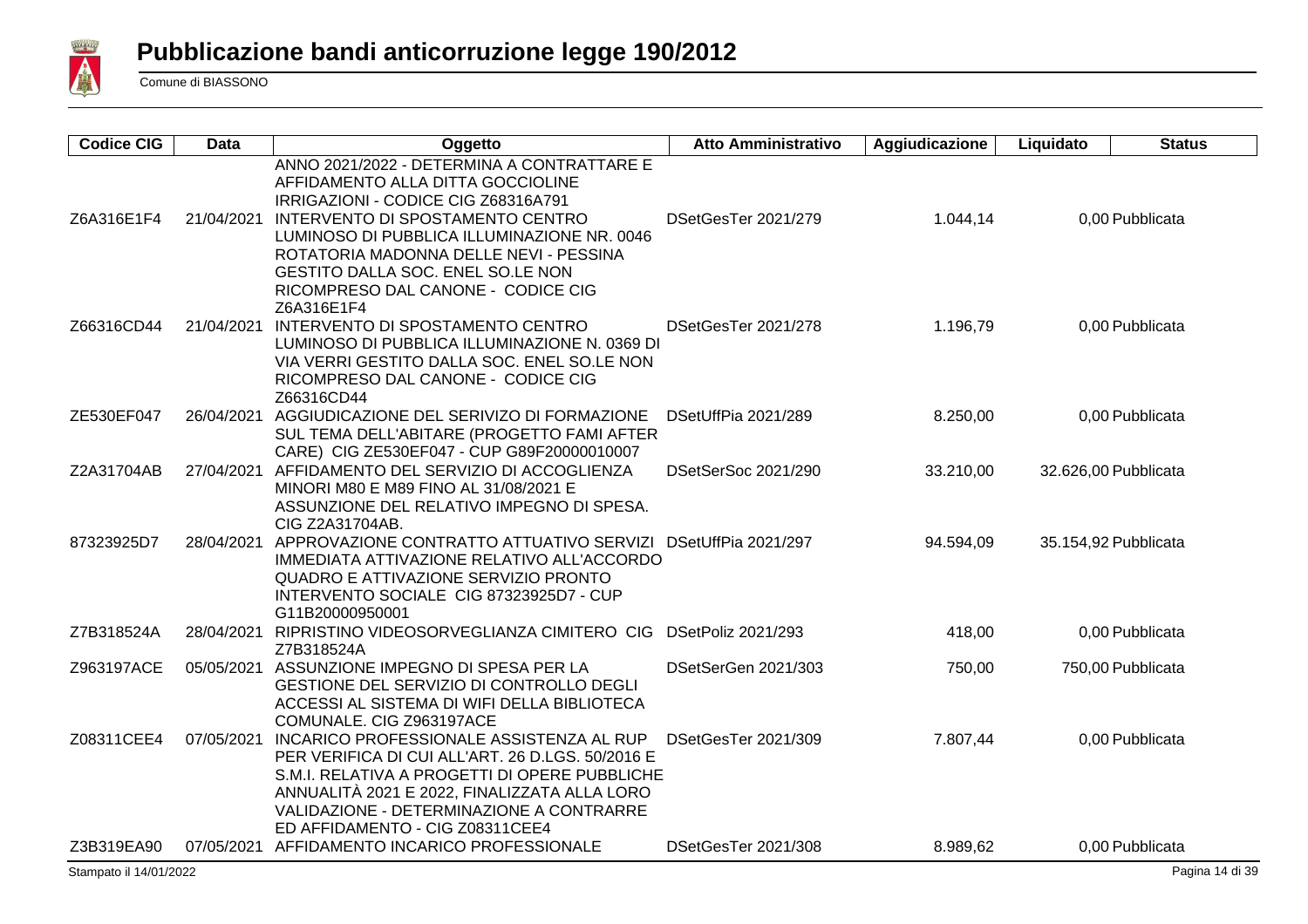

| <b>Codice CIG</b> | <b>Data</b> | Oggetto                                                                              | <b>Atto Amministrativo</b> | Aggiudicazione | Liquidato | <b>Status</b>       |
|-------------------|-------------|--------------------------------------------------------------------------------------|----------------------------|----------------|-----------|---------------------|
|                   |             | PROGETTAZIONE E DIREZIONE LAVORI                                                     |                            |                |           |                     |
|                   |             | ADEGUAMENTO IMPIANTI ELETTRICI POSTI A                                               |                            |                |           |                     |
|                   |             | SERVIZIO DELLE PARTI COMUNI DI CASCINA                                               |                            |                |           |                     |
|                   |             | MANTOVA E CASCINA CANOVA - DETERMINAZIONE                                            |                            |                |           |                     |
|                   |             | A CONTRARRE ED AFFIDAMENTO - CIG Z3B319EA90                                          |                            |                |           |                     |
| Z2E319E905        |             | 07/05/2021 INTERVENTI DI MANUTENZIONE ORDINARIA E                                    | DSetGesTer 2021/307        | 4.184,50       |           | 4.184,50 Pubblicata |
|                   |             | STRAORDINARIA RISPETTIVAMENTE PRESSO LA                                              |                            |                |           |                     |
|                   |             | SEDE COMUNALE VILLA VERRI E L'EDIFICIO                                               |                            |                |           |                     |
|                   |             | COMUNALE DI EDILIZIA RESIDENZIALE CASCINA                                            |                            |                |           |                     |
|                   |             | MANTOVA - AFFIDAMENTO ALLA DITTA SANVITO                                             |                            |                |           |                     |
|                   |             | S.A.S. - CODICE CIG Z2E319E905                                                       |                            |                |           |                     |
| Z1331A0CE2        |             | 07/05/2021 COLLOCAMENTO URGENTE DELLE MINORI M 101 E DSetSerSoc 2021/304             |                            | 4.656,00       |           | 4.642,30 Pubblicata |
|                   |             | M 102 PRESSO LA COMUNITÀ FAMIGLIARE                                                  |                            |                |           |                     |
|                   |             | "CASETTA DI TIMMY" AI SENSI DELL'ART. 403 DEL                                        |                            |                |           |                     |
|                   |             | C.C. - AFFIDAMENTO DIRETTO DEL SERVIZIO DI                                           |                            |                |           |                     |
|                   |             | ACCOGLIENZA E ASSUNZIONE DEL RELATIVO                                                |                            |                |           |                     |
|                   |             | IMPEGNO DI SPESA. CIG Z1331A0CE2.                                                    |                            |                |           |                     |
| Z3931959E5        |             | 10/05/2021 SERVIZIO DISINFESTAZIONE ZANZARE TERRITORIODSetGesTer 2021/302            |                            | 14.179,20      |           | 4.660,60 Pubblicata |
|                   |             | COMUNALE E SERVIZI A CHIAMATA PER IL                                                 |                            |                |           |                     |
|                   |             | BIENNIO 2021-2022 DETERMINA A CONTRARRE ED                                           |                            |                |           |                     |
|                   |             | AFFIDAMENTO CODICE CIG Z3931959E5.-                                                  |                            |                |           |                     |
| ZA231A9674        |             | 10/05/2021 SERVIZIO DI GESTIONE E MANUTENZIONE IMPIANTIDSetGesTer 2021/310           |                            | 976,69         |           | 976,69 Pubblicata   |
|                   |             | DI IRRIGAZIONE PRESSO LE AREE PUBBLICHE                                              |                            |                |           |                     |
|                   |             | ANNO 2021/2022 INTERVENTI FUORI CONTRATTO                                            |                            |                |           |                     |
|                   |             | MAGGIO 2021 - CODICE CIG ZA231A9674                                                  |                            |                |           |                     |
| Z44307F1B0        |             | 12/05/2021 INTEGRAZIONE IMPEGNO DI SPESA A SEGUITO DI DSetSerSoc 2021/321            |                            | 1.354,17       |           | 0,00 Pubblicata     |
|                   |             | CAMBIO PROGETTO PER SERVIZIO DI                                                      |                            |                |           |                     |
|                   |             | <b>INSERIMENTO MINORE M39 PRESSO IL CENTRO</b>                                       |                            |                |           |                     |
|                   |             | DIURNO PICCOLO PUZZLE DI MACHERIO (MB). CIG                                          |                            |                |           |                     |
|                   |             | Z44307F1B0.                                                                          |                            |                |           |                     |
| ZA831B0EB5        | 12/05/2021  | SERVIZIO DI CONDUZIONE E MANUTENZIONE                                                | DSetGesTer 2021/320        | 5.885,38       |           | 5.885,38 Pubblicata |
|                   |             | ORDINARIA DEGLI IMPIANTI TERMICI DEGLI EDIFICI                                       |                            |                |           |                     |
|                   |             | DI PROPRIETÀ COMUNALE ED ASSUNZIONE DELLA                                            |                            |                |           |                     |
|                   |             | FIGURA DI TERZO RESPONSABILE PERIODO                                                 |                            |                |           |                     |
|                   |             | 05.10.2020 04.10.2021 LIQUIDAZIONE LAVORI<br>FUORI CONTRATTO - CODICE CIG ZA831B0EB5 |                            |                |           |                     |
| ZA0309C6A3        |             | 12/05/2021 IMPLEMENTAZIONE DEL PROGETTO DENOMINATO DSetPatr 2021/323                 |                            | 6.710,00       |           | 5.500,00 Pubblicata |
|                   |             | <b>BIASSONO COMUNE CARDIO PROTETTO MEDIANTE</b>                                      |                            |                |           |                     |
|                   |             | ACQUISTO DI NUOVI DEFIBRILLATORI IN PARTE                                            |                            |                |           |                     |
|                   |             |                                                                                      |                            |                |           |                     |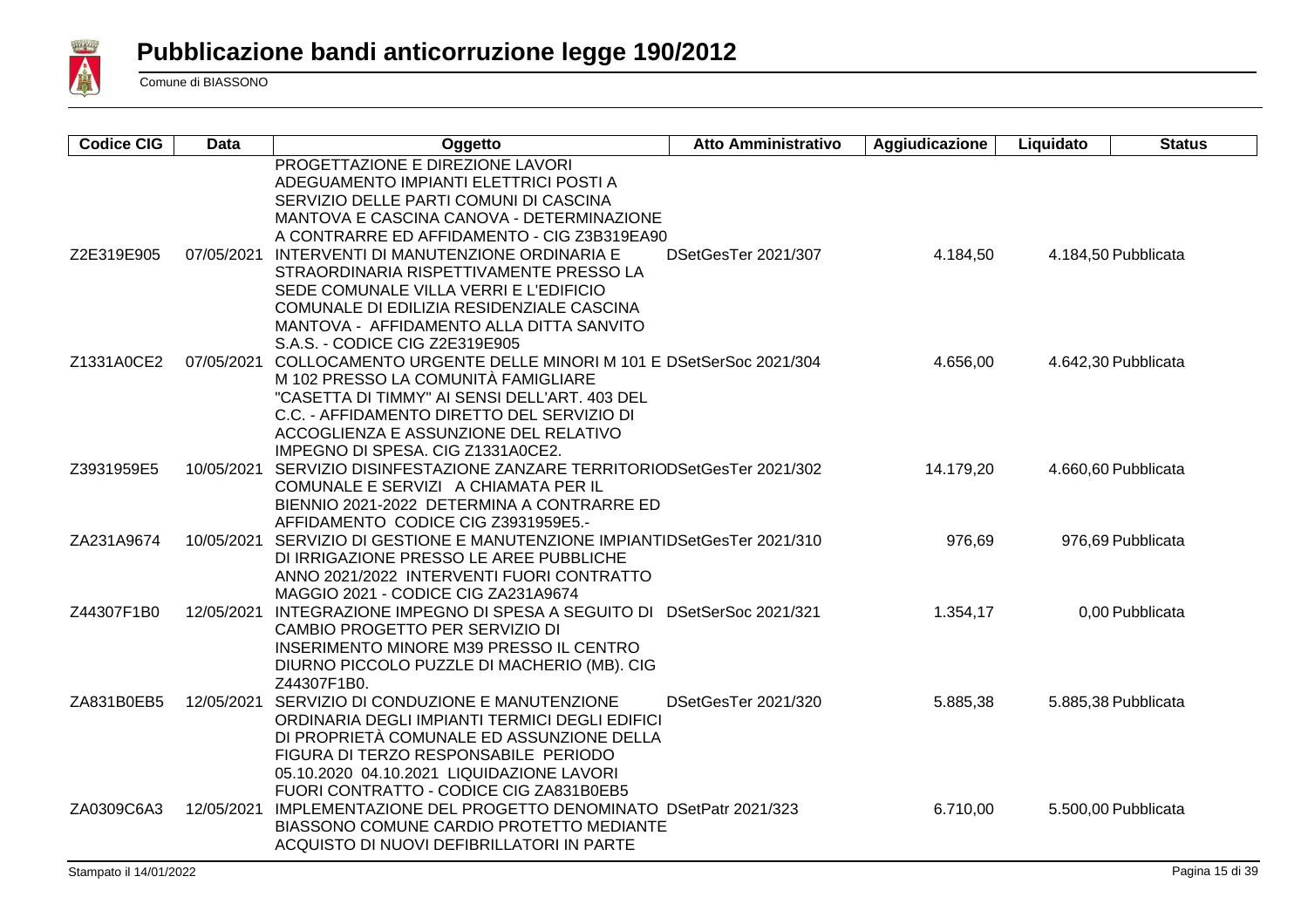

| <b>Codice CIG</b> | Data       | Oggetto                                                              | <b>Atto Amministrativo</b> | Aggiudicazione | Liquidato | <b>Status</b>       |
|-------------------|------------|----------------------------------------------------------------------|----------------------------|----------------|-----------|---------------------|
|                   |            | SOSTENUTO CON LA LIBERALITÀ                                          |                            |                |           |                     |
|                   |            | DELL'ASSOCIAZIONISMO LOCALE E DELLA                                  |                            |                |           |                     |
|                   |            | CITTADINANZA BIASSONESE. NUMERO                                      |                            |                |           |                     |
|                   |            | IDENTIFICATIVO GARA (CIG) ZA0309C6A3                                 |                            |                |           |                     |
| Z1031B5B65        | 13/05/2021 | INTERVENTI URGENTI DI MANUTENZIONE IMPIANTI DSetGesTer 2021/324      |                            | 3.172,40       |           | 0,00 Pubblicata     |
|                   |            | DI ILLUMINAZIONE DIVERSI SUL TERRITORIO                              |                            |                |           |                     |
|                   |            | GESTITI DALLA SOC. ENEL SO.LE NON RICOMPRESI                         |                            |                |           |                     |
|                   |            | DAL CANONE - CODICE CIG Z1031B5B65                                   |                            |                |           |                     |
| Z2530F0BF2        |            | 14/05/2021 CORREZIONE ERRORE MATERIALE DELLA                         | DSetUffPia 2021/328        | 28,00          |           | 0,00 Pubblicata     |
|                   |            | DETERMINA N. 185 DEL 9.03.2021 DI IMPEGNO DI                         |                            |                |           |                     |
|                   |            | SPESA PER SERVIZIO AMMINISTRATIVO A FAVORE                           |                            |                |           |                     |
|                   |            | DEL COMUNE DI SOVICO - CONTRATTO                                     |                            |                |           |                     |
|                   |            | ATTUATIVO DELL'ACCORDO QUADRO PER LA                                 |                            |                |           |                     |
|                   |            | GESTIONE DI SERVIZI RIVOLTI AD UTENZA ADULTA                         |                            |                |           |                     |
| 0000000000        |            | 16/05/2021 INDIZIONE BANDO DI CONCORSO PER                           | DSetPatr 2021/329          | 8.000,00       |           | 0,00 Pubblicata     |
|                   |            | L'ASSEGNAZIONE DI BORSE DI STUDIO A FAVORE                           |                            |                |           |                     |
|                   |            | DI ALUNNI E STUDENTI MERITEVOLI A                                    |                            |                |           |                     |
|                   |            | CONCLUSIONE DELL'ANNO SCOLASTICO ED                                  |                            |                |           |                     |
|                   |            | ACCADEMICO 2019-2020. NOMINA RESPONSABILE                            |                            |                |           |                     |
|                   |            | DEL PROCEDIMENTO, ASSUNZIONE IMPEGNO DI                              |                            |                |           |                     |
|                   |            | SPESA ED ACCERTAMENTO ENTRAT                                         |                            |                |           |                     |
| 0000000000        |            | 17/05/2021 RIPARTO DEL CONTRIBUTO ECONOMICO ASSUNTODSetPatr 2021/301 |                            | 10.000,00      |           | 0,00 Pubblicata     |
|                   |            | CON DETERMINAZIONE 846/2020 A FAVORE DELLE                           |                            |                |           |                     |
|                   |            | ASSOCIAZIONI E SOCIETÀ SPORTIVE DI BIASSONO                          |                            |                |           |                     |
|                   |            | PARTECIPANTI AL BANDO INDETTO AI SENSI DELLA                         |                            |                |           |                     |
|                   |            | DELIBERA DI GIUNTA 158/2020.                                         |                            |                |           |                     |
| 6331C8B29         |            | 18/05/2021 ASSUNZIONE IMPEGNO DI SPESA PER ACQUISTO                  | DSetSerGen 2021/335        | 1.000,00       |           | 0,00 Pubblicata     |
|                   |            | LIBRI PRESSO LIBRERIA SPECIALIZZATA - CIG                            |                            |                |           |                     |
|                   |            | 6331C8B29                                                            |                            |                |           |                     |
| 8721714A12        |            | 20/05/2021 INDIZIONE DI GARA A PROCEDURA APERTA                      | DSetUffPia 2021/341        | 0,00           |           | 0,00 Pubblicata     |
|                   |            | SECONDO IL CRITERIO DELL'OFFERTA                                     |                            |                |           |                     |
|                   |            | ECONOMICAMENTE PIÙ VANTAGGIOSA PER LA                                |                            |                |           |                     |
|                   |            | STIPULA DI ACCORDO QUADRO QUADRIENNALE                               |                            |                |           |                     |
|                   |            | CON UN UNICO OPERATORE ECONOMICO CODICE                              |                            |                |           |                     |
|                   |            | NUTS: ITC4D. - CIG N. 8721714A12 - CUI -                             |                            |                |           |                     |
|                   |            | S02336340159202000004                                                |                            |                |           |                     |
| Z8431D1D52        | 20/05/2021 | INTERVENTI URGENTI PER LA RIPARAZIONE DEGLI DSetGesTer 2021/342      |                            | 1.866,50       |           | 1.866,50 Pubblicata |
|                   |            | AUTOMEZZI COMUNALI PIAGGIO PORTER                                    |                            |                |           |                     |
|                   |            | TARGATO EF583ST, PIAGGIO PORTER TARGATO                              |                            |                |           |                     |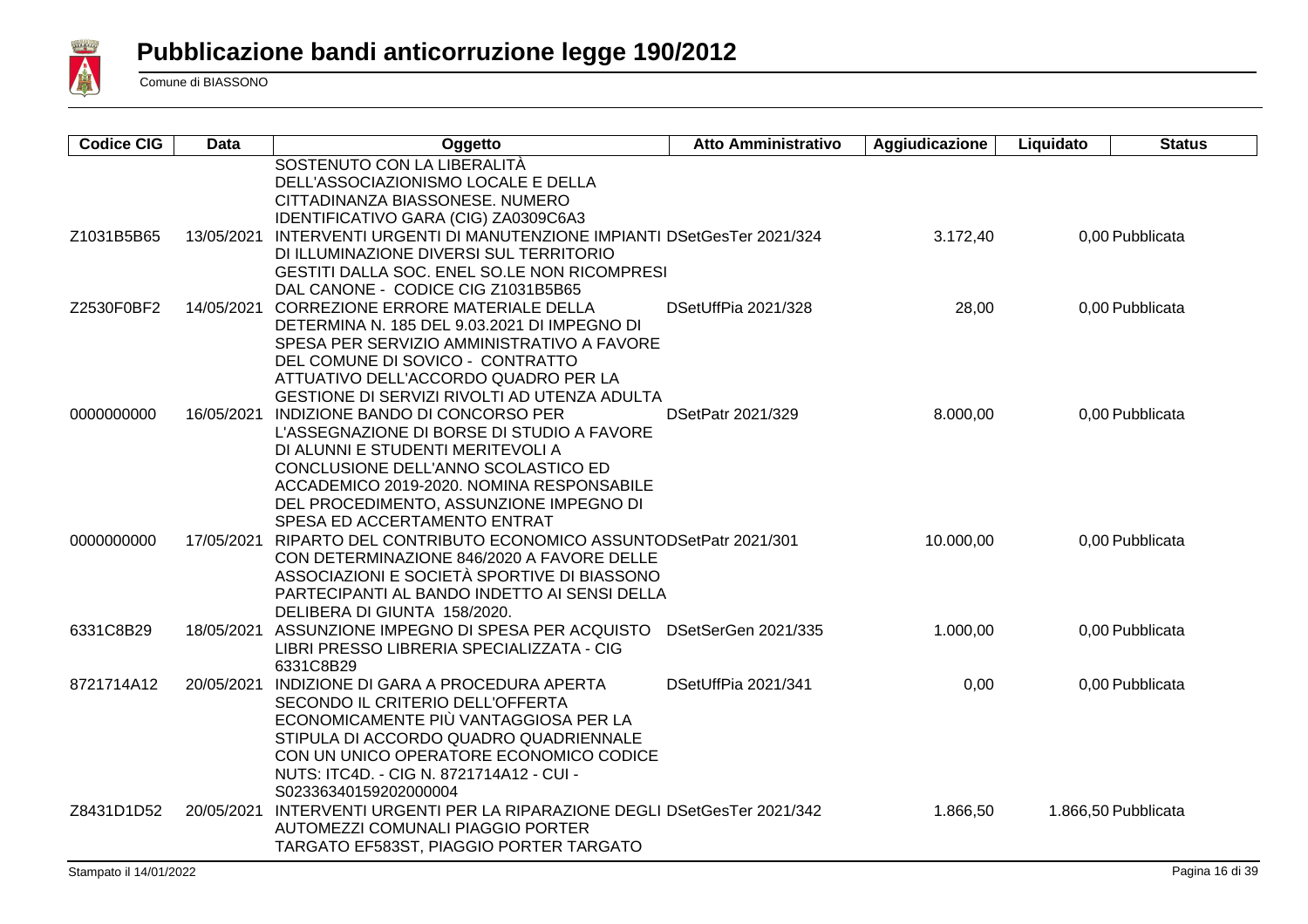

| <b>Codice CIG</b> | Data       | Oggetto                                                                                                                                                                                                                                                                                                                                                                                                       | <b>Atto Amministrativo</b> | Aggiudicazione | Liquidato | <b>Status</b>       |
|-------------------|------------|---------------------------------------------------------------------------------------------------------------------------------------------------------------------------------------------------------------------------------------------------------------------------------------------------------------------------------------------------------------------------------------------------------------|----------------------------|----------------|-----------|---------------------|
| Z8631D307D        |            | CD824PY E RENAULT KANGOO TARGATO BS526CP<br>- AFFIDAMENTO ALLA DITTA TECNI MOTOR'S<br>CODICE CIG Z8431D1D52<br>21/05/2021 PROSECUZIONE COLLOCAMENTO MINORI M101 E DSetSerSoc 2021/343<br>M102 PRESSO COMUNITÀ FAMIGLIARE 'CASETTA DI<br>TIMMY' AI SENSI DELL'ART. 403 C.C. -<br>AFFIDAMENTO DIRETTO DEL SERVIZIO DI<br>ACCOGLIENZA E ASSUNZIONE IMPEGNO DI SPESA<br>PER IL PERIODO 21/05/2021-22/05/2021. CIG |                            | 580,00         |           | 41,20 Pubblicata    |
| Z4731D7DA2        |            | Z8631D307D.<br>24/05/2021 LAVORI DI DISOTTURAZIONE E LAVAGGIO<br><b>GENERALE IMPIANTO DI FOGNATURA SCUOLA</b><br>MEDIA P. VERRI AFFIDAMENTO ALLA DITTA MAGNI<br>E MOTTA - CODICE CIG Z4731D7DA2                                                                                                                                                                                                               | DSetGesTer 2021/347        | 450,00         |           | 450,00 Pubblicata   |
| ZA831B0EB5        |            | 25/05/2021 SERVIZIO DI CONDUZIONE MANUTENZIONE<br>ORDINARIA IMPIANTI TERMICI EDIFICI COMUNALI<br>ED ASSUNZIONE DI TERZO RESPONSABILE<br>PERIODO 05.10.2020 04.10.2021 LIQUIDAZIONE<br>ULTERIORE INTERVENTO FUORI CONTRATTO -<br>CODICE CIG ZA831B0EB5                                                                                                                                                         | DSetGesTer 2021/349        | 383,14         |           | 383,14 Pubblicata   |
| Z9A31E1C4A        |            | 26/05/2021 FORNITURA DI ASFALTO A FREDDO PER LA<br>MANUTENZIONE STRADE COMUNALI<br>AFFIDAMENTO ALLA DITTA M.P. S.R.L CODICE CIG<br>Z9A31E1C4A                                                                                                                                                                                                                                                                 | DSetGesTer 2021/353        | 1.500,00       |           | 1.500,00 Pubblicata |
| Z2231E872C        |            | 27/05/2021 LAVORI DI DISOTTURAZIONE E LAVAGGIO<br><b>TUBAZIONI BAGNI PALESTRA SCUOLA</b><br>ELEMENTARE S. ANDREA AFFIDAMENTO ALLA<br>DITTA MAGNI E MOTTA - CODICE CIG Z2231E872C                                                                                                                                                                                                                              | DSetGesTer 2021/356        | 200,00         |           | 0,00 Pubblicata     |
|                   |            | 28/05/2021 CONFERIMENTO DI INCARICO PROFESSIONALE<br>ALLA DOTT.SSA CLAUDIA MAZZONI PER<br>SUPPORTO DI PROGETTAZIONI UDP                                                                                                                                                                                                                                                                                       | DSetUffPia 2021/362        | 4.260,87       |           | 0,00 Pubblicata     |
| 0000000000        | 28/05/2021 | MODALITÀ ORGANIZZATIVE SOTTO LE RISERVE DI DSetPatr 2021/363<br>LEGGE SUL CONTENIMENTO DA CONTAGIO<br>EPIDEMIOLOGICO SARS-COV-2 DELLA GIORNATA<br>DELLO SPORT CON ASSUNZIONE DELLA SPESA AI<br>SENSI DELL'ARTICOLO 1 COMMA 130 DELLA LEGGE<br>2018/145.                                                                                                                                                       |                            | 1.000,00       |           | 0,00 Pubblicata     |
| 0000000000        | 30/05/2021 | APPROVAZIONE GRADUATORIA DEFINITIVA PER<br>L'ASSEGNAZIONE DI ALLOGGI DI PROPRIETÀ                                                                                                                                                                                                                                                                                                                             | DSetPatr 2021/364          | 0,00           |           | 0,00 Pubblicata     |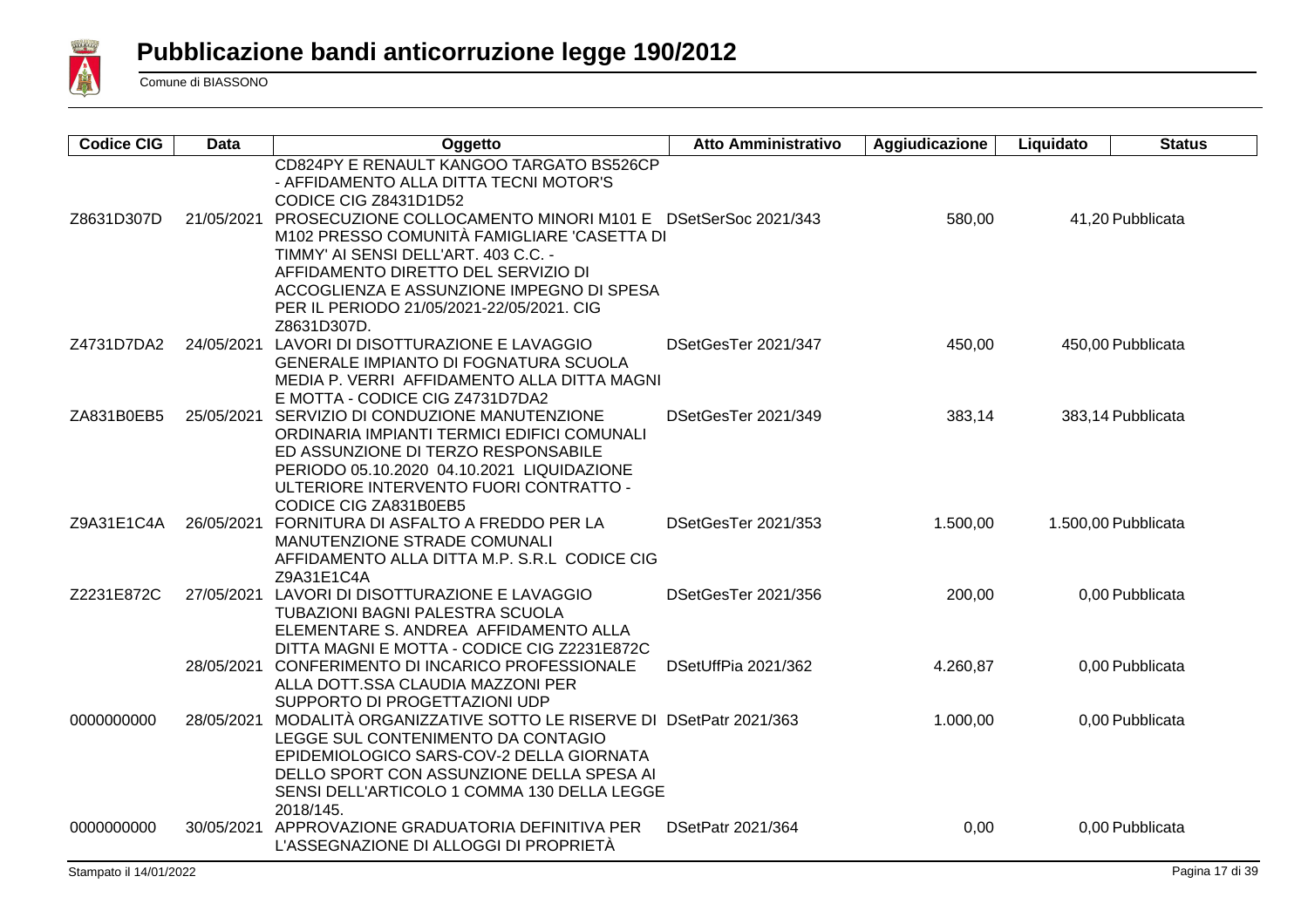

| <b>Codice CIG</b> | Data       | Oggetto                                                                            | <b>Atto Amministrativo</b> | Aggiudicazione | Liquidato | <b>Status</b>        |
|-------------------|------------|------------------------------------------------------------------------------------|----------------------------|----------------|-----------|----------------------|
|                   |            | DELL'ENTE E DESTINATI A SODDISFARE LA                                              |                            |                |           |                      |
|                   |            | DOMANDA DI SERVIZI ABITATIVI PUBBLICI (SAP)<br>NEL COMUNE DI BIASSONO PER L'AMBITO |                            |                |           |                      |
|                   |            | TERRITORIALE DI CARATE BRIANZA.                                                    |                            |                |           |                      |
| Z1F31EE673        |            | 31/05/2021 LAVORI DI MODIFICA DELL'IMPIANTO SEMAFORICO DSetGesTer 2021/365         |                            | 3.500,00       |           | 3.500,00 Pubblicata  |
|                   |            | DI VIA CESANA E VILLA DEI TINTORI -                                                |                            |                |           |                      |
|                   |            | AFFIDAMENTO ALLA DITTA ISOV S.R.L. - CODICE                                        |                            |                |           |                      |
|                   |            | CIG Z1F31EE673                                                                     |                            |                |           |                      |
| ZA531A983E        |            | 01/06/2021 AFFIDAMENTO INCARICO PROFESSIONALE PER                                  | DSetGesTer 2021/313        | 10.853,79      |           | 10.853,79 Pubblicata |
|                   |            | PROGETTAZIONE, DIREZIONE LAVORI E                                                  |                            |                |           |                      |
|                   |            | COORDINAMENTO SICUREZZA ADEGUAMENTO E                                              |                            |                |           |                      |
|                   |            | MESSA IN SICUREZZA SCUOLA MEDIA P. VERRI                                           |                            |                |           |                      |
|                   |            | MEDIANTE SOSTITUZIONE SERRAMENTI -                                                 |                            |                |           |                      |
|                   |            | DETERMINAZIONE A CONTRARRE ED                                                      |                            |                |           |                      |
|                   |            | AFFIDAMENTO - CIG ZA531A983E                                                       |                            |                |           |                      |
| ZD2309D12C        |            | 01/06/2021 SERVIZIO DI CONDUZIONE E MANUTENZIONE                                   | DSetGesTer 2021/114        | 4.683,37       |           | 5.583,37 Pubblicata  |
|                   |            | ORDINARIA DEGLI IMPIANTI TERMICI DEGLI EDIFICI                                     |                            |                |           |                      |
|                   |            | DI PROPRIETÀ COMUNALE ED ASSUNZIONE DELLA<br>FIGURA DI TERZO RESPONSABILE PERIODO  |                            |                |           |                      |
|                   |            | 05.10.2020 04.10.2021 AFFIDAMENTO INTERVENTI                                       |                            |                |           |                      |
|                   |            | FUORI CONTRATTO - CODICE CIG ZD2309D12C                                            |                            |                |           |                      |
| Z332F3EB23        |            | 01/06/2021 INCARICO PER LA PROGETTAZIONE PRELIMINARE, DSetGesTer 2021/268          |                            | 14.412,71      |           | 0,00 Pubblicata      |
|                   |            | DEFINITIVA, ESECUTIVA, DIREZIONE LAVORI E                                          |                            |                |           |                      |
|                   |            | COORDINAMENTO SICUREZZA LAVORI DI                                                  |                            |                |           |                      |
|                   |            | RIQUALIFICAZIONE STRADALE VIA S. ANTONIO CIG                                       |                            |                |           |                      |
|                   |            | Z332F3EB23 - CUP G87H18002010000 -                                                 |                            |                |           |                      |
|                   |            | ADEGUAMENTO CORRISPETTIVO                                                          |                            |                |           |                      |
| 8225738DB9        |            | 01/06/2021 INCARICO PROFESSIONALE PER REDAZIONE                                    | DSetGesTer 2021/244        | 27.714,45      |           | 0,00 Pubblicata      |
|                   |            | PROGETTO DI FATTIBILITÀ TECNICO ECONOMICA,                                         |                            |                |           |                      |
|                   |            | DEFINITIVO E PRIME INDICAZIONI E PSC                                               |                            |                |           |                      |
|                   |            | INTERVENTO STRUTTURALE DI ADEGUAMENTO                                              |                            |                |           |                      |
|                   |            | SISMICO DELLA SCUOLA S. ANDREA CIG<br>8225738DB9 - CUP G89F18000220004 -           |                            |                |           |                      |
|                   |            | ADEGUAMENTO CORRISPETTIV                                                           |                            |                |           |                      |
| Z4E3205CE9        |            | 07/06/2021 ACQUISTO DI UNITÀ MOBILE - VEICOLO FIAT                                 | DSetPoliz 2021/378         | 11.584,31      |           | 11.584,31 Pubblicata |
|                   |            | DOBLÒ PER SERVIZI DI POLIZIA LOCALE CIG:                                           |                            |                |           |                      |
|                   |            | Z4E3205CE9                                                                         |                            |                |           |                      |
| Z4932087AF        | 08/06/2021 | RINNOVO ABBONAMENTO AL SERVIZIO INTERNET                                           | DSetPoliz 2021/382         | 692,75         |           | 0,00 Pubblicata      |
|                   |            | WWW.POLIZIALOCALE.COM' E ACQUISTO RIVISTA                                          |                            |                |           |                      |
|                   |            |                                                                                    |                            |                |           |                      |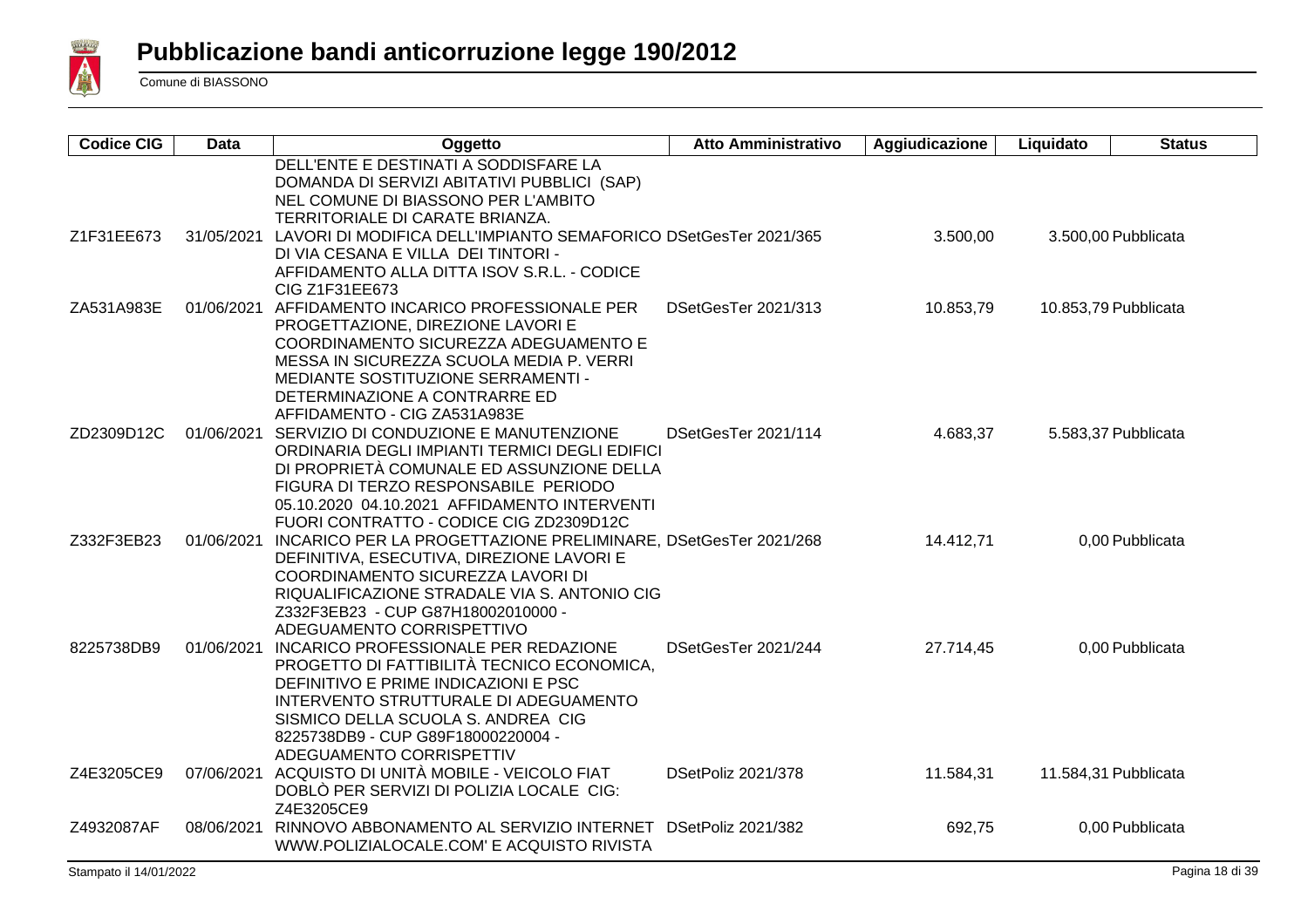

| <b>Codice CIG</b> | <b>Data</b> | Oggetto                                                                               | <b>Atto Amministrativo</b> | Aggiudicazione | Liquidato            | <b>Status</b>       |
|-------------------|-------------|---------------------------------------------------------------------------------------|----------------------------|----------------|----------------------|---------------------|
|                   |             | LA POLIZIA LOCALE' CIG Z4932087AF                                                     |                            |                |                      |                     |
| Z99320A808        |             | 09/06/2021 FORNITURA PRONTUARI CODICE DELLA STRADA E DSetPoliz 2021/381               |                            | 952,32         |                      | 0,00 Pubblicata     |
|                   |             | ACCESSO BANCHE DATI ITER CDS E ITER                                                   |                            |                |                      |                     |
|                   |             | COMMENTO CDS - ABBONAMENTO TRIENNALE<br>2021-2023 CIG Z99320A808                      |                            |                |                      |                     |
| ZE23069125        |             | 10/06/2021 ESERCITAZIONI DI TIRO PER IL PERSONALE DI                                  | DSetPoliz 2021/386         | 0,00           |                      | 0,00 Pubblicata     |
|                   |             | POLIZIA LOCALE ANNO 2021 CODICE CIG                                                   |                            |                |                      |                     |
|                   |             | ZE23069125                                                                            |                            |                |                      |                     |
| ZB530AF852        |             | 10/06/2021 AFFIDAMENTO DEL SERVIZIO DI VERIFICA                                       | DSetPatr 2021/385          | 2.318,00       |                      | 1.400,00 Pubblicata |
|                   |             | FUNZIONALE E PRESTAZIONALE DEI<br>DEFIBRILLATORI SEMIAUTOMATICI DI PROPRIETA'         |                            |                |                      |                     |
|                   |             | COMUNALE ED ADOZIONE DEL CONTRATTO DI                                                 |                            |                |                      |                     |
|                   |             | MANUTENZIONE TRIENNALE. ASSUNZIONE                                                    |                            |                |                      |                     |
|                   |             | IMPEGNO DI SPESA CON NUMERO IDENTIFICATIVO                                            |                            |                |                      |                     |
|                   |             | GARA (CIG) ZB530AF852                                                                 |                            |                |                      |                     |
| Z953213715        |             | 11/06/2021 RINNOVO PERIODICO DEL CERTIFICATO DI                                       | DSetGesTer 2021/384        | 1.350,00       |                      | 1.389,69 Pubblicata |
|                   |             | CONFORMITÀ ANTINCENDIO DELL'EDIFICIO<br>COMUNALE PALAZZETTO DELLO SPORT -             |                            |                |                      |                     |
|                   |             | AFFIDAMENTO INCARICO A TECNICO ABILITATO -                                            |                            |                |                      |                     |
|                   |             | <b>CODICE GIG Z953213715</b>                                                          |                            |                |                      |                     |
| Z0B32182A4        |             | 11/06/2021 ASSUNZIONE FIGURA AMMINISTRATIVA -                                         | DSetUffPia 2021/389        | 17.351,46      |                      | 4.348,12 Pubblicata |
|                   |             | CONTRATTO ATTUATIVO DELL'ACCORDO QUADRO                                               |                            |                |                      |                     |
|                   |             | PER LA GESTIONE DI SERVIZI RIVOLTI AD UTENZA<br>ADULTA IN SITUAZIONE DI VULNERABILITÀ |                            |                |                      |                     |
|                   |             | ECONOMICA, LAVORATIVA ED ABITATIVA CIG                                                |                            |                |                      |                     |
|                   |             | Z0B32182A4                                                                            |                            |                |                      |                     |
| 83822492B3        |             | 15/06/2021 PROCEDURA APERTA, AI SENSI DELL'ART. 60 DEL                                | DSetGesTer 2021/395        | 19.501,19      |                      | 0,00 Pubblicata     |
|                   |             | D. LGS. 50/2016 E S.M.I., PER L'AFFIDAMENTO                                           |                            |                |                      |                     |
|                   |             | DEGLI INTERVENTI DI RIQUALIFICAZIONE DI<br>STRADE DIVERSE ANNO 2020 - APPROVAZIONE    |                            |                |                      |                     |
|                   |             | PERIZIA SUPPLETTIVA E DI VARIANTE N. 1 CUP                                            |                            |                |                      |                     |
|                   |             | G87H18002020004 CIG 83822492B3                                                        |                            |                |                      |                     |
| ZE13221B6D        |             | 16/06/2021 FORNITURA DI SEGGIOLINO PER ALTALENA                                       | DSetGesTer 2021/399        | 180,00         |                      | 180,00 Pubblicata   |
|                   |             | DESTINATO AI GIARDINI PUBBLICI ORIANA FALLACI                                         |                            |                |                      |                     |
|                   |             | AFFIDAMENTO ALLA DITTA BONSAGLIO S.R.L. -<br>CODICE CIG ZE13221B6D                    |                            |                |                      |                     |
| Z9C3228B3B        | 17/06/2021  | ALLESTIMENTO UFFICIO MOBILE PER SERVIZIO DI DSetPoliz 2021/402                        |                            | 1.120,00       | 14.200,00 Pubblicata |                     |
|                   |             | POLIZIA LOCALE CIG Z9C3228B3B                                                         |                            |                |                      |                     |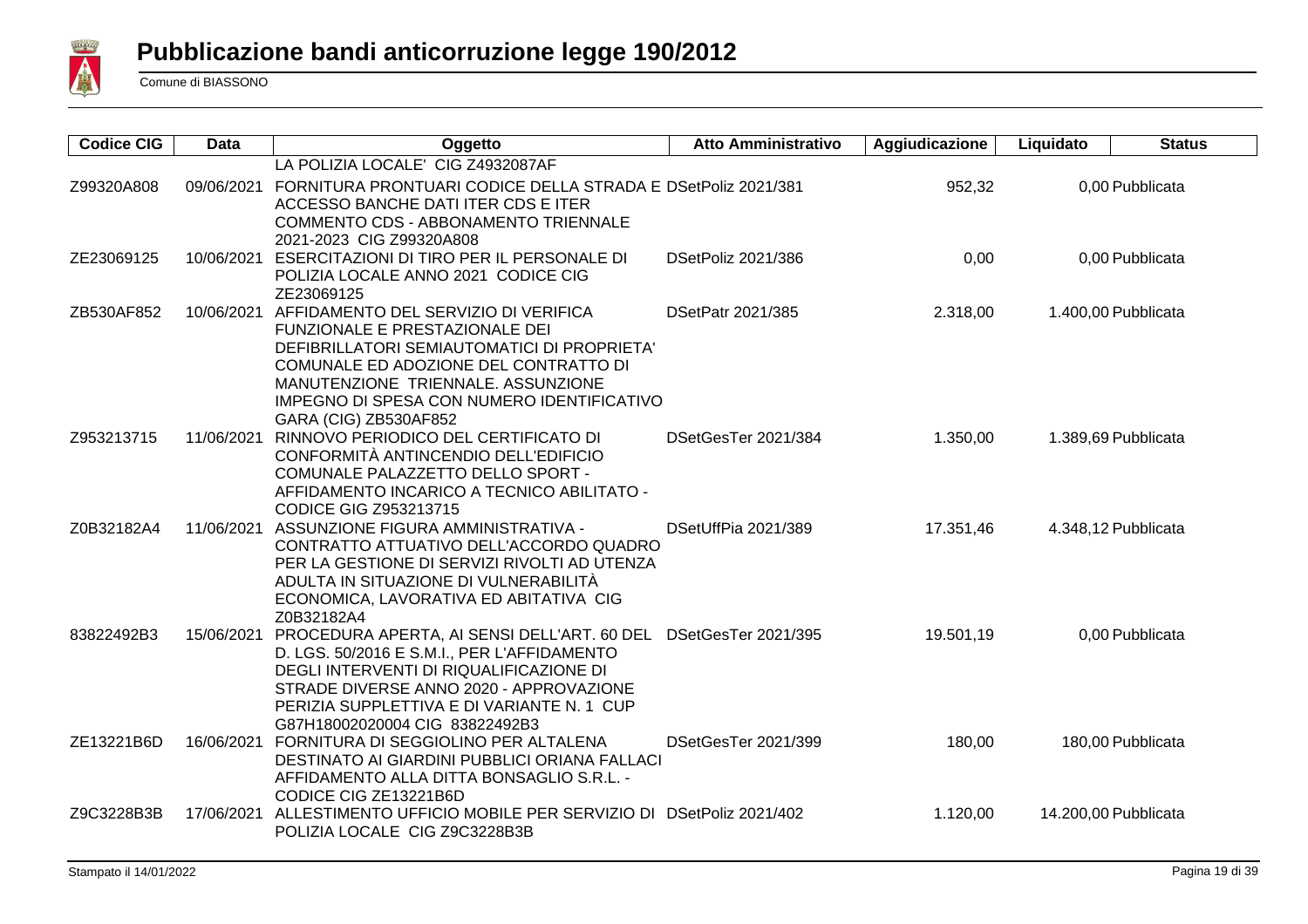

| <b>Codice CIG</b> | Data       | Oggetto                                                                        | <b>Atto Amministrativo</b> | Aggiudicazione | Liquidato | <b>Status</b>        |
|-------------------|------------|--------------------------------------------------------------------------------|----------------------------|----------------|-----------|----------------------|
| ZC8322808A        | 18/06/2021 | MEPA - ASSUNZIONE IMPEGNO DI SPESA PER                                         | DSetSerGen 2021/403        | 680,00         |           | 680,00 Pubblicata    |
|                   |            | ACQUISTO LICENZA PERMANENTE SOFTWARE                                           |                            |                |           |                      |
|                   |            | ZWCAD PER UFFICIO TECNICO. CIG ZC8322808A                                      |                            |                |           |                      |
| Z00322ACAE        |            | 18/06/2021 FORNITURA DI N. 2 RICETRASMETTITORI                                 | DSetPoliz 2021/404         | 1.120,00       |           | 1.120,00 Pubblicata  |
|                   |            | VEICOLARI PER SERVIZIO DI POLIZIA LOCALE CIG                                   |                            |                |           |                      |
|                   |            | Z00322ACAE                                                                     |                            |                |           |                      |
| Z5F31BD999        |            | 18/06/2021 AGGIUDICAZIONE DEFINITIVA PER L'AFFIDAMENTO DSetPoliz 2021/405      |                            | 1.760,00       |           | 880,00 Pubblicata    |
|                   |            | DEL SERVIZIO DI ASSISTENZA E MANUTENZIONE                                      |                            |                |           |                      |
|                   |            | IMPIANTO DI VIDEOSORVEGLIANZA COMUNE DI                                        |                            |                |           |                      |
|                   |            | BIASSONO 2021 - CIG: Z5F31BD999                                                |                            |                |           |                      |
| Z00322ACAE        | 18/06/2021 | PROGRAMMAZIONE E INSTALLAZIONE DI N. 2                                         | DSetPoliz 2021/406         | 230,00         |           | 230,00 Pubblicata    |
|                   |            | RICETRASMETTITORI VEICOLARI PER SERVIZIO DI                                    |                            |                |           |                      |
|                   |            | POLIZIA LOCALE CIG Z00322ACAE                                                  |                            |                |           |                      |
| ZCB322F024        | 21/06/2021 | ASSUNZIONE IMPEGNO DI SPESA PER RIORDINO                                       | DSetSerGen 2021/411        | 3.000,00       |           | 900,00 Pubblicata    |
|                   |            | ARCHIVIO COMUNALE. CIG ZCB322F024                                              |                            |                |           |                      |
| ZB8323C6A5        |            | 24/06/2021 ASSUNZIONE IMPEGNO DI SPESA PER                                     | DSetSerGen 2021/413        | 3.650,00       |           | 3.650,00 Pubblicata  |
|                   |            | L'ACQUISIZIONE DEL SERVIZIO DI RIPRESA E                                       |                            |                |           |                      |
|                   |            | DIFFUSIONE IN STREAMING DELLE SEDUTE DEL                                       |                            |                |           |                      |
|                   |            | CONSIGLIO COMUNALE COME DA DELIBERAZIONE                                       |                            |                |           |                      |
|                   |            | N. 12 DEL 30.04.2021. CIG ZB8323C6A5                                           |                            |                |           |                      |
| 88081592C0        | 24/06/2021 | SPORTELLO IMMIGRAZIONE E SUPPORTO AL                                           | DSetUffPia 2021/417        | 159.259,80     |           | 21.715,14 Pubblicata |
|                   |            | LAVORO DI CURA (CESIS): RINNOVO CONTRATTO                                      |                            |                |           |                      |
|                   |            | PER TRIENNIO 2021-2024 CIG 88081592C0<br>IMPEGNO DI SPESA PER L'ORGANIZZAZIONE |                            |                |           |                      |
| Z1132367A1        | 24/06/2021 |                                                                                | DSetPatr 2021/414          | 1.952,00       |           | 1.600,00 Pubblicata  |
|                   |            | DELL'ANNUALE RASSEGNA DENOMINATA CINEMA<br>D'ESTATE 2021. CIG. Z1132367A1      |                            |                |           |                      |
| Z6132428C6        |            | 28/06/2021 IMPEGNO DI SPESA PER QUOTA DI ISCRIZIONE AL DSetSerSoc 2021/419     |                            | 25,00          |           | 25,00 Pubblicata     |
|                   |            | WEBINAR "IL SERVIZIO TUTELA MINORI NEI                                         |                            |                |           |                      |
|                   |            | RAPPORTI CON L'AUTORITÀ GIUDIZIARIA". CIG                                      |                            |                |           |                      |
|                   |            | Z6132428C6.                                                                    |                            |                |           |                      |
| Z483242304        | 28/06/2021 | ACQUISTO SERVIZIO PER LA GESTIONE DEGLI                                        | DSetPoliz 2021/418         | 130,00         |           | 101,40 Pubblicata    |
|                   |            | EVENTI TEMPORANEI CIG Z483242304                                               |                            |                |           |                      |
| Z873246DD8        | 28/06/2021 | INTERVENTO DI VIDEOISPEZIONE IMPIANTO DI                                       | DSetGesTer 2021/422        | 200,00         |           | 200,00 Pubblicata    |
|                   |            | FOGNATURA SCUOLA MEDIA P. VERRI                                                |                            |                |           |                      |
|                   |            | AFFIDAMENTO ALLA DITTA MAGNI E MOTTA -                                         |                            |                |           |                      |
|                   |            | CODICE CIG Z873246DD8                                                          |                            |                |           |                      |
| Z913246E94        | 28/06/2021 | SERVIZIO DI MANUTENZIONE IMPIANTI                                              | DSetGesTer 2021/423        | 136,00         |           | 136,00 Pubblicata    |
|                   |            | ANTINCENDIO EDIFICI COMUNALI - LAVORI                                          |                            |                |           |                      |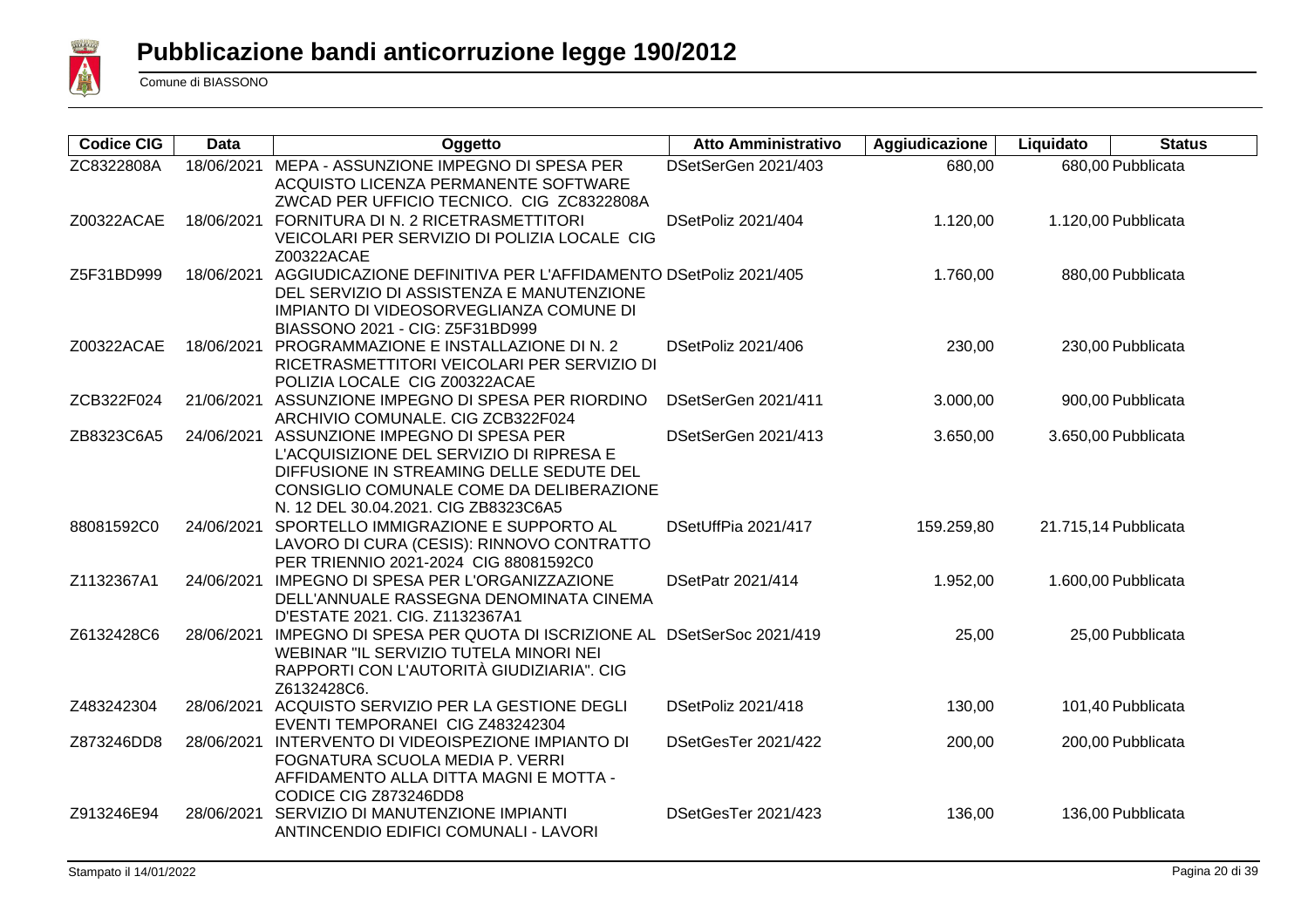

| <b>Codice CIG</b> | <b>Data</b> | Oggetto                                                                                                                                                                                                                                                              | <b>Atto Amministrativo</b> | Aggiudicazione | Liquidato | <b>Status</b>       |
|-------------------|-------------|----------------------------------------------------------------------------------------------------------------------------------------------------------------------------------------------------------------------------------------------------------------------|----------------------------|----------------|-----------|---------------------|
| ZB23246FA1        |             | AGGIUNTIVI NON PREVISTI DAL CONTRATTO IN<br>ESSERE CODICE CIG Z913246E94<br>29/06/2021 IMPEGNO DI SPESA PER L'ACQUISTO DEI<br>SACCHETTINI PORTA CALICI PER LA                                                                                                        | DSetPatr 2021/432          | 1.000,00       |           | 0,00 Pubblicata     |
| Z09324D912        | 30/06/2021  | MANIFESTAZIONE DENOMINATA VINISSIMO 2021.<br>CODICE IDENTIFICATIVO GARA (CIG) ZB23246FA1<br>INTERVENTI DI REALIZZAZIONE NUOVO PLUVIALE<br>PER LO SCARICO DELLE ACQUE PIOVANE DAL<br>TETTO DELLA SALA CIVICA DELL'EDIFICIO                                            | DSetGesTer 2021/427        | 1.400,00       |           | 1.400,00 Pubblicata |
| 881760777B        | 01/07/2021  | COMUNALE VILLA VERRI - AFFIDAMENTO ALLA<br>DITTA SANVITO S.A.S. - CODICE CIG Z09324D912<br>RINNOVO CONTRATTO PER L'AFFIDAMENTO DEI<br>SERVIZI SPECIALISTICI LEGATI AI TEMI DELLA<br>TUTELA MINORILE ANCHE IN RIFERIMENTO<br>ALL'ADEMPIMENTO DI DECRETI DEL TRIBUNALE | DSetUffPia 2021/430        | 963.582,00     |           | 0,00 Pubblicata     |
| 7428944E83        |             | PER I MINORENNI O ORDINARIO - ANNI 2021-2024<br>CIG 881760777B<br>05/07/2021 IMPEGNO DI SPESA PER CONTINUAZIONE<br>PROGETTO CARE LEAVERS - I E II COORTE CIG<br><b>ORIGINARIO 7428944E83</b>                                                                         | DSetUffPia 2021/434        | 9.000,00       |           | 0,00 Pubblicata     |
| Z703268BBA        |             | 08/07/2021 MANUTENZIONE FONTANE PUBBLICHE<br>ORNAMENTALI DI PIAZZA LIBERTA' DA PARTE<br>DELLA SOC. BRIANZACQUE S.R.L ASSUNZIONE<br>IMPEGNI DI SPESA - CODICE CIG Z703268BBA                                                                                          | DSetGesTer 2021/436        | 3.000,00       |           | 0,00 Pubblicata     |
| ZD33268FDC        |             | 08/07/2021 IMPEGNO DI SPESA PER LA PROIEZIONE AL<br>PUBBLICO NEI GIARDINI DI VILLA VERRI EVENTO<br>SPORTIVO DI RILEVANZA NAZIONALE ED ASSUNTO<br>AI SENSI DELL'ARTICOLO 1 DELLA LEGGE 30<br>DICEMBRE 2018 N. 145. NUMERO IDENTIFICATIVO<br>GARA (CIG): ZD33268FDC.   | <b>DSetPatr 2021/441</b>   | 1.500,00       |           | 1.500,00 Pubblicata |
| 8732479DA0        |             | 09/07/2021 APPROVAZIONE CONTRATTO ATTUATIVO<br>DELL'ACCORDO QUADRO ADULTI PER<br>L'ATTIVAZIONE DEL SERVIZIO DI SEGRETARIATO<br>SOCIALE CIG 8732479DA0 - CUP G11B20000950001                                                                                          | DSetUffPia 2021/449        | 155.870,80     |           | 0,00 Pubblicata     |
| ZD0327CEAF        |             | 16/07/2021 ACQUISTO REGISTRI DI STATO CIVILE ANNO 2022 - DSetSerGen 2021/453<br>CIG: ZD0327CEAF                                                                                                                                                                      |                            | 223,00         |           | 223,30 Pubblicata   |
| 8783939FC2        |             | 19/07/2021 LAVORI DI RIQUALIFICAZIONE DELL'EDIFICIO<br>CASERMA DEI CARABINIERI DI VIA CESANA E VILLA<br>N. 73 AGGIUDICAZIONE - CODICE CIG 8783939FC2 -                                                                                                               | DSetGesTer 2021/455        | 89.185,90      |           | 0,00 Pubblicata     |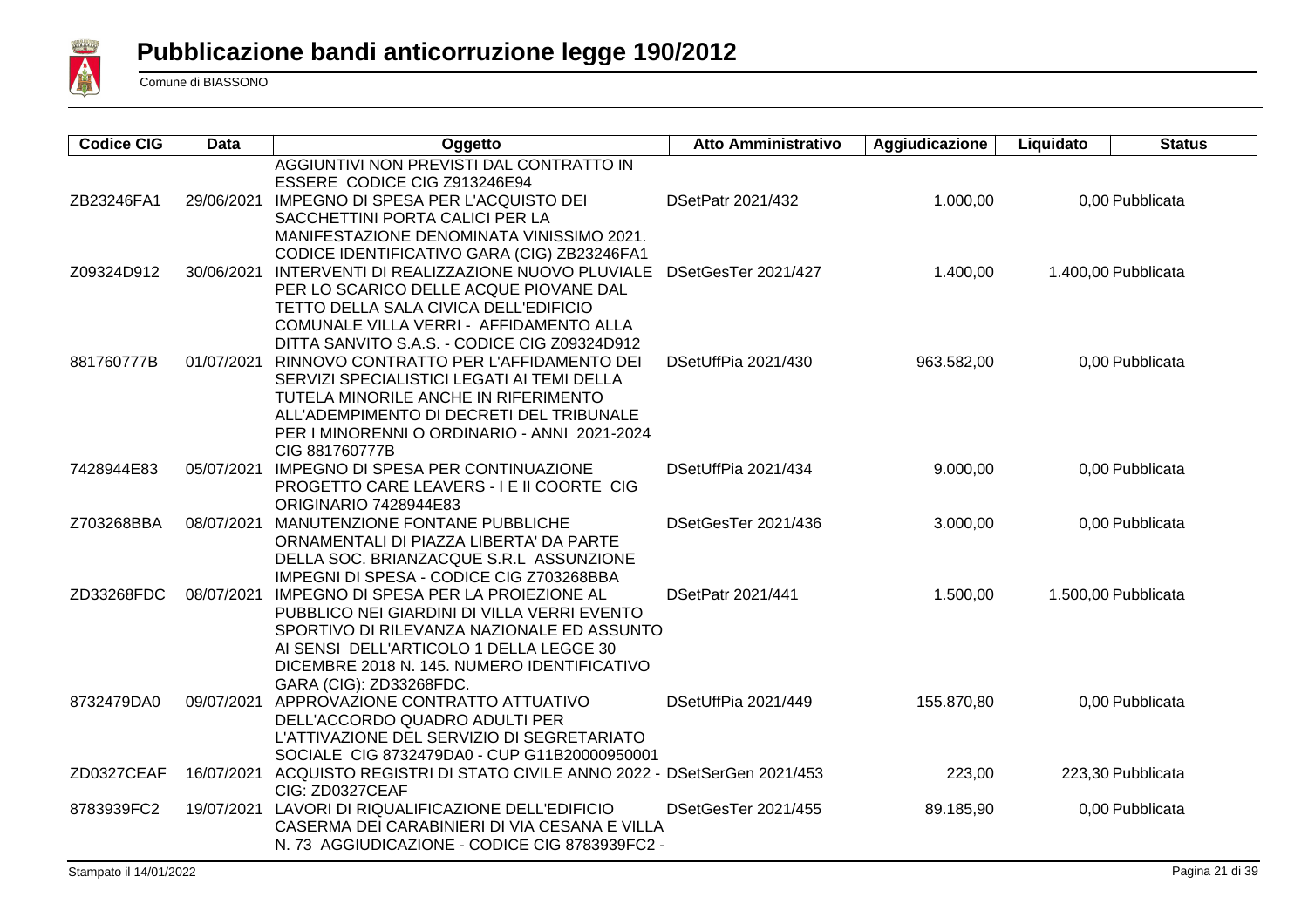

| <b>Codice CIG</b> | <b>Data</b> | Oggetto                                                                              | <b>Atto Amministrativo</b> | Aggiudicazione | Liquidato | <b>Status</b>       |
|-------------------|-------------|--------------------------------------------------------------------------------------|----------------------------|----------------|-----------|---------------------|
|                   |             | CODICE CUP G84E20000650006                                                           |                            |                |           |                     |
| Z5132933A9        | 23/07/2021  | CONSIP - CONVENZIONE DESKTOP /                                                       | DSetSerGen 2021/462        | 5.144,00       |           | 0,00 Pubblicata     |
|                   |             | WORKSTATION LOTTO 5 - ACQUISTO PC ALL IN                                             |                            |                |           |                     |
|                   |             | ONE (CIG. DERIVATO Z5132933A9)                                                       |                            |                |           |                     |
| Z373292AB1        |             | 23/07/2021 IMPEGNO DI SPESA PER L'ORGANIZZAZIONE                                     | DSetPatr 2021/463          | 1.650,00       |           | 1.500,00 Pubblicata |
|                   |             | DELLO SPETTACOLO TEATRALE PER FAMIGLIE LE                                            |                            |                |           |                     |
|                   |             | VOCI DEL BOSCO. CIG Z373292AB1                                                       |                            |                |           |                     |
| Z3D328F662        |             | 26/07/2021 INCARICO PER CONSULENZA GEOLOGICA,                                        | DSetGesTer 2021/464        | 4.000,00       |           | 0,00 Pubblicata     |
|                   |             | INDAGINI GEOFISICHE ED ANALISI CHIMICHE A                                            |                            |                |           |                     |
|                   |             | SUPPORTO DEL PROGETTO DI RIQUALIFICAZIONE                                            |                            |                |           |                     |
|                   |             | STRADALE DI VIA S. ANTONIO CON RACCOLTA E<br>SMALTIMENTO ACQUE METEORICHE CODICE CIG |                            |                |           |                     |
|                   |             | Z3D328F662                                                                           |                            |                |           |                     |
| Z65318F114        |             | 27/07/2021 MPEGNO DI SPESA ACQUISTI PER MATERIALE                                    | DSetPatr 2021/465          | 1.087,00       |           | 575,00 Pubblicata   |
|                   |             | ISTITUZIONALE DELL'ENTE ASSUNTO AI SENSI                                             |                            |                |           |                     |
|                   |             | DELL'ARTICOLO 1 COMMA 130 DELLA LEGGE 30                                             |                            |                |           |                     |
|                   |             | DICEMBRE 2018 N 145. NUMERO IDENTIFICATIVO                                           |                            |                |           |                     |
|                   |             | GARA (CIG) Z59318F0C9 E (CIG) Z65318F114                                             |                            |                |           |                     |
| ZE7329AD78        | 27/07/2021  | ASSUNZIONE IMPEGNO DI SPESA PER ACQUISTO                                             | DSetSerGen 2021/466        | 239,00         |           | 238,50 Pubblicata   |
|                   |             | INCHIOSTRO PER AFFRANCATRICE POSTALE. CIG                                            |                            |                |           |                     |
|                   |             | ZE7329AD78                                                                           |                            |                |           |                     |
| 84157619AB        |             | 27/07/2021 PROCEDURA NEGOZIATA AFFIDAMENTO DEI                                       | DSetGesTer 2021/467        | 17.929,62      |           | 0,00 Pubblicata     |
|                   |             | LAVORI DI ADEGUAMENTO E MESSA IN SICUREZZA                                           |                            |                |           |                     |
|                   |             | STRADE DIVERSE - CUP G87H20000650002 CIG                                             |                            |                |           |                     |
|                   |             | 84157619AB APPROVAZIONE PERIZIA<br>SUPPLETTIVA E DI VARIANTE N. 1                    |                            |                |           |                     |
| ZC43180CBE        |             | 27/07/2021 ASSUNZIONE IMPEGNO DI SPESA PER LA                                        | DSetPatr 2021/468          | 100,00         |           | 100,00 Pubblicata   |
|                   |             | PARTECIPAZIONE DEI COMPONENTI DEL                                                    |                            |                |           |                     |
|                   |             | CONSIGLIO COMUNALE DEI RAGAZZI E DELLE                                               |                            |                |           |                     |
|                   |             | RAGAZZE (CCRR) AL PROGETTO SCOLASTICO IN                                             |                            |                |           |                     |
|                   |             | MATERIA DI AMBIENTE DENOMINATO FIUME                                                 |                            |                |           |                     |
|                   |             | LAMBRO. CODICE IDENTIFICATIVO GARA (CIG)                                             |                            |                |           |                     |
|                   |             | ZC43180CBE.                                                                          |                            |                |           |                     |
| 839349425E        |             | 28/07/2021 PROCEDURA APERTA PER AFFIDAMENTO                                          | DSetGesTer 2021/470        | 4.060.314,88   |           | 0,00 Pubblicata     |
|                   |             | <b>CONCESSIONE SERVIZIO PUBBLICA</b>                                                 |                            |                |           |                     |
|                   |             | ILLUMINAZIONE E RIQUALIFICA IMPIANTI PER                                             |                            |                |           |                     |
|                   |             | PREDISPOSIZIONE DEGLI STESSI AI SERVIZI                                              |                            |                |           |                     |
|                   |             | SMART CITIES MEDIANTE FINANZIAMENTO                                                  |                            |                |           |                     |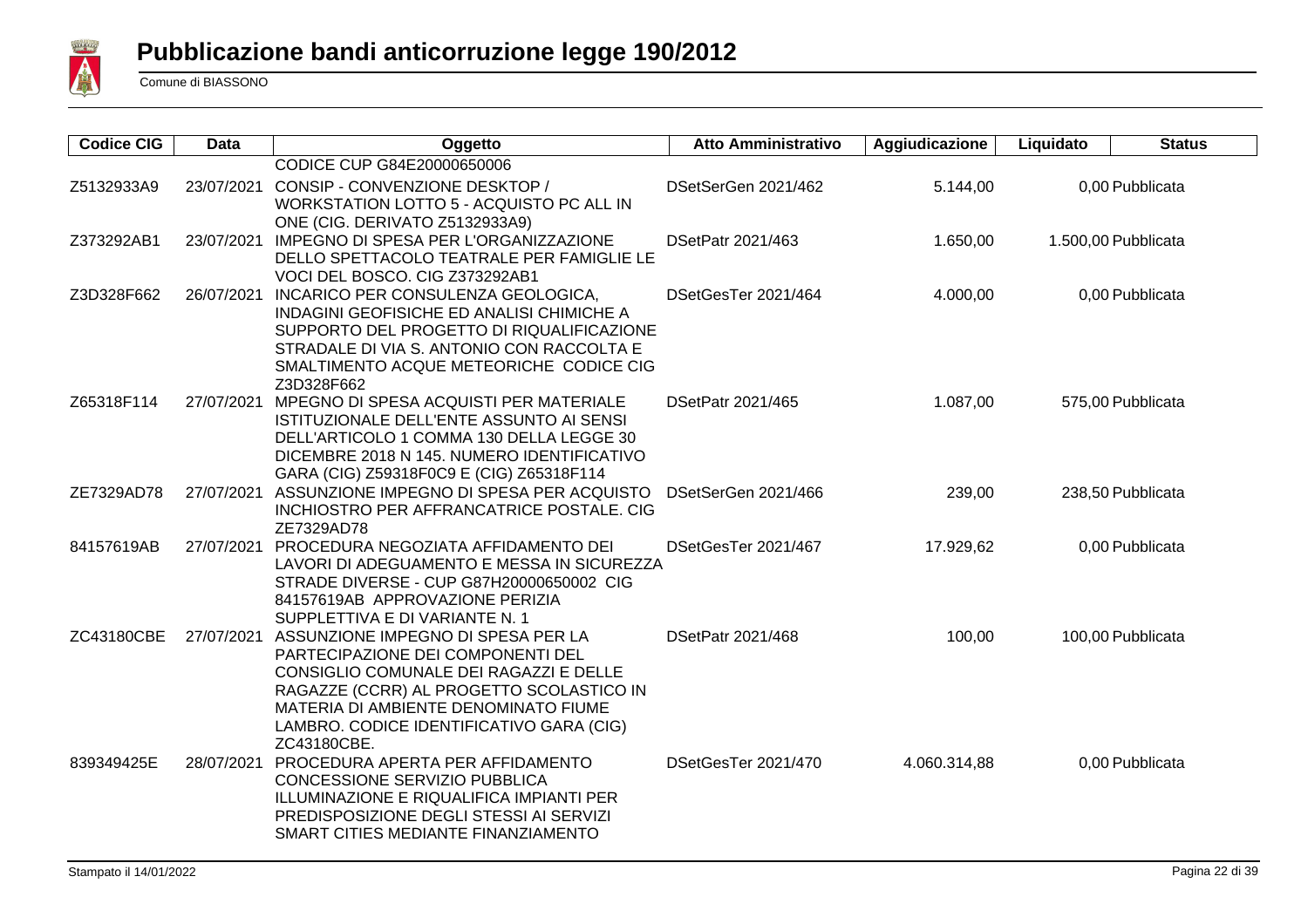

| <b>Codice CIG</b> | <b>Data</b> | Oggetto                                                                    | <b>Atto Amministrativo</b> | Aggiudicazione | Liquidato | <b>Status</b>       |
|-------------------|-------------|----------------------------------------------------------------------------|----------------------------|----------------|-----------|---------------------|
|                   |             | TRAMITE TERZI - AGGIUDICAZIONE - CIG                                       |                            |                |           |                     |
|                   |             | 839349425E - CUP G87B18000180005                                           |                            |                |           |                     |
| ZB832A186B        |             | 29/07/2021 INTERVENTO DI RISANAMENTO DELLE TUBAZIONI                       | DSetGesTer 2021/472        | 4.000,00       |           | 4.000,00 Pubblicata |
|                   |             | DI SCARICO DELLE COLONNE BAGNI PRESSO LA                                   |                            |                |           |                     |
|                   |             | SCUOLA MEDIA P. VERRI AFFIDAMENTO ALLA                                     |                            |                |           |                     |
|                   |             | DITTA LA SPURGHI INZAGO - IMEC RISANAMENTI                                 |                            |                |           |                     |
|                   |             | MILANO - CODICE CIG ZB832A186B                                             |                            |                |           |                     |
| ZD932A544C        |             | 30/07/2021 SERVIZIO DI GESTIONE E MANUTENZIONE IMPIANTIDSetGesTer 2021/473 |                            | 853,18         |           | 853,18 Pubblicata   |
|                   |             | DI IRRIGAZIONE PRESSO LE AREE PUBBLICHE                                    |                            |                |           |                     |
|                   |             | ANNO 2021/2022 INTERVENTI FUORI CONTRATTO                                  |                            |                |           |                     |
|                   |             | GIUGNO 2021 - CODICE CIG ZD932A544C                                        |                            |                |           |                     |
| 8721714A12        |             | 30/07/2021 AGGIUDICAZIONE DELLA CONCESSIONE PER LA                         | DSetUffPia 2021/474        | 0,00           |           | 0,00 Pubblicata     |
|                   |             | <b>GESTIONE DEL CENTRO PER LA FAMIGLIA DI</b>                              |                            |                |           |                     |
|                   |             | MACHERIO E LA STIPULA DI UN ACCORDO                                        |                            |                |           |                     |
|                   |             | QUADRO QUADRIENNALE CON UNICO OPERATORE                                    |                            |                |           |                     |
|                   |             | ECONOMICO - CIG 8721714A12                                                 |                            |                |           |                     |
| Z982F5B0DD        |             | 04/08/2021 IMPEGNO DI SPESA PER ACQUISTO ARREDI PER                        | <b>DSetPatr 2021/482</b>   | 0,00           |           | 506,80 Pubblicata   |
|                   |             | IMMOBILI COMUNALI ASSUNTO AI SENSI                                         |                            |                |           |                     |
|                   |             | DELL'ARTICOLO 1 DELLA LEGGE 30 DICEMBRE 2018                               |                            |                |           |                     |
|                   |             | N. 145. NUMERO IDENTIFICATIVO GARA (CIG)<br>Z982F5B0DD.                    |                            |                |           |                     |
| ZDA32B2D40        |             | 05/08/2021 ASSUNZIONE IMPEGNO DI SPESA PER L'ACQUISTO DSetSerGen 2021/483  |                            | 1.560,00       |           | 0,00 Pubblicata     |
|                   |             | DI SCAFFALATURE ED ESPOSITORI PER LA                                       |                            |                |           |                     |
|                   |             | BIBLIOTECA COMUNALE. CIG.ZDA32B2D40                                        |                            |                |           |                     |
| Z2132B3A23        |             | 05/08/2021 ASSUNZIONE IMPEGNO DI SPESA PER L'ACQUISTO DSetSerGen 2021/487  |                            | 1.500,00       |           | 1.500,00 Pubblicata |
|                   |             | DI UN SERVIZIO MUSICALE IN OCCASIONE                                       |                            |                |           |                     |
|                   |             | DELL'APERTURA DELLA RASSEGNA PROVINCIALE                                   |                            |                |           |                     |
|                   |             | DENOMINATA DI VILLE APERTE PROGRAMMATA                                     |                            |                |           |                     |
|                   |             | PER IL 18.09.2021. CIG. Z2132B3A23                                         |                            |                |           |                     |
| Z7E305D07E        |             | 05/08/2021 IMPEGNO DI SPESA A FAVORE                                       | DSetSerSoc 2021/486        | 7.400,00       |           | 644,05 Pubblicata   |
|                   |             | DELL'ASSOCIAZIONE "CROCE BIANCA MILANO                                     |                            |                |           |                     |
|                   |             | ONLUS" SEZIONE DI BIASSONO PER IL SERVIZIO DI                              |                            |                |           |                     |
|                   |             | TRASPORTI CONTINUATIVI PERIODO SETTEMBRE-                                  |                            |                |           |                     |
|                   |             | DICEMBRE 2021. CIG Z7E305D07E.                                             |                            |                |           |                     |
| ZC832B596C        |             | 05/08/2021 ELEZIONI COMUNALI 2021 - ASSUNZIONE IMPEGNO DSetSerGen 2021/489 |                            | 548,00         |           | 548,00 Pubblicata   |
|                   |             | DI SPESA PER ACQUISTO URNE, VERBALI, E                                     |                            |                |           |                     |
|                   |             | MATERIALE VARIO. CIG ZC832B596C                                            |                            |                |           |                     |
| Z2232BBAD9        | 09/08/2021  | AFFIDAMENTO FORNITURA DI MATERIALI PER                                     | DSetGesTer 2021/504        | 4.361,30       |           | 4.361,30 Pubblicata |
|                   |             | SEGNALETICA VERTICALE E INTERVENTO DI                                      |                            |                |           |                     |
|                   |             |                                                                            |                            |                |           |                     |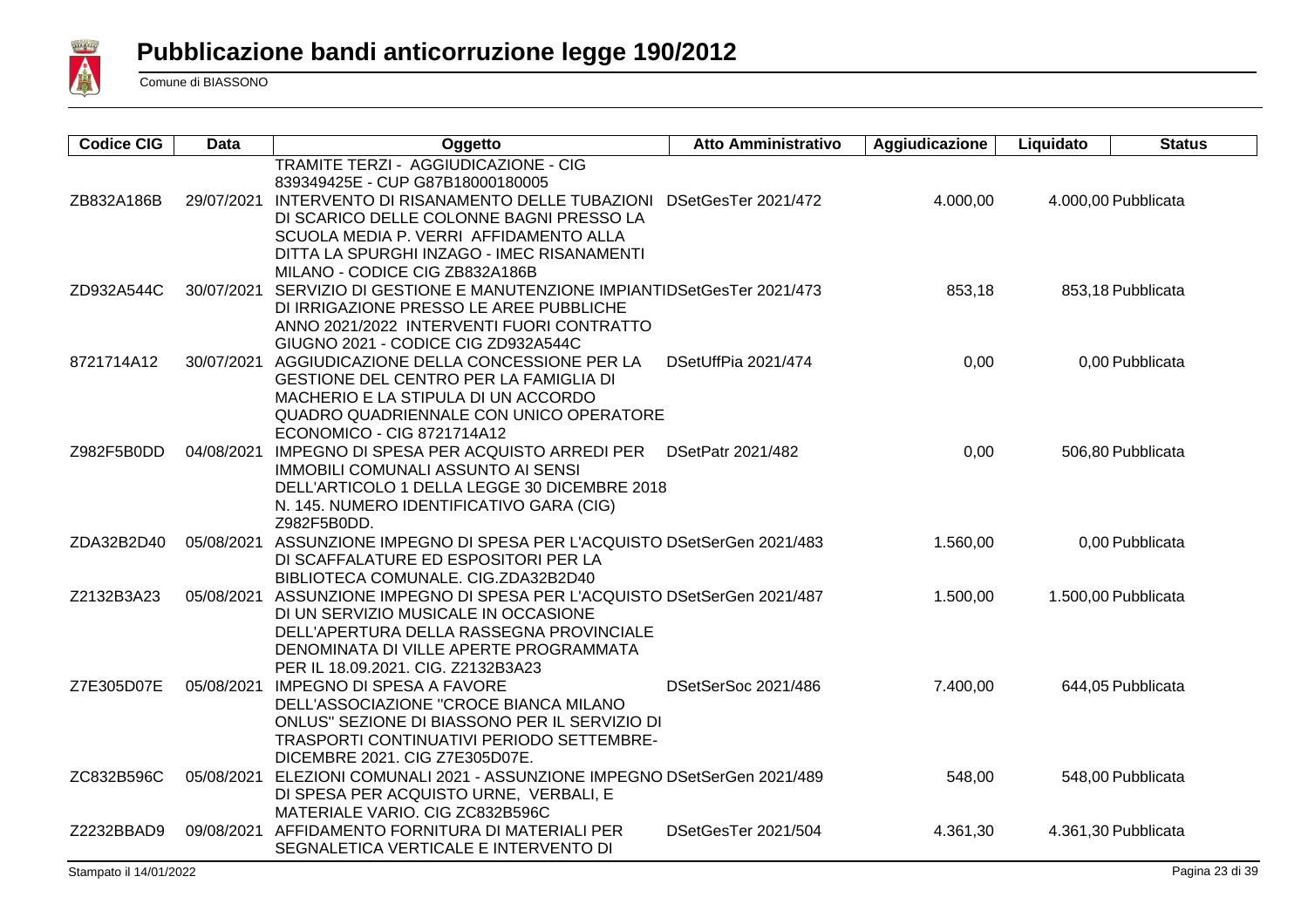

| <b>Codice CIG</b> | <b>Data</b> | Oggetto                                                                                                                                                                                                                                                      | <b>Atto Amministrativo</b> | Aggiudicazione | Liquidato | <b>Status</b>        |
|-------------------|-------------|--------------------------------------------------------------------------------------------------------------------------------------------------------------------------------------------------------------------------------------------------------------|----------------------------|----------------|-----------|----------------------|
| ZE532B9FFD        |             | MANUTENZIONE PRESSO L'IMPIANTO SEMAFORICO<br>DI VIA M.L. KING CIG Z2232BBAD9<br>09/08/2021 INTERVENTI URGENTI PER LA RIPARAZIONE DEGLI DSetGesTer 2021/500<br>AUTOMEZZI COMUNALI PIAGGIO PORTER<br>TARGATO CD823PY E PIAGGIO PORTER TARGATO                  |                            | 1.216,50       |           | 1.216,50 Pubblicata  |
| Z5832B6E38        |             | CD824PY - AFFIDAMENTO ALLA DITTA TECNI<br>MOTOR'S CODICE CIG ZE532B9FFD<br>09/08/2021 INTERVENTO DI SOSTITUZIONE GRUPPO<br>FRIGO/POMPA DI CALORE EDIFICIO COMUNALE<br>ASILO NIDO DI VIA LEGA LOMBARDA, BIASSONO<br>(MB) DETERMINA A CONTRARRE ED AFFIDAMENTO | DSetGesTer 2021/494        | 15.483,48      |           | 14.864,15 Pubblicata |
| Z7632B60BC        | 09/08/2021  | ALL' IMPRESA TERMODRY SRL - CODICE CIG<br>SERVIZIO DI MANUTENZIONE LINEA VITA<br>PALESTRA COMUNALE - ANNI 2021-2025 -<br>DETERMINA A CONTRATTARE E AFFIDAMENTO<br>ALLA DITTA SECURITY BUILDING SERVICE SRL -                                                 | DSetGesTer 2021/490        | 1.130,00       |           | 226,00 Pubblicata    |
| Z9032BC6D9        |             | CODICE CIG Z7632B60BC<br>10/08/2021 ELEZIONI COMUNALI 2021 - ASSUNZIONE IMPEGNO DSetSerGen 2021/501<br>DI SPESA STAMPA MANIFESTI ELETTORALI E<br>STAMPATI PER SEGGI. CIG Z9032BC6D9                                                                          |                            | 120,00         |           | 120,00 Pubblicata    |
| ZB932BC71D        |             | 10/08/2021 MEPA - ASSUNZIONE IMPEGNO DI SPESA PER<br>ATTIVAZIONE SIGILLO ELETTRONICO QUALIFICATO<br>ALL'INTERNO DEL PROTOCOLLO GENERALE                                                                                                                      | DSetSerGen 2021/502        | 590,00         |           | 0,00 Pubblicata      |
| Z8332BE5A9        |             | DELL'ENTE. CIG ZB932BC71D<br>10/08/2021 ASSUNZIONE IMPEGNO DI SPESA PER<br>INTERVENTO DI RIPARAZIONE DI UN PMV<br>POSIZIONATO SUL TERRITORIO COMUNALE. CIG                                                                                                   | DSetSerGen 2021/507        | 596,00         |           | 596,50 Pubblicata    |
| <b>DIVERSI</b>    |             | Z8332BE5A9<br>11/08/2021 IMPEGNO DI SPESA, ASSUNTO IN REGIME DI<br>PROROGA TECNICA, PER LA LIQUIDAZIONE E LA<br>REGOLAZIONE DEI PREMI ASSICURATIVI - RAMO                                                                                                    | DSetPatr 2021/509          | 84.805,90      |           | 0,00 Pubblicata      |
| ZB332C1CC2        | 12/08/2021  | RISCHI DIVERSI - SECONDO SEMESTRE 2021.<br>ELEZIONI COMUNALI 2021 - ASSUNZIONE IMPEGNO DSetSerGen 2021/511<br>DI SPESA PER WEBSERVICE DEI RISULTATI CON IL<br>MINISTERO DELL'INTERNO E SERVIZI DI                                                            |                            | 2.300,00       |           | 2.300,00 Pubblicata  |
| 8873612047        |             | ASSISTENZA STRAORDINARIA. CIG.ZB332C1CC2<br>16/08/2021 AGGIUDICAZIONE DEFINITIVA SERVIZIO DI<br><b>TRASPORTO SCOLASTICO A BASSO IMPATTO</b><br>AMBIENTALE CON ASSISTENZA A BORDO PER IL                                                                      | <b>DSetPatr 2021/517</b>   | 41.400,00      |           | 0,00 Pubblicata      |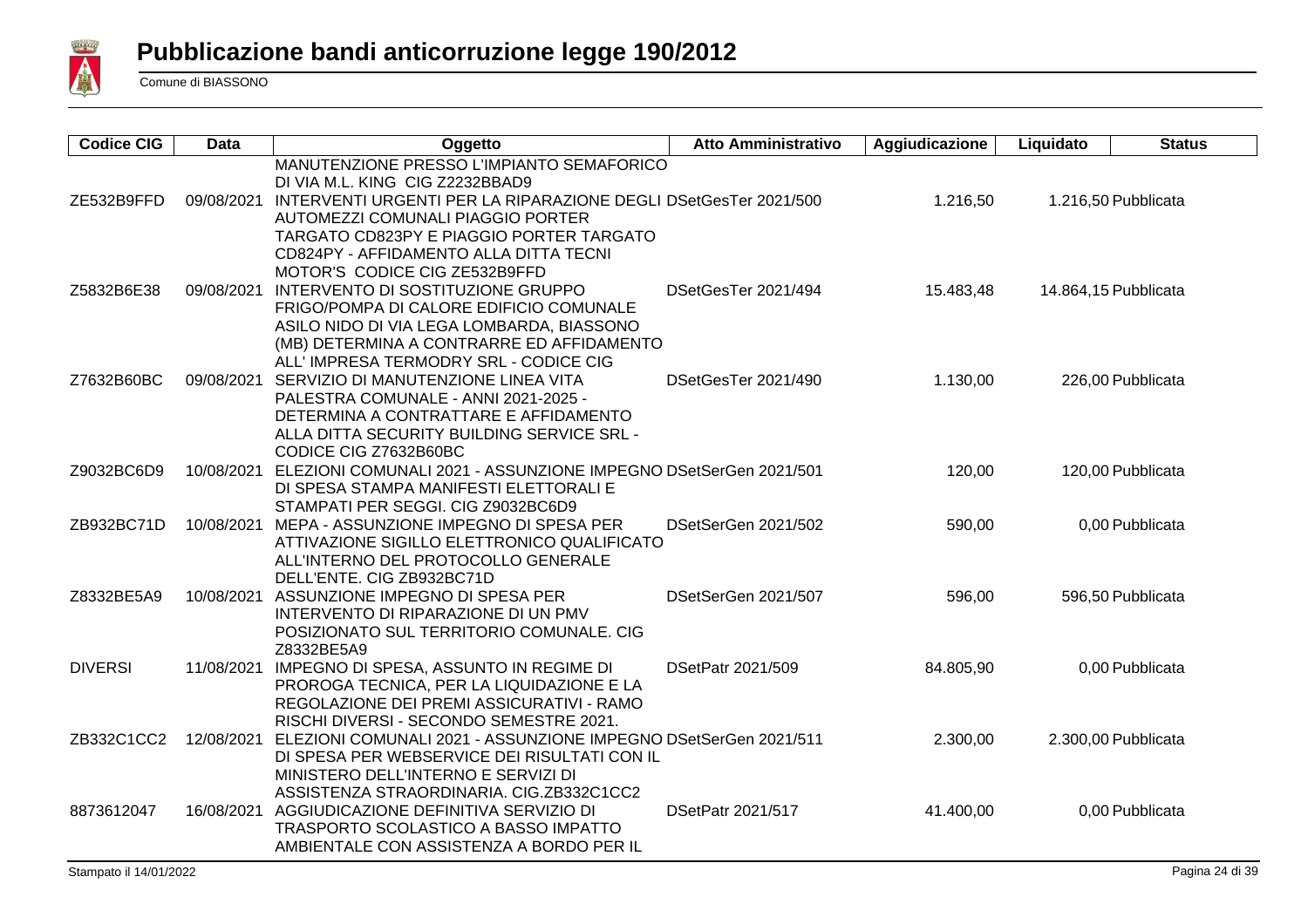

| <b>Codice CIG</b> | <b>Data</b> | Oggetto                                                                                                                                                                                                                                                                                                                                                                               | <b>Atto Amministrativo</b> | Aggiudicazione | Liquidato | <b>Status</b>        |
|-------------------|-------------|---------------------------------------------------------------------------------------------------------------------------------------------------------------------------------------------------------------------------------------------------------------------------------------------------------------------------------------------------------------------------------------|----------------------------|----------------|-----------|----------------------|
|                   |             | TRIENNIO 2021-2024. IMPEGNO DI SPESA ED<br>ADOZIONE SCHEMA CONTRATTUALE. CODICE<br>IDENTIFICATIVO GARA (CIG DERIVATO):<br>8873612047.<br>23/08/2021 ASSUNZIONE IMPEGNO DI SPESA A FAVORE<br>DELL'AZIENDA SPECIALE CONSORTILE<br>"CONSORZIO DESIO BRIANZA" PER L'ATTIVAZIONE<br>DI UN PROGETTO DI INCLUSIONE SOCIALE A<br>FAVORE DEL SIG. A059: PERIODO SETTEMBRE<br>2021-LUGLIO 2022. | DSetSerSoc 2021/525        | 4.926,00       |           | 0,00 Pubblicata      |
| Z1632D35FF        |             | 24/08/2021 INTERVENTI DIVERSI DI SOSTITUZIONE E<br>RIPARAZIONE TAPPARELLE PRESSO GLI EDIFICI<br>SCOLASTICI - AFFIDAMENTO ALLA DITTA<br>PORTEND S.R.L. - CODICE CIG Z1632D35FF                                                                                                                                                                                                         | DSetGesTer 2021/524        | 4.100,00       |           | 0,00 Pubblicata      |
| ZE832D512F        | 25/08/2021  | INTERVENTO DI MANUTENZIONE DEGLI IMPIANTI DIDSetGesTer 2021/528<br>ALLARME DA ESEGUIRE PRESSO I TRE PLESSI<br>DELL'ISTITUTO COMPRENSIVO SANT'ANDREA<br>AFFIDAMENTO ALLA DITTA CASIRAGHI<br>GIANFRANCO IMPIANTI ELETTRICI - CODICE CIG<br>ZE832D512F                                                                                                                                   |                            | 582,00         |           | 0,00 Pubblicata      |
| ZF832AFF69        |             | 26/08/2021 AFFIDAMENTO DEL SERVIZIO DI ACCOGLIENZA<br>MINORI M80 E M89 FINO AL 31/12/2021 E<br>ASSUNZIONE DEL RELATIVO IMPEGNO DI SPESA.<br>CIG ZF832AFF69.                                                                                                                                                                                                                           | DSetSerSoc 2021/527        | 32.940,00      |           | 13.496,00 Pubblicata |
|                   |             | 30/08/2021 ASSUNZIONE IMPEGNO DI SPESA A FAVORE<br>DELL'AZIENDA SPECIALE CONSORTILE<br>"CONSORZIO DESIO BRIANZA" PER LA RETTA DI<br>FREQUENZA DI M60 E DI M45 AL SERVIZIO<br>FORMAZIONE AUTONOMIA (S.F.A.) A PARTIRE DA<br>SETTEMBRE 2021.                                                                                                                                            | DSetSerSoc 2021/539        | 14.014,00      |           | 0,00 Pubblicata      |
| Z8B32E0ED7        |             | 31/08/2021 ELEZIONI COMUNALI 2021 - ASSUNZIONE IMPEGNO DSetSerGen 2021/538<br>DI SPESA PER ACQUISTO MATERIALE<br>IGIENIZZANTE E DI CONSUMO PER PREVENIRE IL<br>RISCHIO D'INFEZIONE SARS-COV-2 COME DA<br>CIRCOLARE DELLA PREFETTURA DEL 30.08.2021.<br>CIG. Z8B32E0ED7                                                                                                                |                            | 567,00         |           | 566,50 Pubblicata    |
| Z1632E67E7        |             | 02/09/2021 ACCORDO QUADRO PER LAVORI DI<br>MANUTENZIONE DEL PATRIMONIO COMUNALE PER<br>OPERE DA ELETTRICISTA - 20212023 CIG                                                                                                                                                                                                                                                           | DSetGesTer 2021/541        | 13.990,00      |           | 13.990,00 Pubblicata |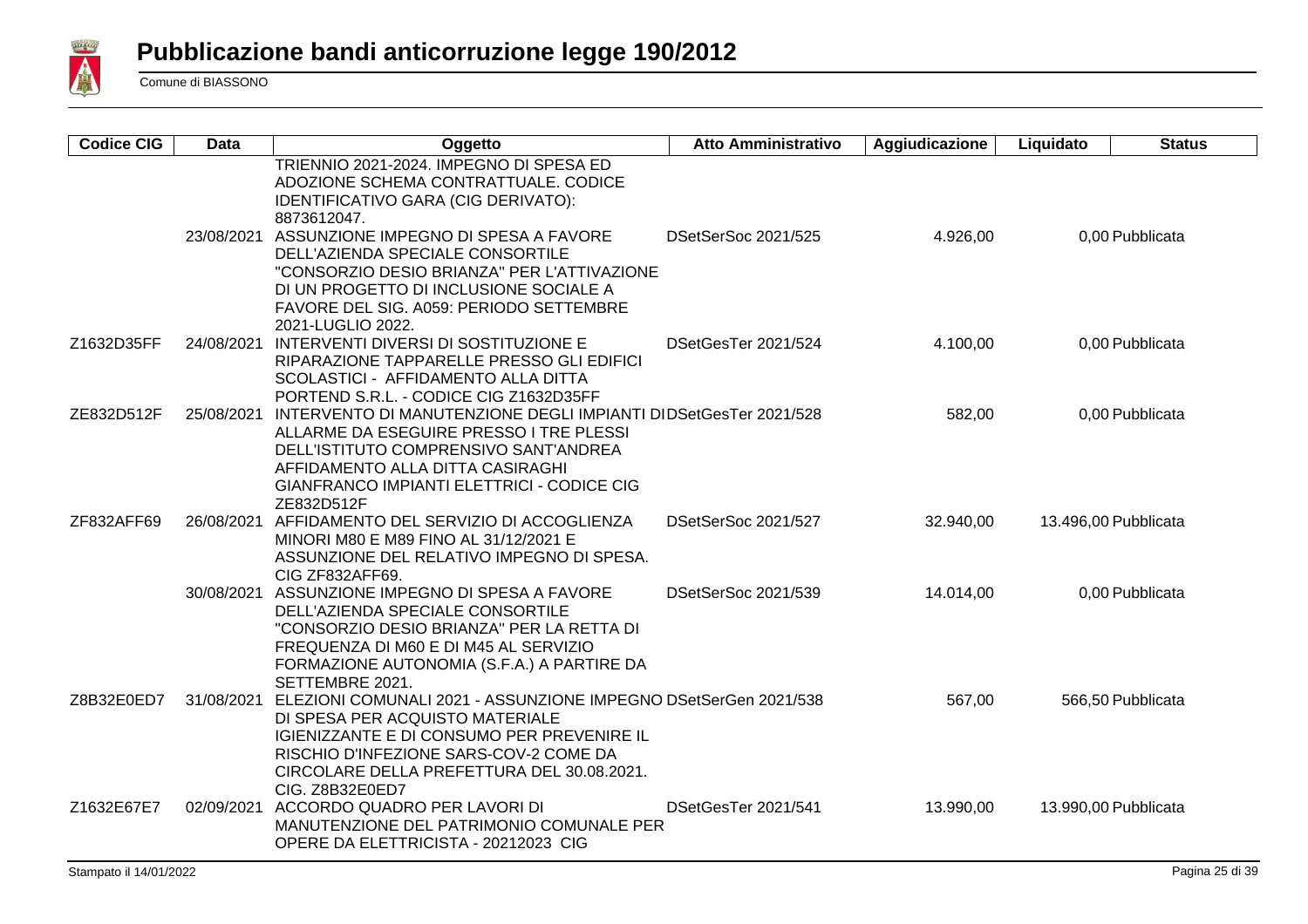

| <b>Codice CIG</b> | Data       | Oggetto                                                                                                                                                                                                                                                                  | <b>Atto Amministrativo</b> | Aggiudicazione | Liquidato | <b>Status</b>       |
|-------------------|------------|--------------------------------------------------------------------------------------------------------------------------------------------------------------------------------------------------------------------------------------------------------------------------|----------------------------|----------------|-----------|---------------------|
|                   |            | ACCORDO QUADRO 8549970A70 - AFFIDAMENTO<br>CONTRATTO APPLICATIVO LAVORI MANUTENZIONE<br>LAMPADE EMERGENZA SCUOLA P. VERRI - CIG<br>Z1632E67E7                                                                                                                            |                            |                |           |                     |
| ZC332EA929        |            | 03/09/2021 LAVORI DI RIPARAZIONE IMPIANTO MONTASCALE<br>PRESSO IL CIMITERO DEL CAPOLUOGO -<br>AFFIDAMENTO ALLA DITTA SPIM SRL - CODICE CIG<br>ZC332EA929                                                                                                                 | DSetGesTer 2021/544        | 510,00         |           | 510,00 Pubblicata   |
| Z5E32DE451        |            | 07/09/2021 AFFIDAMENTO DEL SERVIZIO DI CENTRO DIURNO<br>C.S.E. SU PIATTAFORMA SINTEL ALLA<br>"FONDAZIONE STEFANIA ONLUS" DI LISSONE E<br>RELATIVO IMPEGNO DI SPESA PER L'ANNO<br>FORMATIVO 2021/2022. CIG: Z5E32DE451.                                                   | DSetSerSoc 2021/551        | 39.795,00      |           | 7.252,63 Pubblicata |
| ZA632DE41D        |            | 07/09/2021 AFFIDAMENTO DEL SERVIZIO DI CENTRO DIURNO<br>"AD HOC" A FAVORE DEL SIG. A070 E RELATIVO<br>IMPEGNO DI SPESA PERIODO SETTEMBRE-<br>DICEMBRE 2021. CIG ZA632DE41D.                                                                                              | DSetSerSoc 2021/552        | 10.110,00      |           | 5.109,20 Pubblicata |
| 8895064705        |            | 07/09/2021 IMPEGNO DI SPESA PER PROGETTO CARE<br>LEAVERS - III COORTE CIG 8895064705 - CUP<br>G11B20001180005                                                                                                                                                            | DSetUffPia 2021/565        | 91.107,87      |           | 0,00 Pubblicata     |
| Z4B32F3F2F        |            | 08/09/2021 SERVIZIO DI CONDUZIONE E MANUTENZIONE<br>ORDINARIA DEGLI IMPIANTI TERMICI DEGLI EDIFICI<br>DI PROPRIETÀ COMUNALE ED ASSUNZIONE DELLA<br>FIGURA DI TERZO RESPONSABILE RINNOVO DEL<br>CONTRATTO PER IL PERIODO 05.10.2021<br>04.10.2022 - CODICE CIG Z4B32F3F2F | DSetGesTer 2021/554        | 10.150,00      |           | 0,00 Pubblicata     |
| Z3432F2D38        | 08/09/2021 | SERVIZIO DI MANUTENZIONE ORDINARIA DEL<br>VERDE PUBBLICO SUL TERRITORIO COMUNALE<br>TRIENNIO 2019 - 2022; AFFIDAMENTO LAVORI<br>SUPPLEMENTARI ANNO 2021 - CODICE CIG<br>Z3432F2D38                                                                                       | DSetGesTer 2021/553        | 39.000,00      |           | 0,00 Pubblicata     |
| Z9B2DE21D4        | 09/09/2021 | MANUTENZIONE AUTOVEICOLI IN DOTAZIONE AL<br>COMANDO DI POLIZIA LOCALE DI BIASSONO<br>INTEGRAZIONE IMPEGNO DI SPESA ANNO 2021 E<br>CONTESTUALE DIMINUZIONE IMPEGNO ASSUNTO<br>PER IL SERVIZIO DI LAVAGGIO AUTOMEZZI                                                       | DSetPoliz 2021/559         | 3.825,00       |           | 0,00 Pubblicata     |
| 0000000000        |            | 10/09/2021 BIASSONOGP EDIZIONE 2021. ASSUNZIONE<br>IMPEGNI DI SPESA ED ACCERTAMENTO ENTRATE<br>CORRISPOSTO A TITOLO DI COMPARTECIPAZIONE                                                                                                                                 | DSetPatr 2021/568          | 35.000,00      |           | 0,00 Pubblicata     |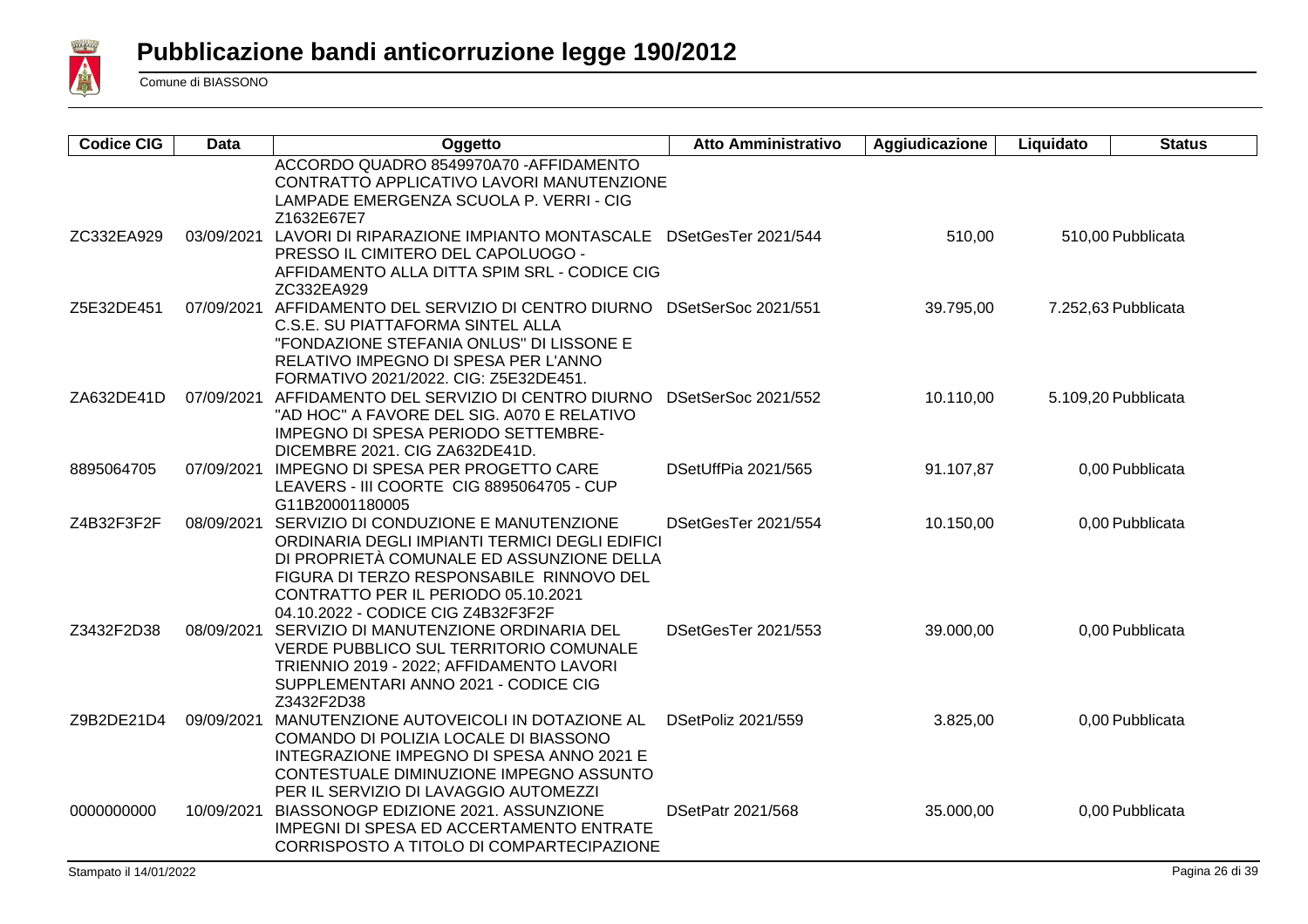

| <b>Codice CIG</b> | Data       | Oggetto                                                                                 | <b>Atto Amministrativo</b> | Aggiudicazione | Liquidato            | <b>Status</b>       |
|-------------------|------------|-----------------------------------------------------------------------------------------|----------------------------|----------------|----------------------|---------------------|
|                   |            | ALL'EVENTO DI CUI ALLA DELIBERA DI GIUNTA 106                                           |                            |                |                      |                     |
|                   |            | DEL 31 AGOSTO 2021.                                                                     |                            |                |                      |                     |
| ZF33301BF8        |            | 11/09/2021 RIPRISTINO IMPIANTO DI VIDEOSORVEGLIANZA A                                   | DSetPoliz 2021/571         | 2.380,00       |                      | 0,00 Pubblicata     |
|                   |            | SEGUITO EVENTO TEMPORALESCO                                                             |                            |                |                      |                     |
| Z3633027C7        |            | 13/09/2021 ASSUNZIONE IMPEGNO DI SPESA PER                                              | DSetSerGen 2021/574        | 3.440,00       |                      | 3.440,00 Pubblicata |
|                   |            | ATTIVAZIONE GARANZIA SUI SERVER.                                                        |                            |                |                      |                     |
| Z043304280        |            | 13/09/2021 ELEZIONI COMUNALI 2021 - ASSUNZIONE IMPEGNO DSetSerGen 2021/575              |                            | 1.849,00       |                      | 1.849,00 Pubblicata |
|                   |            | DI SPESA PER PULIZIA E SANIFICAZIONE FINALE                                             |                            |                |                      |                     |
|                   |            | DEGLI IMMOBILI UTILIZZATI PER LE VOTAZIONI IN                                           |                            |                |                      |                     |
|                   |            | <b>BASE ALLA CIRCOLARE MINISTERIALE 50/2021</b>                                         |                            |                |                      |                     |
|                   |            | INERENTE LE MODALITA' DI INTERVENTO                                                     |                            |                |                      |                     |
|                   |            | ANTICOVID. CIG Z043304280                                                               |                            |                |                      |                     |
| Z27330627C        |            | 13/09/2021 CANTIERE PILOTA PER INTERVENTO DI                                            | DSetGesTer 2021/576        | 3.162,00       |                      | 0,00 Pubblicata     |
|                   |            | EFFICIENTAMENTO ENERGETICO DEL PALAZZO                                                  |                            |                |                      |                     |
|                   |            | COMUNALE VILLA VERRI CON RIFACIMENTO                                                    |                            |                |                      |                     |
|                   |            | SERRAMENTI E RESTAURO PERSIANE -                                                        |                            |                |                      |                     |
|                   |            | AFFIDAMENTO ALLA DITTA PATELLI S.R.L. - CODICE                                          |                            |                |                      |                     |
|                   |            | CIG Z27330627C                                                                          |                            |                |                      |                     |
| ZD432F5662        |            | 14/09/2021 AFFIDAMENTO SERVIZIO DIURNO SOCIO-                                           | DSetSerSoc 2021/577        | 32.000,00      |                      | 0,00 Pubblicata     |
|                   |            | OCCUPAZIONALE SU PIATTAFORMA SINTEL ALLA                                                |                            |                |                      |                     |
|                   |            | SOC. COOP. SOCIALE "LUCIANO DONGHI" PER N. 3<br>UTENTI BIASSONESI E RELATIVO IMPEGNO DI |                            |                |                      |                     |
|                   |            | SPESA PER IL PERIODO SETTEMBRE 2021-AGOSTO                                              |                            |                |                      |                     |
|                   |            | 2022. CIG ZD432F5662.                                                                   |                            |                |                      |                     |
| ZFA3309965        |            | 14/09/2021 INTERVENTO URGENTE PER LA RIPARAZIONE                                        | DSetGesTer 2021/583        | 346,00         |                      | 346,00 Pubblicata   |
|                   |            | DELL'AUTOMEZZO COMUNALE FIATA PANDA                                                     |                            |                |                      |                     |
|                   |            | TARGATA BY077PY - AFFIDAMENTO ALLA DITTA                                                |                            |                |                      |                     |
|                   |            | TECNI MOTOR'S CODICE CIG ZFA3309965                                                     |                            |                |                      |                     |
| Z593309B1A        | 14/09/2021 | INTERVENTO DI RINFORZO PILASTRO LESIONATO DSetGesTer 2021/586                           |                            | 11.794,17      | 11.794,17 Pubblicata |                     |
|                   |            | PRESSO LA EX PIAZZOLA DI COMPOSTAGGIO DI                                                |                            |                |                      |                     |
|                   |            | VIA LOCATELLI N. 131 IN BIASSONO DETERMINA A                                            |                            |                |                      |                     |
|                   |            | CONTRARRE ED AFFIDAMENTO ALL' IMPRESA                                                   |                            |                |                      |                     |
|                   |            | GIOVANARDI SRL - CODICE CIG Z593309B1A                                                  |                            |                |                      |                     |
| ZF33296D0D        | 14/09/2021 | AFFIDAMENTO DEL SERVIZIO DI ASSISTENZA                                                  | <b>DSetPatr 2021/584</b>   | 12.014,10      |                      | 1.363,51 Pubblicata |
|                   |            | EDUCATIVA IN ORARIO DI PRE SCUOLA PER                                                   |                            |                |                      |                     |
|                   |            | L'ANNO SCOLASTICO 2021-2022 MEDIANTE                                                    |                            |                |                      |                     |
|                   |            | PIATTAFORMA TELEMATICA REGIONALE SINTEL AI                                              |                            |                |                      |                     |
|                   |            | SENSI DELL'ARTICOLO 36, COMMA 2, DECRETO                                                |                            |                |                      |                     |
|                   |            | LEGISLATIVO 18 APRILE 2016 N. 50                                                        |                            |                |                      |                     |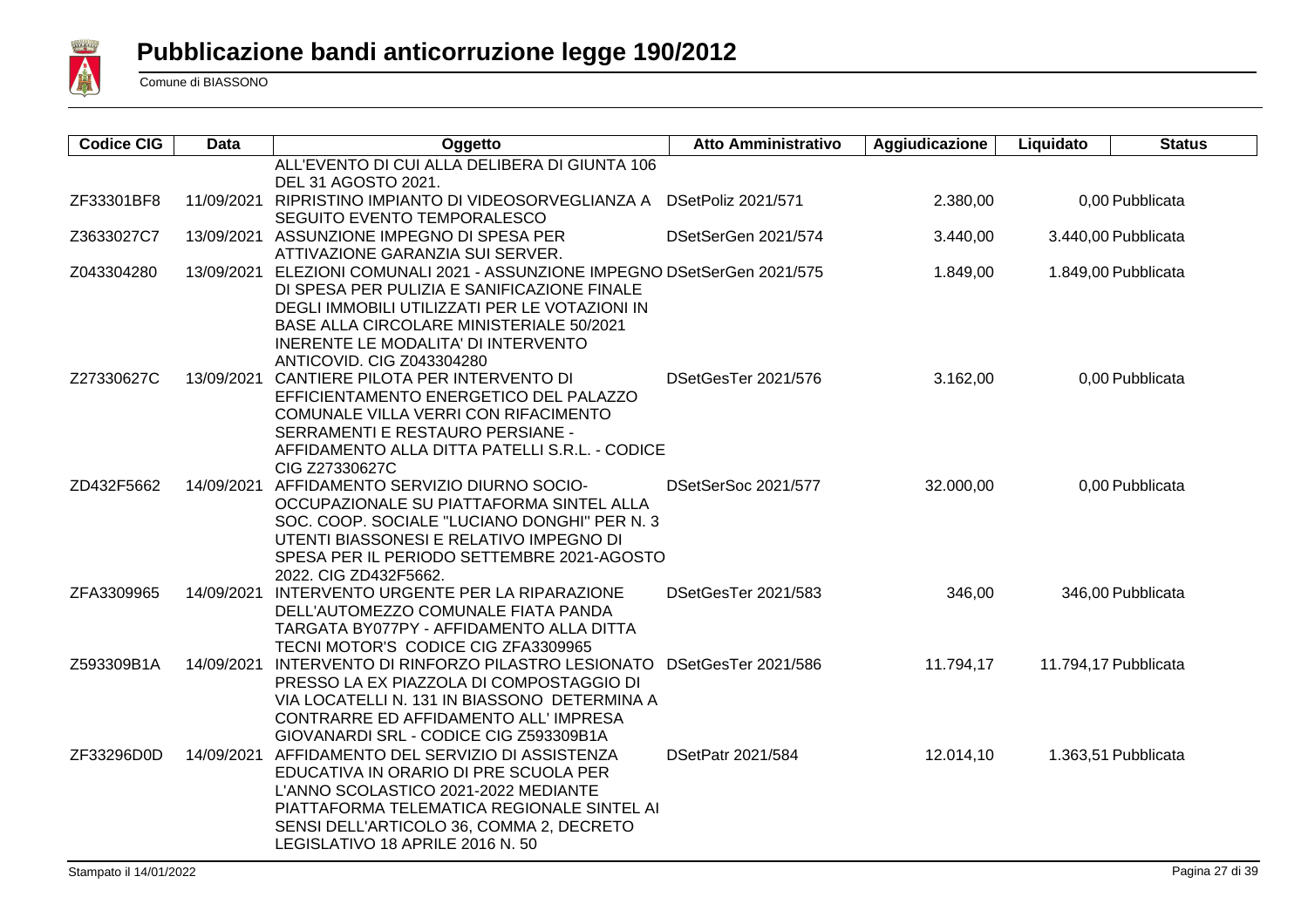

| <b>Codice CIG</b> | <b>Data</b> | Oggetto                                                                                                                                                                                                                                                                       | <b>Atto Amministrativo</b> | Aggiudicazione | Liquidato | <b>Status</b>       |
|-------------------|-------------|-------------------------------------------------------------------------------------------------------------------------------------------------------------------------------------------------------------------------------------------------------------------------------|----------------------------|----------------|-----------|---------------------|
| ZDA330F3CC        | 15/09/2021  | IMPEGNO DI SPESA PER IL PERSONALE A<br>SUPPORTO DELL'UFFICIO DI PIANO CIG<br>ZDA330F3CC                                                                                                                                                                                       | DSetUffPia 2021/588        | 21.000,00      |           | 0,00 Pubblicata     |
| Z1033103F2        |             | 16/09/2021 AFFIDAMENTO DEL SERVIZIO DI INSERIMENTO<br>MINORE M39 PRESSO IL CENTRO DIURNO<br>'PICCOLO PUZZLE" A LA GRANDE CASA SOC.<br>COOP. SOCIALE ONLUS E RELATIVO IMPEGNO DI<br>SPESA FINO AL 31/12/2021. CIG Z1033103F2.                                                  | DSetSerSoc 2021/600        | 4.819,50       |           | 896,20 Pubblicata   |
| ZED3310996        | 19/09/2021  | AFFIDAMENTO DIRETTO DEL SERVIZIO DI<br>SVOLGIMENTO IN MODALITA' TELEMATICA DELLA<br>PROVA SCRITTA DEL CONCORSO PER<br>ASSUNZIONE DI N. 1 FUNZIONARIO/ISTRUTTORE<br>DIRETTIVO - CIG ZED3310996                                                                                 | DSetFin 2021/587           | 1.109,00       |           | 1.109,00 Pubblicata |
| Z793326CA0        | 23/09/2021  | ASSUZIONE IMPEGNO DI SPESA CONNESSO ALLA DSetSerGen 2021/603<br>DETERMINAZIONE 549/2021 PER L'ACQUISTO DI<br>LIBRI RELATIVI AL FINANZIAMENTO STATALE<br>DERIVANTE DAL RIPARTO DEL FONDO<br>EMERGENZE IMPRESE E ISTITUZIONI CULTURALI.<br>CIG. Z793326CA0 Z5C326CA7 Z173326CAF |                            | 4.000,00       |           | 0,00 Pubblicata     |
| Z5C326CA7         | 23/09/2021  | ASSUZIONE IMPEGNO DI SPESA CONNESSO ALLA<br>DETERMINAZIONE 549/2021 PER L'ACQUISTO DI<br>LIBRI RELATIVI AL FINANZIAMENTO STATALE<br>DERIVANTE DAL RIPARTO DEL FONDO<br>EMERGENZE IMPRESE E ISTITUZIONI CULTURALI.<br>CIG. Z793326CA0 Z5C326CA7 Z173326CAF                     | DSetSerGen 2021/603        | 2.204,87       |           | 0,00 Pubblicata     |
| Z173326CAF        | 23/09/2021  | ASSUZIONE IMPEGNO DI SPESA CONNESSO ALLA DSetSerGen 2021/603<br>DETERMINAZIONE 549/2021 PER L'ACQUISTO DI<br>LIBRI RELATIVI AL FINANZIAMENTO STATALE<br>DERIVANTE DAL RIPARTO DEL FONDO<br>EMERGENZE IMPRESE E ISTITUZIONI CULTURALI.<br>CIG. Z793326CA0 Z5C326CA7 Z173326CAF |                            | 3.000,00       |           | 3.000,00 Pubblicata |
| ZE5331792A        | 30/09/2021  | FORNITURA DI RULLI PER STAMPANTI PORTATILI INDSetPoliz 2021/595<br>DOTAZIONE AL COMANDO DI POLIZIA LOCALE -<br>CIG: ZE5331792A                                                                                                                                                |                            | 371,60         |           | 0,00 Pubblicata     |
| Z333344DCC        | 30/09/2021  | IMPEGNO DI SPESA PER IL PROGETTO FAMI LAB<br>IMPACT DI FACILITAZIONE LINGUISTICA CUP:<br>E89F18000510007 - CIG: Z333344DCC                                                                                                                                                    | DSetUffPia 2021/613        | 22.871,03      |           | 0,00 Pubblicata     |
| ZB92964F57        | 30/09/2021  | <b>IMPEGNO DI SPESA PER IL PROGETTO FAMI LAB</b><br>IMPACT DI FACILITAZIONE LINGUISTICA CUP:                                                                                                                                                                                  | DSetUffPia 2021/613        | 7.752,81       |           | 0,00 Pubblicata     |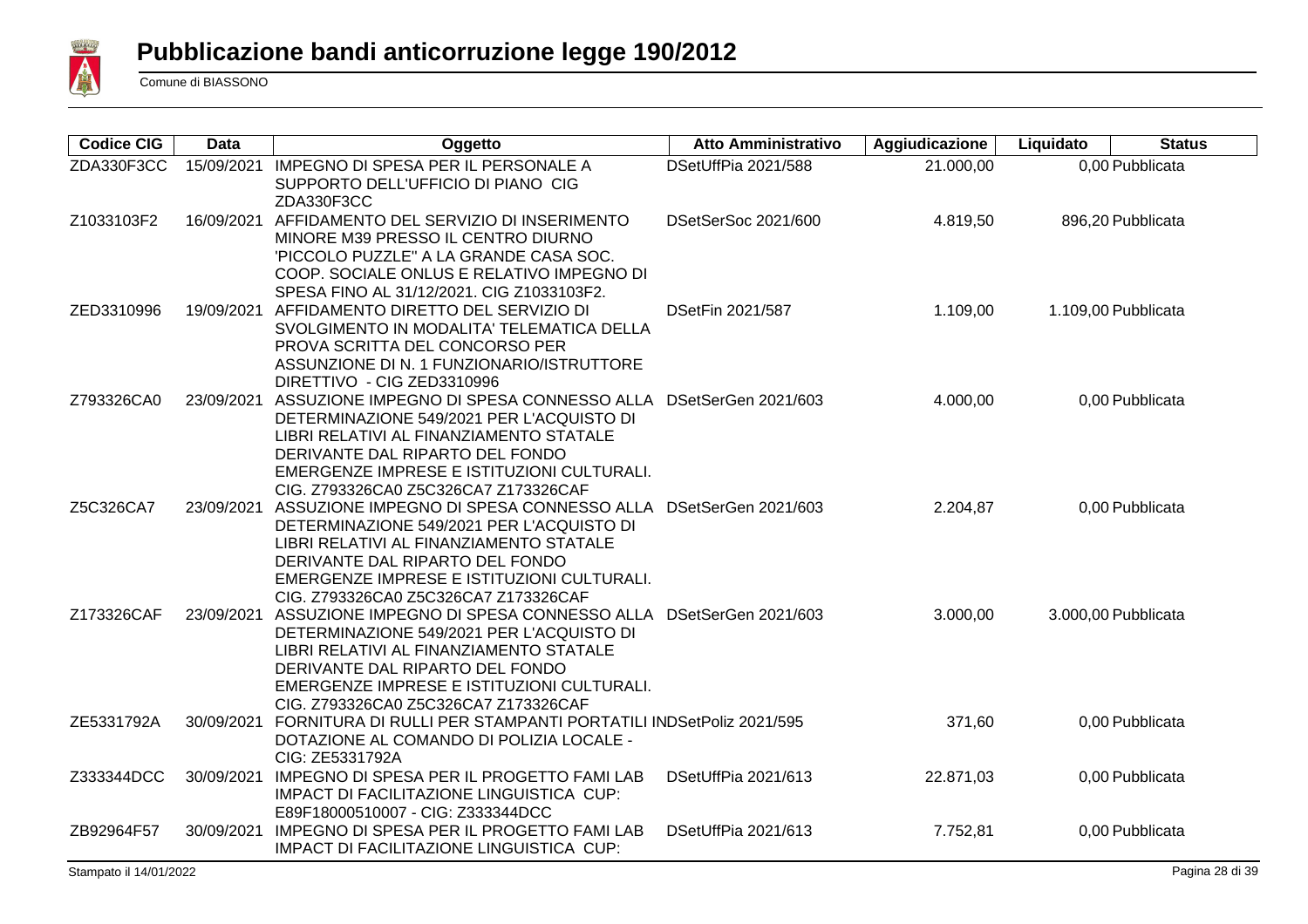

| <b>Codice CIG</b> | Data       | Oggetto                                                                                                                                                                                                                                                                           | <b>Atto Amministrativo</b> | Aggiudicazione | Liquidato            | <b>Status</b>     |
|-------------------|------------|-----------------------------------------------------------------------------------------------------------------------------------------------------------------------------------------------------------------------------------------------------------------------------------|----------------------------|----------------|----------------------|-------------------|
|                   |            | E89F18000510007 - CIG: Z333344DCC                                                                                                                                                                                                                                                 |                            |                |                      |                   |
| ZB53347D95        |            | 01/10/2021 AFFIDAMENTO FORNITURA DI MATERIALI PER<br>SEGNALETICA VERTICALE CIG ZB53347D95                                                                                                                                                                                         | DSetGesTer 2021/621        | 1.800,50       | 1.800,50 Pubblicata  |                   |
| ZB33347C10        |            | 01/10/2021 FORNITURA DI SEGGIOLINO PER ALTALENA<br>DESTINATO AI GIARDINI PUBBLICI ORIANA FALLACI<br>AFFIDAMENTO ALLA DITTA BONSAGLIO S.R.L. -<br>CODICE CIG ZB33347C10                                                                                                            | DSetGesTer 2021/620        | 98,00          |                      | 98,00 Pubblicata  |
| 8927952B0D        | 04/10/2021 | IMPEGNO DI SPESA PER L'ATTIVAZIONE DI<br>TIROCINI DI INCLUSIONE IN ATTUAZIONE<br>DELL'ACCORDO QUADRO SERVIZI ADULTI CIG<br>8927952B0D                                                                                                                                             | DSetUffPia 2021/616        | 65.000,00      |                      | 0,00 Pubblicata   |
| Z4F32D4B3E        | 04/10/2021 | ONERI CONTABILI A CARICO DEL COMUNE DI<br>BIASSONO PER L'ORGANIZZAZIONE DA PARTE DI<br>TERZI DEL CENTRO RICREATIVO ESTIVO SUMMER<br>CAMP 2021 ALL'INTERNO DELLA SCUOLA PRIMARIA<br>S. ANDREA ED IN PARTE FINANZIATI CON FONDI<br>MINISTERIALI DA CUI L'ACCERTAMENTO DI PARTE<br>Е | <b>DSetPatr 2021/625</b>   | 26.176,80      | 24.288,00 Pubblicata |                   |
| Z203350ACF        | 05/10/2021 | ACQUISTO PRODOTTI PROMOZIONALI PER<br>CONCORSO FOTOGRAFICO L'ACQUA SOSTANTIVO<br>FEMMINILE PROGETTO GOOD MORNING BRIANZA<br>(CIG DIVERSI)                                                                                                                                         | DSetUffPia 2021/626        | 273,86         |                      | 211,62 Pubblicata |
| Z2D3350B5F        |            | 05/10/2021 ACQUISTO PRODOTTI PROMOZIONALI PER<br>CONCORSO FOTOGRAFICO L'ACQUA SOSTANTIVO<br>FEMMINILE PROGETTO GOOD MORNING BRIANZA<br>(CIG DIVERSI)                                                                                                                              | DSetUffPia 2021/626        | 245,00         |                      | 0,00 Pubblicata   |
| Z3A3350BEF        | 05/10/2021 | ACQUISTO PRODOTTI PROMOZIONALI PER<br>CONCORSO FOTOGRAFICO L'ACQUA SOSTANTIVO<br>FEMMINILE PROGETTO GOOD MORNING BRIANZA<br>(CIG DIVERSI)                                                                                                                                         | DSetUffPia 2021/626        | 800,00         |                      | 0,00 Pubblicata   |
| ZE73350C7B        |            | 05/10/2021 ACQUISTO PRODOTTI PROMOZIONALI PER<br>CONCORSO FOTOGRAFICO L'ACQUA SOSTANTIVO<br>FEMMINILE PROGETTO GOOD MORNING BRIANZA<br>(CIG DIVERSI)                                                                                                                              | DSetUffPia 2021/626        | 50,00          |                      | 0,00 Pubblicata   |
| Z7B3351B7E        | 05/10/2021 | INTERVENTO DI DISOTTURAZIONE E LAVAGGIO<br>SCARICO BAGNI SCUOLA MEDIA P. VERRI E<br>SCUOLA ELEMENTARE S. ANDREA AFFIDAMENTO<br>ALLA DITTA MAGNI E MOTTA - CODICE CIG<br>Z7B3351B7E                                                                                                | DSetGesTer 2021/628        | 630,00         |                      | 630,00 Pubblicata |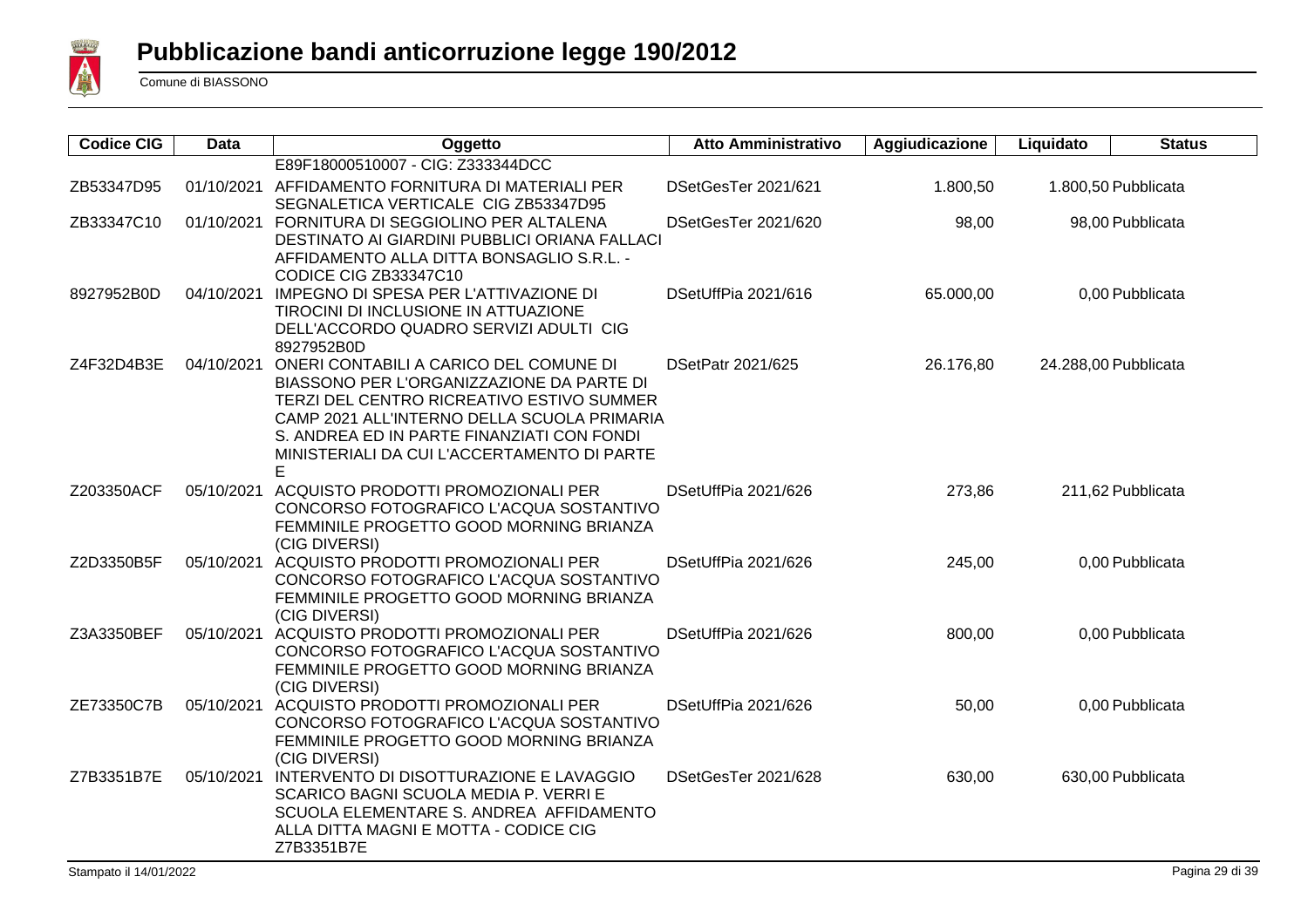

| <b>Codice CIG</b> | <b>Data</b> | Oggetto                                                                                                                                                                                                                                            | <b>Atto Amministrativo</b> | Aggiudicazione | Liquidato | <b>Status</b>       |
|-------------------|-------------|----------------------------------------------------------------------------------------------------------------------------------------------------------------------------------------------------------------------------------------------------|----------------------------|----------------|-----------|---------------------|
| Z113352238        | 05/10/2021  | AFFIDAMENTO DEL SERVIZIO DI ACCOGLIENZA<br>NUCLEO FAMIGLIARE DELLE MINORI M 106 ED M<br>107 PRESSO LA STRUTTURA RESIDENZIALE<br>"CASAMICA" E ASSUNZIONE DEL RELATIVO<br>IMPEGNO DI SPESA PER IL PERIODO 05/10/2021-<br>04/11/2021. CIG Z113352238. | DSetSerSoc 2021/627        | 2.077,00       |           | 2.077,00 Pubblicata |
| ZF13358DA8        |             | 07/10/2021 INTERVENTI URGENTI SULL'IMPIANTO DI<br>RISCALDAMENTO DELL'EDIFICIO COMUNALE ASILO<br>NIDO DI VIA LEGA LOMBARDA AFFIDAMENTO ALL'<br><b>IMPRESA TERMODRY SRL - CODICE CIG</b><br>ZF13358DA8                                               | DSetGesTer 2021/631        | 1.774,61       |           | 1.774,61 Pubblicata |
| Z0B336690F        |             | 11/10/2021 ASSUNZIONE IMPEGNO DI SPESA PER<br>RIPARAZIONE STAMPANTE IN DOTAZIONE ALLA<br>BIBLIOTECA CIVICA. CIG Z0B336690F                                                                                                                         | DSetSerGen 2021/640        | 90,00          |           | 0,00 Pubblicata     |
|                   |             | 12/10/2021 SOSTITUZIONE PORTA DI INGRESSO DELL'UFFICIO DSetGesTer 2021/641<br>DI GUARDIANIA DELLA PIATTAFORMA ECOLOGICA<br>COMUNALE DI VIA LOCATELLI. CIG Z193367E7B.-                                                                             |                            | 1.300,00       |           | 0,00 Pubblicata     |
| ZD5336C8AF        |             | 12/10/2021 SERVIZIO DI MANUTENZIONE IMPIANTI<br>ANTINCENDIO EDIFICI COMUNALI - LAVORI<br>AGGIUNTIVI NON PREVISTI DAL CONTRATTO IN<br>ESSERE CODICE CIG ZD5336C8AF                                                                                  | DSetGesTer 2021/646        | 781,26         |           | 781,26 Pubblicata   |
| Z3A336E485        | 13/10/2021  | IMPEGNO DI SPESA PER IL SERVIZIO HO CURA DI<br>TE IN ATTUAZIONE DELL'ACCORDO QUADRO<br>QUADRIENNALE SERVIZI PER MINORI CUP<br>G11B20000950001 - CIG Z3A336E485                                                                                     | DSetUffPia 2021/649        | 38.093,89      |           | 0,00 Pubblicata     |
| Z63336EE97        |             | 13/10/2021 MANUTENZIONE FONTANA PUBBLICA<br>ORNAMENTALE DI PIAZZA DON GHIONI DA PARTE<br>DELLA SOC. BRIANZACQUE S.R.L ASSUNZIONE<br>IMPEGNI DI SPESA - CODICE CIG Z63336EE97                                                                       | DSetGesTer 2021/647        | 1.500,00       |           | 0,00 Pubblicata     |
| ZC13375C3F        | 14/10/2021  | EROGAZIONE CONTRIBUTO ECONOMICO 2021<br>ALLA LOCALE ASSOCIAZIONE DILETTANTISTICA<br>U.S. COPPA D'INVERNO IN OCCASIONE DELLA<br>99ESIMA EDIZIONE DELL'OMONIMA<br>MANIFESTAZIONE CICLISTICA.                                                         | DSetPatr 2021/656          | 879,25         |           | 0,00 Pubblicata     |
| Z5A3226EA8        |             | 15/10/2021 SERVIZIO DI CONTROLLO E MANUTENZIONE<br>ORDINARIA AREE GIOCO BIMBI SUL TERRITORIO<br>COMUNALE - ANNI 2021-2022 - AFFIDAMENTO ALLA<br>DITTA PROLUDIC - CODICE CIG Z5A3226EA8                                                             | DSetGesTer 2021/652        | 4.200,00       |           | 0,00 Pubblicata     |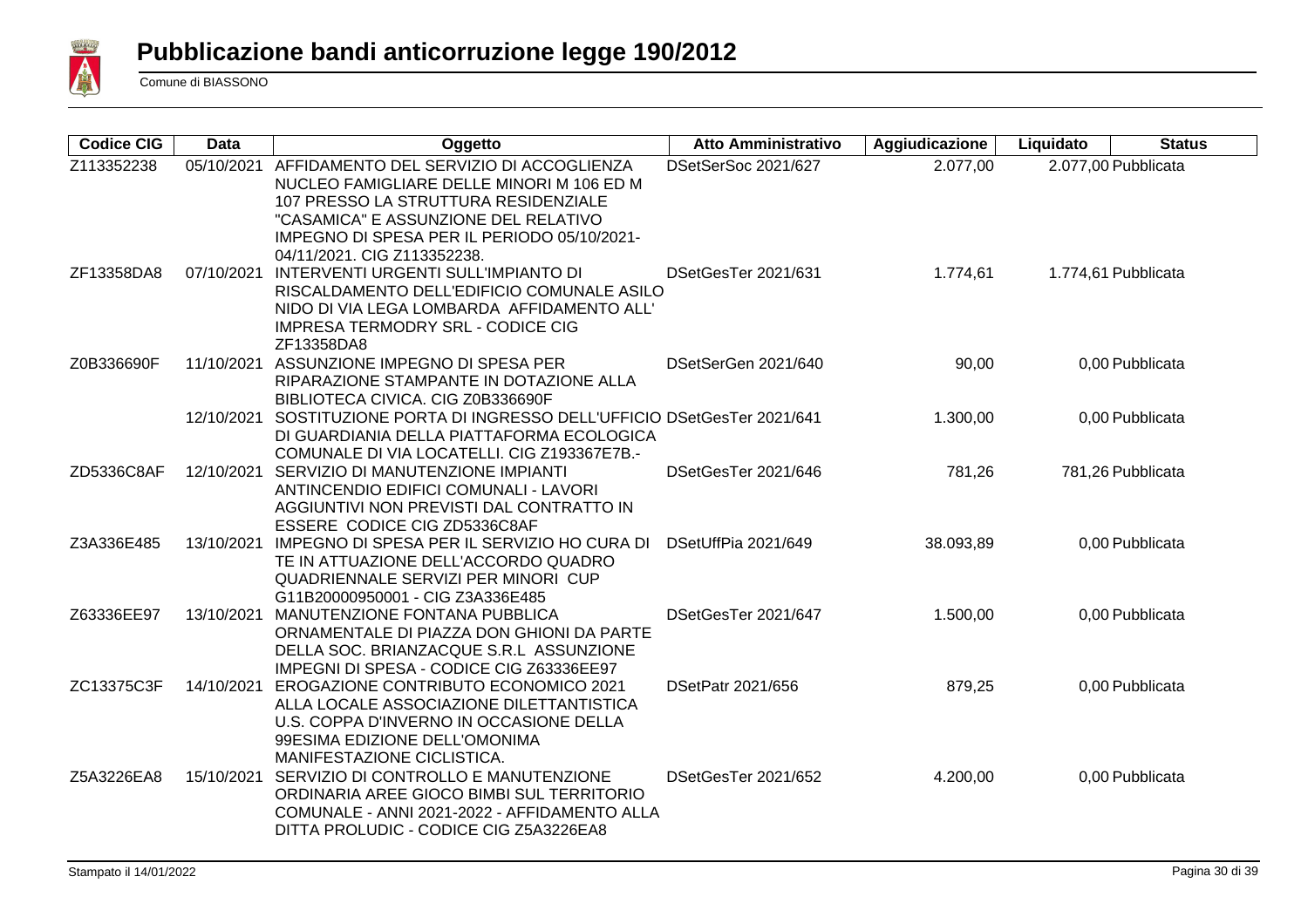

| <b>Codice CIG</b> | <b>Data</b> | Oggetto                                                                                                                                                                                                                                                | <b>Atto Amministrativo</b> | Aggiudicazione | Liquidato | <b>Status</b>       |
|-------------------|-------------|--------------------------------------------------------------------------------------------------------------------------------------------------------------------------------------------------------------------------------------------------------|----------------------------|----------------|-----------|---------------------|
| Z59337DD17        |             | 18/10/2021 ASSUNZIONE DI IMPEGNO DI SPESA PER<br>FORMAZIONE PERSONALE DELLA BIBLIOTECA CIG<br>Z59337DD17 - CIG Z06337DD45                                                                                                                              | DSetSerGen 2021/657        | 36,00          |           | 36,00 Pubblicata    |
| Z613350AAE        |             | 18/10/2021 IMPEGNO DI SPESA PER ADESIONE ACCESSO<br>BANCA DATI ACI PRA - ANNO 2022 CIG.<br>Z613350AAE                                                                                                                                                  | DSetPoliz 2021/658         | 1.160,13       |           | 0,00 Pubblicata     |
| Z7B3319576        | 18/10/2021  | SERVIZIO DI NOLEGGIO SERVIZI IGIENICI CHIMICI<br>QUALE DOTAZIONE PER LA MANIFESTAZIONE<br>FESTA DI BIASSONO 2021 - RETTIFICA<br>DETERMINAZIONE N. 593 DEL 20.09.2021 - CODICE<br>CIG Z7B3319576                                                        | DSetGesTer 2021/661        | 1.045,20       |           | 0,00 Pubblicata     |
| Z7E3391702        |             | 22/10/2021 AFFIDAMENTO DEL SERVIZIO DI ACCOGLIENZA<br>NUCLEO FAMIGLIARE DEI MINORI M80 E M89<br>PRESSO LA STRUTTURA RESIDENZIALE<br>"CASAMICA" E ASSUNZIONE DEL RELATIVO<br>IMPEGNO DI SPESA PER IL PERIODO 21/10/2021-<br>31/12/2021. CIG Z7E3391702. | DSetSerSoc 2021/666        | 2.412,00       |           | 1.373,50 Pubblicata |
| ZDF3398B5B        | 25/10/2021  | SERVIZIO PER L'ATTIVITÀ DI PREVENZIONE DEL<br>RANDAGISMO E TUTELA DEGLI ANIMALI PER<br>L'ANNO 2022 - IMPEGNO DI SPESA CIG ZDF3398B5B                                                                                                                   | DSetPoliz 2021/669         | 6.372,10       |           | 0,00 Pubblicata     |
| Z1F33A267C        |             | 26/10/2021 SERVIZIO DI MANUTENZIONE IMPIANTI<br>ANTINCENDIO EDIFICI COMUNALI - LAVORI<br>AGGIUNTIVI NON PREVISTI DAL CONTRATTO IN<br>ESSERE CODICE CIG Z1F33A267C                                                                                      | DSetGesTer 2021/679        | 358,64         |           | 358,64 Pubblicata   |
| ZA233A277A        |             | 26/10/2021 IMPEGNO DI SPESA PER L'ACQUISTO DI SCRIVANIE DSetUffPia 2021/681<br>PER LA SEDE COMUNALE DI VIA MAGGIOLINI 19<br>LISSONE CIG ZA233A277A                                                                                                     |                            | 3.185,82       |           | 0,00 Pubblicata     |
| Z0133A6ECC        |             | 27/10/2021 CONFERIMENTO DI INCARICO PROFESSIONALE AL DSetUffPia 2021/680<br>DOTT. WILLIAMS SCALTRITI PER AZIONE DI<br>ACCOMPAGNAMENTO E SUPPORTO A NUOVI<br>OPERATORI SPORTELLO DI SUPPORTO<br>FINANZIARIO CIG Z0133A6ECC                              |                            | 3.000,00       |           | 0,00 Pubblicata     |
| Z7333B1DA7        |             | 29/10/2021 ACQUISTO PRODOTTI PROMOZIONALI PER<br>INIZIATIVA #IORISPETTO DEL 25 NOVEMBRE 2021<br>PROGETTO GOOD MORNING BRIANZA (CIG<br><b>DIVERSI</b> )                                                                                                 | DSetUffPia 2021/687        | 406,86         |           | 403,00 Pubblicata   |
| Z5E33B1DE0        | 29/10/2021  | ACQUISTO PRODOTTI PROMOZIONALI PER<br>INIZIATIVA #IORISPETTO DEL 25 NOVEMBRE 2021                                                                                                                                                                      | DSetUffPia 2021/687        | 3.780,00       |           | 3.780,00 Pubblicata |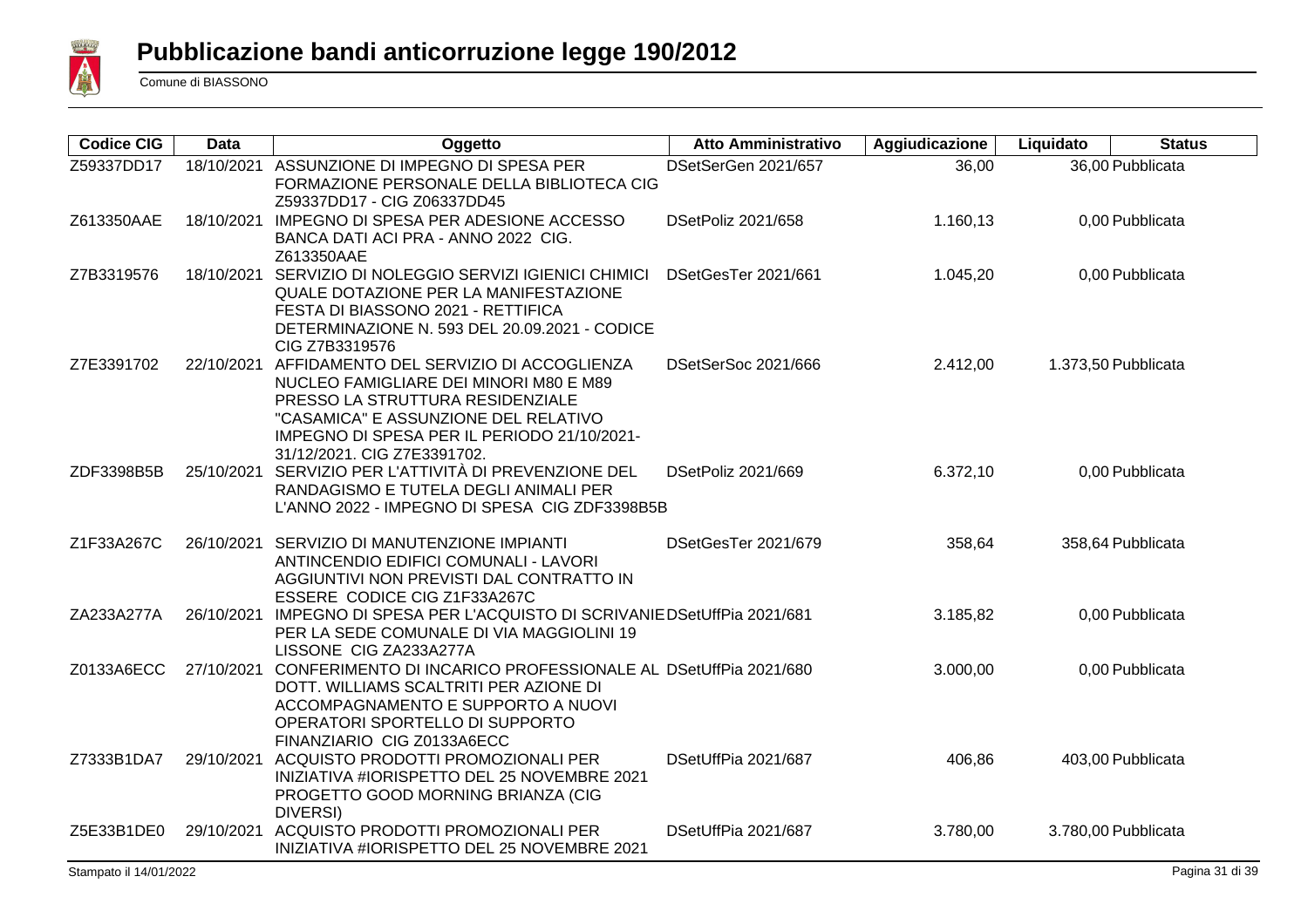

| <b>Codice CIG</b> | Data       | Oggetto                                                                                                                                                                                                                                                      | <b>Atto Amministrativo</b> | Aggiudicazione | Liquidato | <b>Status</b>       |
|-------------------|------------|--------------------------------------------------------------------------------------------------------------------------------------------------------------------------------------------------------------------------------------------------------------|----------------------------|----------------|-----------|---------------------|
| Z2F33B1DF4        |            | PROGETTO GOOD MORNING BRIANZA (CIG<br><b>DIVERSI</b> )<br>29/10/2021 ACQUISTO PRODOTTI PROMOZIONALI PER<br>INIZIATIVA #IORISPETTO DEL 25 NOVEMBRE 2021<br>PROGETTO GOOD MORNING BRIANZA (CIG                                                                 | DSetUffPia 2021/687        | 488,00         |           | 0,00 Pubblicata     |
| ZD433B1F49        | 29/10/2021 | <b>DIVERSI</b> )<br>ANNULLAMENTO DI IMPEGNO DI SPESA PER PUC E DSetUffPia 2021/686<br>ASSUNZIONE NUOVO IMPEGNO CIG ZD433B1F49                                                                                                                                |                            | 29.483,10      |           | 0,00 Pubblicata     |
| ZC533B34BC        |            | 02/11/2021 PROSECUZIONE DEL SERVIZIO DI ACCOGLIENZA<br>NUCLEO FAMIGLIARE DELLE MINORI M106 ED M107<br>PRESSO LA STRUTTURA RESIDENZIALE<br>"CASAMICA" E ASSUNZIONE DEL RELATIVO<br>IMPEGNO DI SPESA PER IL PERIODO 05/11/2021-<br>31/12/2021. CIG ZC533B34BC. | DSetSerSoc 2021/689        | 3.819,00       |           | 1.742,00 Pubblicata |
| Z2F33B9497        |            | 03/11/2021 ASSUNZIONE IMPEGNO DI SPESA PER<br>SPETTACOLO CULTURALE IN OCCASIONE DELLA<br>GIORNATA INTERNAZIONEALE PER L'ELIMINAZIONE<br>DELLA VIOLENZA SULLE DONNE. CIG Z2F33B9497                                                                           | DSetSerGen 2021/690        | 600,00         |           | 0,00 Pubblicata     |
| Z5A33021CB        |            | 03/11/2021 FORNITURA DELL'ALLESTIMENTO DI UNO DEGLI<br>AUTOVEICOLI IN DOTAZIONE AL COMANDO DI<br>POLIZIA LOCALE - CIG: Z5A33021CB                                                                                                                            | DSetPoliz 2021/696         | 1.750,00       |           | 0,00 Pubblicata     |
| ZC7339AB20        |            | 03/11/2021 FORNITURA ACCESSORI DIVISA AGENTI POLIZIA<br>LOCALE 2021 CIG ZC7339AB20                                                                                                                                                                           | DSetPoliz 2021/697         | 973,50         |           | 973,50 Pubblicata   |
| ZEF33BB0CF        |            | 04/11/2021 ASSUNZIONE IMPEGNO DI SPESA PER SERVIZI<br>CONNESSI AL COMPLETAMENTO DELLA SECONDA<br>FASE DELLE ATTIVITA' PREVISTE DAL BANDO<br>RELATIVO AL FONDO INNOVAZIONE. CIG<br>ZEF33BB0CF                                                                 | DSetSerGen 2021/692        | 5.075,00       |           | 0.00 Pubblicata     |
| Z08331728B        | 04/11/2021 | ASSUNZIONE IMPEGNO DI SPESA PER<br>AFFIDAMENTO DEL SERVIZIO DI ASSISTENZA<br>MENSA PER L'ANNO SCOLASTICO 2021-2022 DI CUI<br>ALLA DELIBERA DI GIUNTA 109/2021. NUMERO<br>IDENTIFICATIVO GARA Z08331728B.                                                     | <b>DSetPatr 2021/694</b>   | 12.000,00      |           | 5.373,90 Pubblicata |
| ZC333C5860        | 05/11/2021 | INTERVENTO DI PULIZIA TUBAZIONI E VASCHE DI<br>RACCOLTA LIQUAMI DELL'ALLACCIAMENTO DEL<br>CENTRO SPORTIVO COMUNALE AFFIDAMENTO<br>ALLA DITTA MAGNI E MOTTA - CODICE CIG<br>ZC333C5860                                                                        | DSetGesTer 2021/703        | 350,00         |           | 350,00 Pubblicata   |
| Z6633C57D2        |            | 05/11/2021 LAVORI DI RIPARAZIONE IMPIANTO MONTASCALE DSetGesTer 2021/702                                                                                                                                                                                     |                            | 370,00         |           | 370,00 Pubblicata   |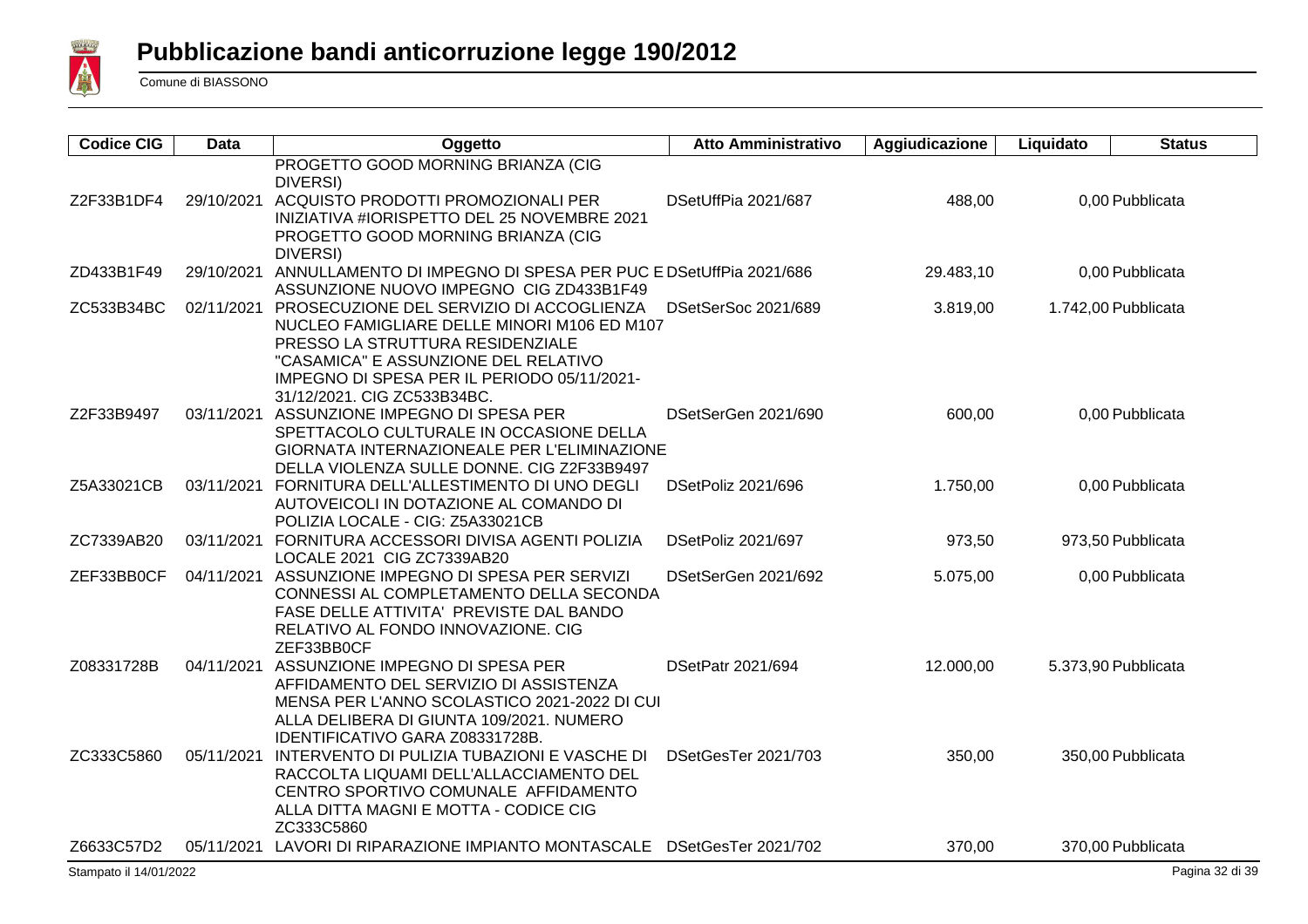

| <b>Codice CIG</b> | <b>Data</b> | Oggetto                                                                                                                                                                                                                                                                       | <b>Atto Amministrativo</b> | Aggiudicazione | Liquidato | <b>Status</b>       |
|-------------------|-------------|-------------------------------------------------------------------------------------------------------------------------------------------------------------------------------------------------------------------------------------------------------------------------------|----------------------------|----------------|-----------|---------------------|
| ZE933C086A        |             | PRESSO IL CIMITERO DEL CAPOLUOGO -<br>AFFIDAMENTO ALLA DITTA SPIM SRL<br>08/11/2021 INTERVENTI URGENTI PER LA RIPARAZIONE E<br>REVISIONI PERIODICHE DEGLI AUTOMEZZI<br>COMUNALI - AFFIDAMENTO ALLA DITTA TECNI                                                                | DSetGesTer 2021/693        | 1.523,40       |           | 1.523,40 Pubblicata |
| ZE733CBF39        | 08/11/2021  | MOTOR'S CODICE CIG ZE933C086A<br>IMPEGNO DI SPESA PER ATTIVAZIONE<br>CONSULENTE FINANZIARIO SUL CONTRATTO<br>ATTUATIVO DELL'ACCORDO QUADRO CIG<br>ZE733CBF39                                                                                                                  | DSetUffPia 2021/711        | 3.357,00       |           | 0,00 Pubblicata     |
| Z0633CC63B        |             | 08/11/2021 FORNITURA SERVIZIO DI MANUTENZIONE<br>PERIODICA DEL DOCUMENTATORE DI INFRAZIONI<br>IN AREA SEMAFORICA MOD.FTRD IN DOTAZIONE<br>ALLA POLIZIA LOCALE Z0633CC63B                                                                                                      | DSetPoliz 2021/706         | 1.060,00       |           | 0,00 Pubblicata     |
| Z7733CE2BA        |             | 08/11/2021 FORNITURA DI ASFALTO A FREDDO PER LA<br>MANUTENZIONE STRADE COMUNALI<br>AFFIDAMENTO ALLA DITTA M.P. S.R.L CODICE CIG<br>Z7733CE2BA                                                                                                                                 | DSetGesTer 2021/708        | 1.500,00       |           | 1.500,00 Pubblicata |
| 8226285123        | 10/11/2021  | SERVIZIO DI ASSISTENZA EDUCATIVA SCOLASTICA DSetSerSoc 2021/713<br>A FAVORE DI MINORI DIVERSAMENTE ABILI A.S.<br>2021/2022 - INTEGRAZIONE IMPEGNO DI SPESA<br>ANNO 2021. CIG 8226285123.                                                                                      |                            | 12.776,90      |           | 0,00 Pubblicata     |
| ZBF33E2AFB        |             | 12/11/2021 ASSUNZIONE IMPEGNO DI SPESA PER LA<br>RAPPRESENTAZIONE SCENICA DELLO<br>SPETTACOLO "IMAGINE - J. LENNON E Y. ONO"<br>NELLA RASSEGNA "INCHIOSTRI D'AMORE". CIG.<br>ZBF33E2AFB                                                                                       | DSetSerGen 2021/721        | 800,00         |           | 0,00 Pubblicata     |
| ZE233E28A6        |             | 12/11/2021 INCARICO PROFESSIONALE PER LA DIREZIONE DEI DSetGesTer 2021/723<br>LAVORI RELATIVI ALLA RIQUALIFICAZIONE E<br>EFFICIENTAMENTO DELL'ILLUMINAZIONE PUBBLICA<br>DEL COMUNE DI BIASSONO (MB) -<br>DETERMINAZIONE A CONTRARRE ED<br>AFFIDAMENTO - CODICE CIG ZE233E28A6 |                            | 37.434,15      |           | 0,00 Pubblicata     |
| 894196247A        |             | 15/11/2021 ADEGUAMENTO IMPIANTI ELETTRICI PARTI<br>COMUNI EDIFICI COMUNALI DI EDILIZIA<br>RESIDENZIALE CASCINE CANOVA E MANTOVA -<br>DETERMINA A CONTRATTARE E AFFIDAMENTO-CIG<br>894196247A-CUP G84E21002080004                                                              | DSetGesTer 2021/724        | 76.099,57      |           | 0,00 Pubblicata     |
| 82591534A         |             | 16/11/2021 ACCORDO QUADRO LAVORI DI MANUTENZIONE                                                                                                                                                                                                                              | DSetGesTer 2021/714        | 32.700,00      |           | 0,00 Pubblicata     |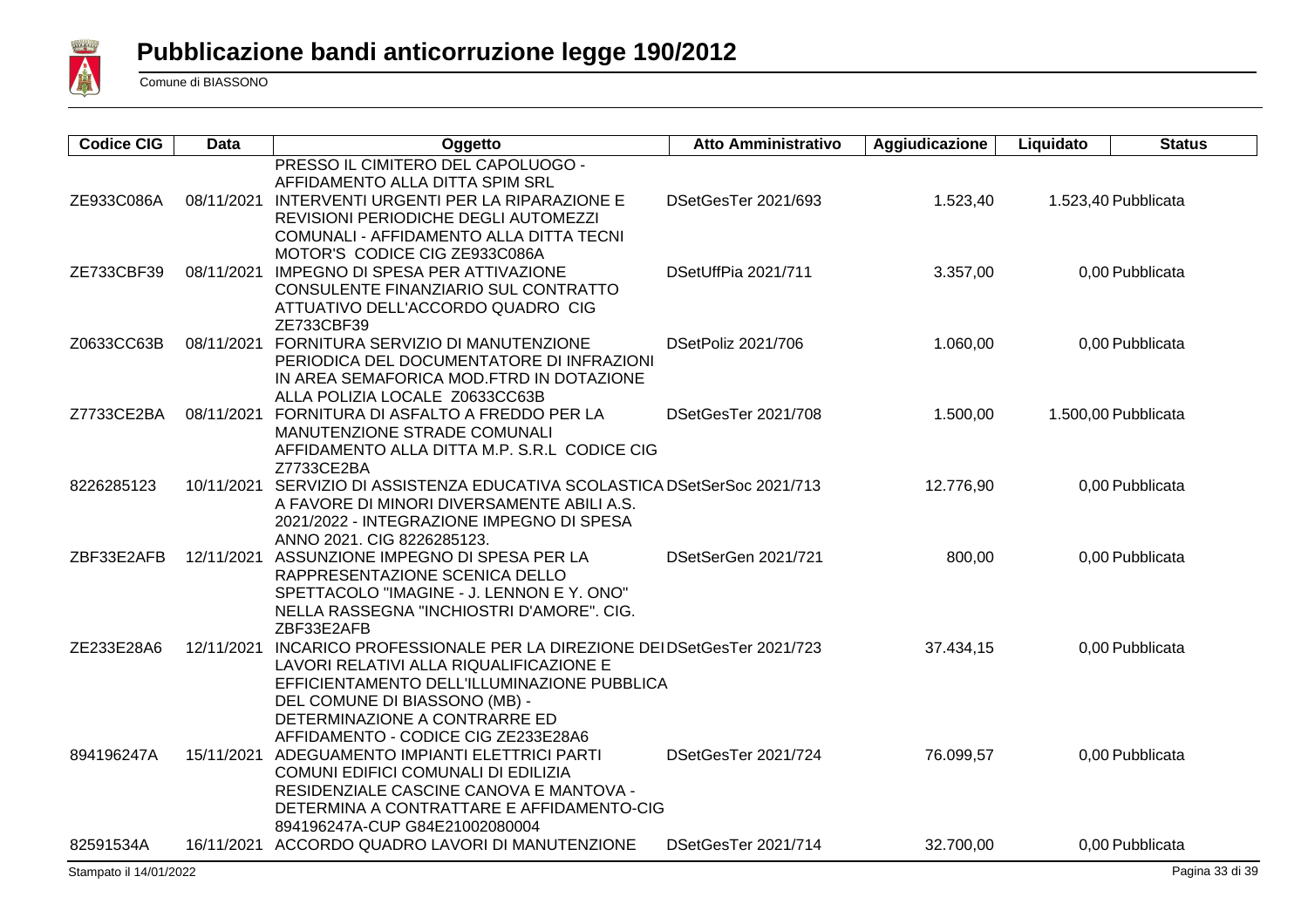

| <b>Codice CIG</b> | <b>Data</b> | Oggetto                                                                                                                                                                                                                                          | <b>Atto Amministrativo</b> | Aggiudicazione | Liquidato | <b>Status</b>       |
|-------------------|-------------|--------------------------------------------------------------------------------------------------------------------------------------------------------------------------------------------------------------------------------------------------|----------------------------|----------------|-----------|---------------------|
|                   |             | ORDINARIA STRADE E SPARGIMENTO SALE<br>ANTIGELO 2020-2023 - AFFIDAMENTO CONTRATTO<br>APPLICATIVO LAVORI SGOMBERO NEVE E<br>SPARGIMENTO SALE STAGIONI INVERNALI 2021-<br>2022 E 2022-2023 CIG 82591534AA                                          |                            |                |           |                     |
| ZA433F0FFF        | 17/11/2021  | ACQUISTO PRODOTTI PROMOZIONALI PER<br>INIZIATIVA #IORISPETTO DEL 25 NOVEMBRE 2021<br>PROGETTO GOOD MORNING BRIANZA CIG<br>ZA433F0FFF                                                                                                             | DSetUffPia 2021/730        | 123,49         |           | 123,49 Pubblicata   |
| Z8E33F4EB3        |             | 17/11/2021 VERIFICHE PRELIMINARI PER PREDISPOSIZIONE<br>PRATICA VIGILI DEL FUOCO SCUOLA ELEMENTARE<br>SANT'ANDREA - AFFIDAMENTO INCARICO CODICE<br>GIG Z8E33F4EB3                                                                                | DSetGesTer 2021/728        | 3.200,00       |           | 0,00 Pubblicata     |
| ZE833FEC4D        |             | 19/11/2021 INTERVENTI DI MANUTENZIONE ORDINARIA<br>ESEGUITI IN VIA D'URGENZA PRESSO LA SCUOLA<br>COMUNALE P. VERRI E L'EDIFICIO COMUNALE<br>VILLA MONGUZZI - AFFIDAMENTO ALLA DITTA<br>SANVITO S.A.S.E LIQUIDAZIONE - CODICE CIG<br>ZE833FEC4D   | DSetGesTer 2021/742        | 4.990,39       |           | 4.990,39 Pubblicata |
| ZDE3349852        |             | 19/11/2021 FORNITURA MATERIALI DESTINATI ALLE ATTIVITÀ<br>MANUTENTIVE E LAVORI DI FALEGNAMERIA<br>PRESSO EDIFICI E AREE COMUNALI - CODICE CIG<br>ZDE3349852                                                                                      | DSetGesTer 2021/741        | 2.440,00       |           | 2.440,00 Pubblicata |
| ZA634002B6        |             | 19/11/2021 INTERVENTO STRAORDINARIO DI PULIZIA PRESSO DSetGesTer 2021/740<br>LA PALESTRA DELLA SCUOLA A. MORO E DI<br>PULIZIA E SANIFICAZIONE PRESSO LA TORRE<br>CIVICA - AFFIDAMENTO ALLA DITTA PULITECNICA<br>DI MONZA - CODICE CIG ZA634002B6 |                            | 2.650,00       |           | 0,00 Pubblicata     |
| Z8833EE622        |             | 19/11/2021 IMPEGNO DI SPESA PER MANUTENZIONE ARMADIODSetSerGen 2021/734<br>ELETTRICO ROTANTE IN DOTAZIONE AL SERVIZIO<br>DEMOGRAFICO ANNI 2002 E 2023 - CIG. Z8833EE622                                                                          |                            | 1.000,00       |           | 0,00 Pubblicata     |
| ZF733FE1A3        | 19/11/2021  | OGGETTO: ASSUNZIONE IMPEGNO DI SPESA PER DSetSerGen 2021/735<br>ACQUISTO VESTIARIO MESSO COMUNALE CIG<br>ZF733FE1A3                                                                                                                              |                            | 443,00         |           | 0,00 Pubblicata     |
| <b>DIVERSI</b>    |             | 21/11/2021 SERVIZIO DI RISTORAZIONE SCOLASTICA E<br>SERVIZI AGGIUNTIVI A RIDOTTO IMPATTO<br>AMBIENTALE 2018-2022 IN CONCESSIONE.<br>IMPEGNO DI SPESA PERIODO SETTEMBRE<br>DICEMBRE 2021.                                                         | DSetPatr 2021/738          | 13,10          |           | 0,00 Pubblicata     |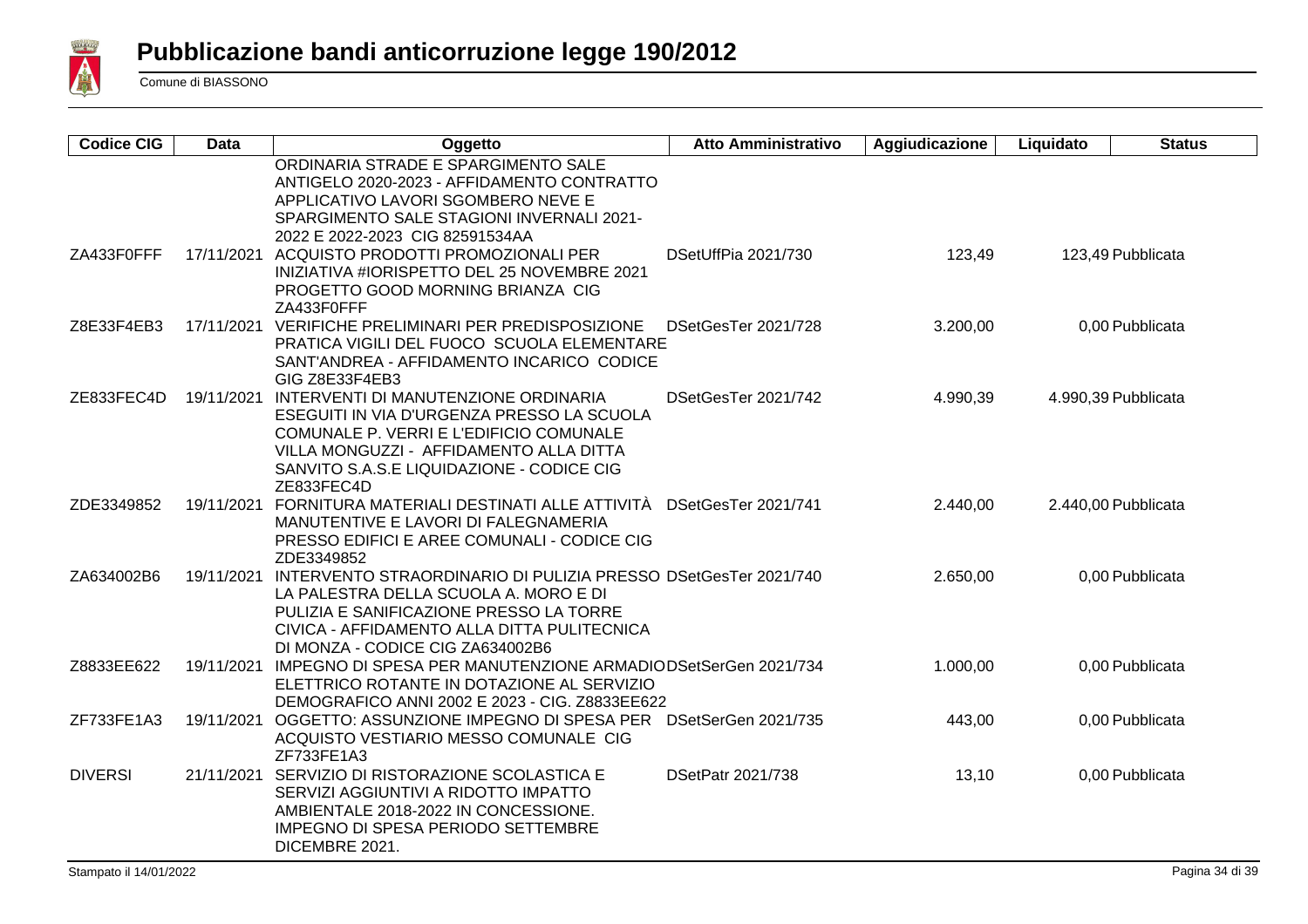

| <b>Codice CIG</b> | <b>Data</b> | Oggetto                                                                                                                                                                                                                            | <b>Atto Amministrativo</b> | Aggiudicazione | Liquidato | <b>Status</b>   |
|-------------------|-------------|------------------------------------------------------------------------------------------------------------------------------------------------------------------------------------------------------------------------------------|----------------------------|----------------|-----------|-----------------|
| ZB83403A8C        | 24/11/2021  | ASSUNZIONE IMPEGNO DI SPESA PER ACQUISTO<br>COMPONENTI TECNICI D'ARREDO PER LA<br>BIBLIOTECA COMUNALE CIG ZB83403A8C                                                                                                               | DSetSerGen 2021/749        | 147,00         |           | 0,00 Pubblicata |
|                   |             | 29/11/2021 ASSUNZIONE IMPEGNO DI SPESA PER ATTIVITA'<br>CULTURALE TEMATICA CON LE SCUOLE. CIG<br>Z2E3421528                                                                                                                        | 2021/863                   | 550,00         |           | 0,00 Pubblicata |
| Z2E3421528        |             | 29/11/2021 ASSUNZIONE IMPEGNO DI SPESA PER ATTIVITA'<br>CULTURALE TEMATICA CON LE SCUOLE. CIG<br>Z2E3421528                                                                                                                        | DSetSerGen 2021/762        | 550,00         |           | 0,00 Pubblicata |
| Z0B3422923        |             | 29/11/2021 ASSUNZIONE IMPEGNO DI SPESA PER ACQUISTO<br>BORSE PER CONSEGNA LIBRI BIBLIOTECA<br>COMUNALE Z0B3422923                                                                                                                  | DSetSerGen 2021/763        | 240,00         |           | 0,00 Pubblicata |
| ZA6342B10A        |             | 30/11/2021 ASSUNZIONE IMPEGNO DI SPESA PER SERVIZI A<br>PROTEZIONE DELLA SICUREZZA DEI DATI E DELLA<br>PRIVACY. CIG ZA6342B10A                                                                                                     | DSetSerGen 2021/767        | 5.800,00       |           | 0,00 Pubblicata |
| Z03342FCB9        |             | 01/12/2021 FORNITURA E INSTALLAZIONE DI IMPIANTO<br>MONTASCALE PRESSO LA SCUOLA MEDIA P. VERRI<br>DI VIA A. LOCATELLI N. 41 IN BIASSONO -<br>AFFIDAMENTO ALLA DITTA SPIM SRL - CODICE CIG<br>Z03342FCB9 CODICE CUP G83D21003920004 | DSetGesTer 2021/768        | 13.340,00      |           | 0,00 Pubblicata |
| ZE72FF37FE        |             | 03/12/2021 SERVIZIO PSICOLOGICO PROFESSIONALE DEL<br>SERVIZIO SOCIALE COMUNALE - INTEGRAZIONE<br>IMPEGNO DI SPESA ANNO 2021. CIG ZE72FF37FE.                                                                                       | DSetSerSoc 2021/772        | 2.850,00       |           | 0,00 Pubblicata |
| Z223441D7E        | 06/12/2021  | IMPEGNO DI SPESA PER IL SERVIZIO ANCORA<br>GENITORI CUP G11B20000950001 - CIG Z223441D7E                                                                                                                                           | DSetUffPia 2021/779        | 0,00           |           | 0,00 Pubblicata |
| Z953446B8D        |             | 06/12/2021 MEPA - ASSUNZIONE IMPEGNO DI SPESA PER<br>ACQUISTO COMPONENTI E MATERIALE<br>INFORMATICO PER IL CED E LE PDL DEGLI UFFICI<br><b>COMUNALI. CIG</b>                                                                       | DSetSerGen 2021/773        | 5.447,00       |           | 0,00 Pubblicata |
|                   |             | 07/12/2021 SERVIZIO STRAORDINARIO RIMOZIONE,<br>TRASPORTO E SMALTIMENTO RIFIUTI SPECIALI<br>PERICOLOSI CONTENENTE AMIANTO. ASSUNZIONE<br>IMPEGNO DI SPESA. CIG Z23341706A                                                          | DSetGesTer 2021/758        | 4.075,00       |           | 0,00 Pubblicata |
| <b>DIVERSI</b>    | 08/12/2021  | ADOZIONE AI SENSI DELL'ARTICOLO 32 COMMA 2<br>DEL DECRETO LEGISLATIVO 50/2016 DELLA<br>PROCEDURA AD EVIDENZA PUBBLICA AFFIDATA<br>ALLA CENTRALE UNICA DI COMMITTENZA (CUC)<br>DELLA PROVINCIA DI MONZA PER L'AFFIDAMENTO           | <b>DSetPatr 2021/774</b>   | 698.250,00     |           | 0,00 Pubblicata |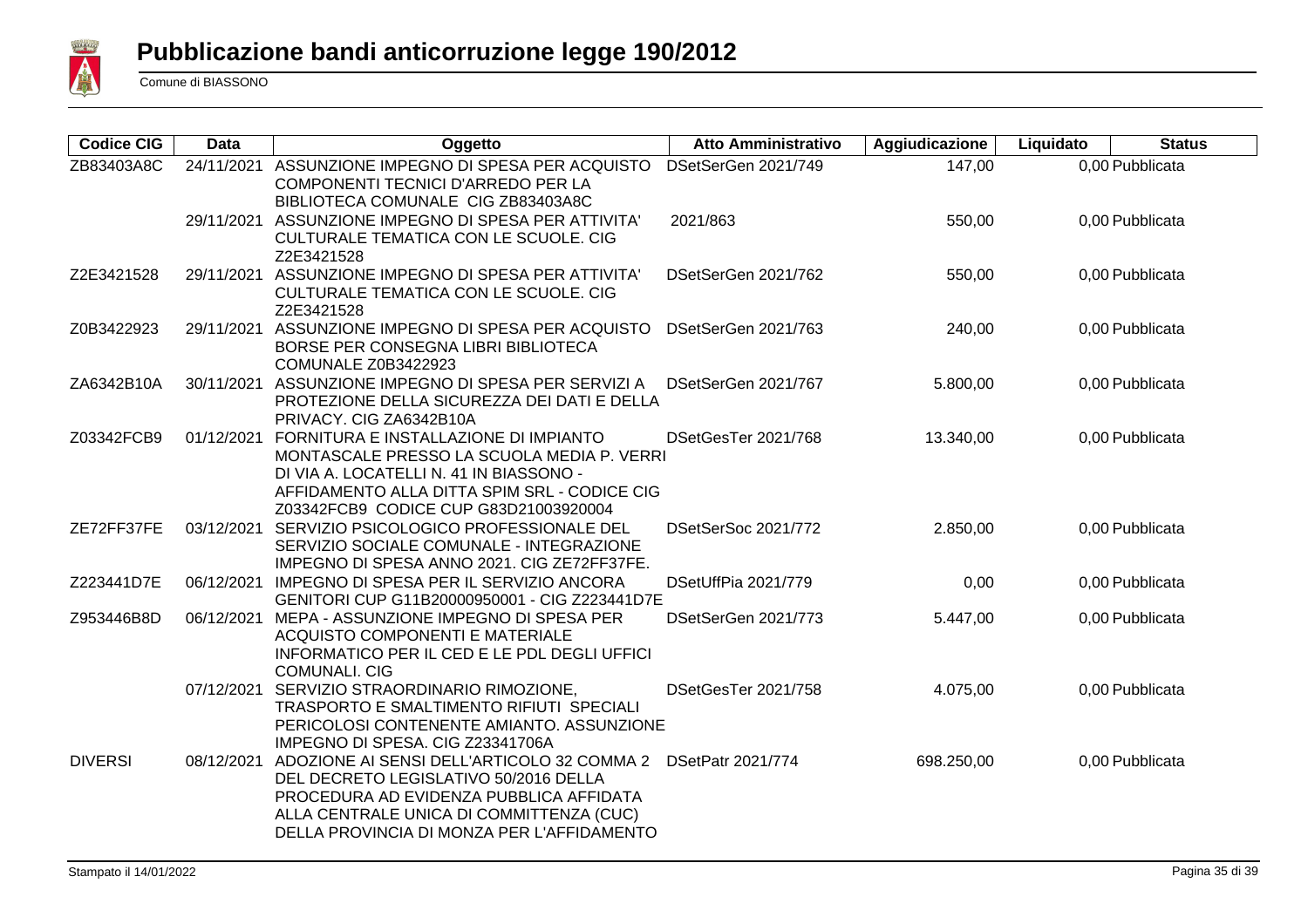

| <b>Codice CIG</b> | Data       | Oggetto                                                                                                                                                                                                                                                                             | <b>Atto Amministrativo</b> | Aggiudicazione | Liquidato | <b>Status</b>   |
|-------------------|------------|-------------------------------------------------------------------------------------------------------------------------------------------------------------------------------------------------------------------------------------------------------------------------------------|----------------------------|----------------|-----------|-----------------|
| Z493453798        |            | DEL SERVIZIO DI COPERTURA ASSICURATIVA -<br><b>RAMO RIS</b><br>09/12/2021 IMPEGNO DI SPESA PER L'ACQUISTO PRODOTTI<br>PER L'UFFICIO PER LE SEDI COMUNALI DI LISSONE<br>IN VIA MAGGIOLINI 19 E VIA MATTEOTTI 158 CIG<br><b>VARI</b>                                                  | DSetUffPia 2021/791        | 2.771,64       |           | 0,00 Pubblicata |
| ZF934537F8        |            | 09/12/2021 IMPEGNO DI SPESA PER L'ACQUISTO PRODOTTI<br>PER L'UFFICIO PER LE SEDI COMUNALI DI LISSONE<br>IN VIA MAGGIOLINI 19 E VIA MATTEOTTI 158 CIG<br><b>VARI</b>                                                                                                                 | DSetUffPia 2021/791        | 468,52         |           | 0,00 Pubblicata |
| Z4234656F2        |            | 14/12/2021 INCARICO PER LA VERIFICA DELL'IMPIANTO DI<br>PROTEZIONE SCARICHE ATMOSFERICHE DIRETTE<br>E INDIRETTE EDIFICIO SCOLASTICO A. MORO A<br>BIASSONO - AFFIDAMENTO AL P.I. PAOLO<br>CASIRAGHI CODICE GIG Z4234656F2                                                            | DSetGesTer 2021/782        | 1.600,00       |           | 0,00 Pubblicata |
| ZBC34511F5        |            | 14/12/2021 INCARICO SUPPORTO AL R.U.P. PER ATTIVITÀ DI<br>VERIFICA DEL PROGETTO ESECUTIVO E NEL<br>MONITORAGGIO DEL CONTRATTO DI<br>CONCESSIONE DEL SERVIZIO DI PUBBLICA<br>ILLUMINAZIONE DEL COMUNE DI BIASSONO -<br>DETERMINAZIONE A CONTRARRE ED<br>AFFIDAMENTO - CIG ZBC34511F5 | DSetGesTer 2021/780        | 8.455,00       |           | 0,00 Pubblicata |
| Z343467678        |            | 14/12/2021 DEFINIZIONE IMPEGNO DI SPESA A FAVORE DELLA DSetSerSoc 2021/784<br>SOC. COOP. SOC. QUADRIFOGLIO ONLUS PER IL<br>CONTRIBUTO ALLA RETTA DELLA C.S.S. "I<br>GIRASOLI" DI TRIUGGIO (MB) PER L'UTENTE A014 -<br>ANNO 2021. CIG Z343467678.                                    |                            | 22.809,62      |           | 0,00 Pubblicata |
|                   |            | 15/12/2021 INSERIMENTO PRESSO L'R.S.D. BEATO PAPA<br>GIOVANNI XXIII DI LIMBIATE (MB) DEL SIG. A055 -<br><b>IMPEGNO DI SPESA PER CONTRIBUTO RETTA</b><br>PERIODO 15/12/2021-31/12/2021.                                                                                              | DSetSerSoc 2021/786        | 455,44         |           | 0,00 Pubblicata |
| ZEA3474F2F        | 16/12/2021 | INTERVENTO DI REALIZZAZIONE SISTEMA DI<br>SOLLEVAMENTO ACQUE REFLUE PRESSO IL<br>CENTRO SPORTIVO COMUNALE DI VIA PARCO N. 51<br>DETERMINAZIONE A CONTRATTARE ED<br>AFFIDAMENTO - CUP G87H21038380004 CIG<br>ZEA3474F2F                                                              | DSetGesTer 2021/794        | 27.692,00      |           | 0,00 Pubblicata |
| Z603472807        | 16/12/2021 | INTERVENTO DI DISOTTURAZIONE E LAVAGGIO<br>SCARICO BAGNI SCUOLA MEDIA P. VERRI                                                                                                                                                                                                      | DSetGesTer 2021/793        | 210,00         |           | 0.00 Pubblicata |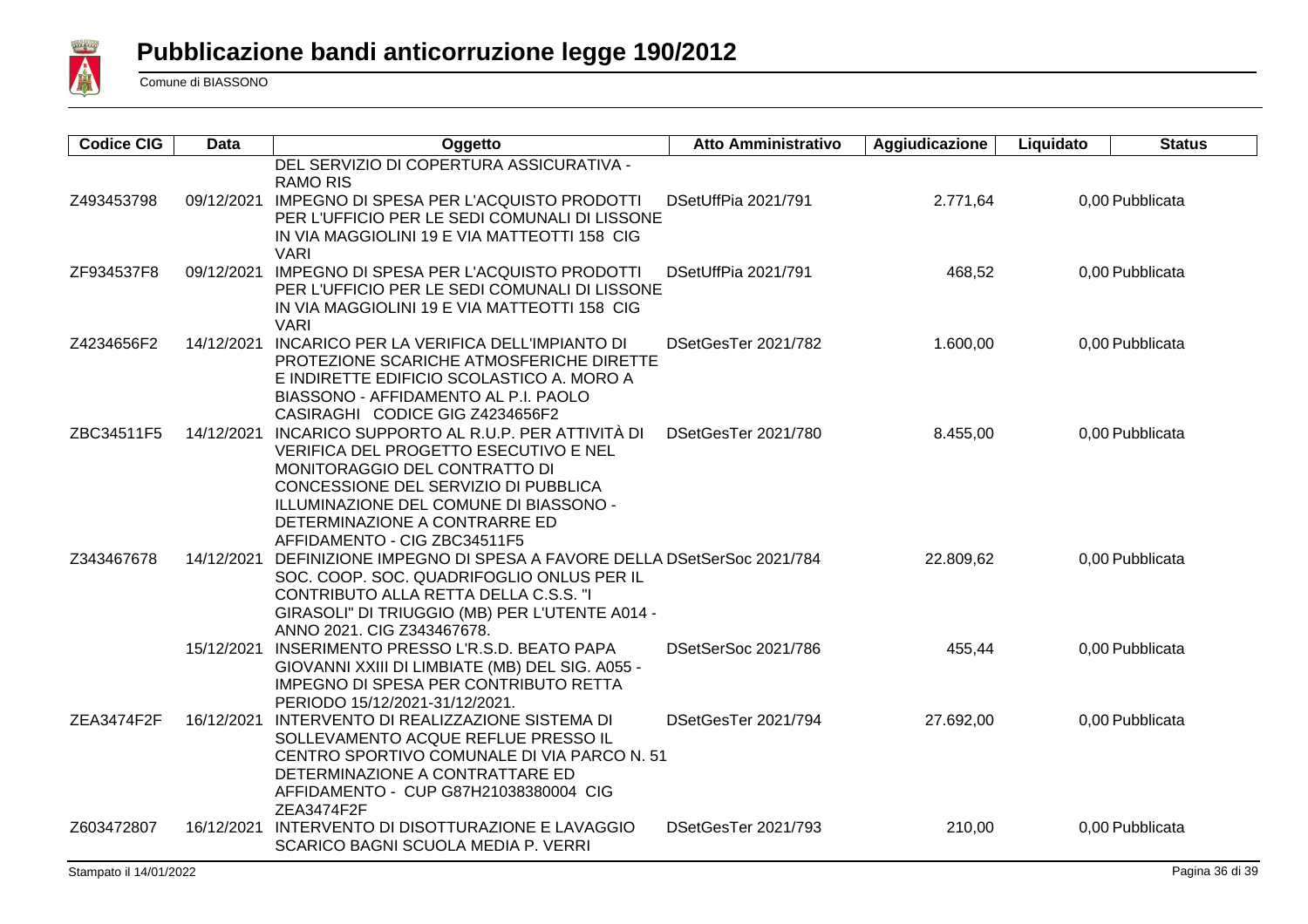

| <b>Codice CIG</b> | <b>Data</b> | Oggetto                                                                                                                                                                                                                                                                                                          | <b>Atto Amministrativo</b> | Aggiudicazione | Liquidato       | <b>Status</b>     |
|-------------------|-------------|------------------------------------------------------------------------------------------------------------------------------------------------------------------------------------------------------------------------------------------------------------------------------------------------------------------|----------------------------|----------------|-----------------|-------------------|
| ZD7332CD89        | 21/12/2021  | AFFIDAMENTO ALLA DITTA MAGNI E MOTTA -<br><b>CODICE CIG Z603472807</b><br><b>IIMPEGNO DI SPESA PER LA PARTECIPAZIONE</b><br>ALL'INIZIATIVA SCOLASTICA DAL TITOLO TIENIMI<br>D'OCCHIO ED ASSUNTO AI SENSI DELL' ARTICOLO<br>1 COMMA 130 DELLA LEGGE 30 DICEMBRE 2018 N<br>145. CODICE IDENTIFICATIVO GARA (CIG)   | DSetPatr 2021/802          | 400,00         |                 | 290,00 Pubblicata |
| Z18348C8EE        | 22/12/2021  | ZD7332CD89.<br>MEPA - ASSUNZIONE IMPEGNO DI SPESA PER<br><b>IMPLEMENTAZIONE E RAFFORTAMENTO DEL</b><br>SISTEMA DI BACKUP DEI DATI A FRONTE DEI NUOVI                                                                                                                                                             | DSetSerGen 2021/805        | 6.300,00       |                 | 0,00 Pubblicata   |
| Z5D3492CE8        | 23/12/2021  | POTENZIALI RISCHI INFORMATICI. CIGZ18348C8EE<br>AFFIDAMENTO FORNITURA DI LAMPADINE<br>SEMAFORICHE DETINATE ALL'ATTIVITA'<br>MANUTENTIVA DEGLI IMPIANTI DEL TERRITORIO<br>COMUNALE CIG Z5D3492CE8                                                                                                                 | DSetGesTer 2021/811        | 532,00         | 0,00 Pubblicata |                   |
| ZD63497C95        |             | 24/12/2021 SERVIZIO VVR - VISURE VEICOLI RUBATI -<br>IMPEGNO DI SPESA PER CANONE ANNUO 2022 CIG<br>ZD63497C95                                                                                                                                                                                                    | DSetPoliz 2021/818         | 206,58         |                 | 0,00 Pubblicata   |
| Z1E34980EA        | 24/12/2021  | FORNITURA DI N50 BLOCCHI VERBALE VIOLAZIONE DSetPoliz 2021/819<br><b>CDS - CIG Z1E34980EA</b>                                                                                                                                                                                                                    |                            | 385,00         |                 | 0,00 Pubblicata   |
| Z5E3498F39        | 26/12/2021  | INTEGRAZIONE IMPEGNO DI SPESA ONERI LEGALI DSetPatr 2021/815<br>PER I PROCEDIMENTI DI MEDIAZIONE E CIVILE<br>ASSUNTI CON DELIBERE DI GIUNTA 145/2020 E<br>101/2021 PER LA DEFINZIONE DEL CONTENZIOSO<br><b>INSORTO NEI CONFRONTI DEL PRECEDENTE</b><br><b>GESTORE DEL CENTRO SPORTIVO</b><br>POLIFUNZIONALE DI V |                            | 15.000,00      |                 | 788,00 Pubblicata |
| Z363499035        | 26/12/2021  | IMPEGNO E LIQUIDAZIONE DELLA SPESA<br>COMPENSI COMPONENTE TECNICO ESPERTO IN<br>MATERIA ELETTROTECNICHE DELLA<br>COMMISSIONE COMUNALE DI VIGILANZA SUI<br>LUOGHI DI PUBBLICO SPETTACOLO. NUMERO<br>IDENTIFICATIVO GARA (CIG) Z363499035.                                                                         | DSetPatr 2021/816          | 854,00         |                 | 699,98 Pubblicata |
| Z6D349A3EF        | 27/12/2021  | CONTRATTO DI MANUTENZIONE ORDINARIA<br><b>IMPIANTO TELEFONICO PRESSO LA SEDE</b><br>COMUNALE VILLA VERRI ANNO 2022 ASSUNZIONE<br>IMPEGNO DI SPESA ED AFFIDAMENTO ALLA DITTA<br>F.P. TELEMATICA. - CODICE CIG Z6D349A3EF                                                                                          | DSetGesTer 2021/821        | 630,00         |                 | 0,00 Pubblicata   |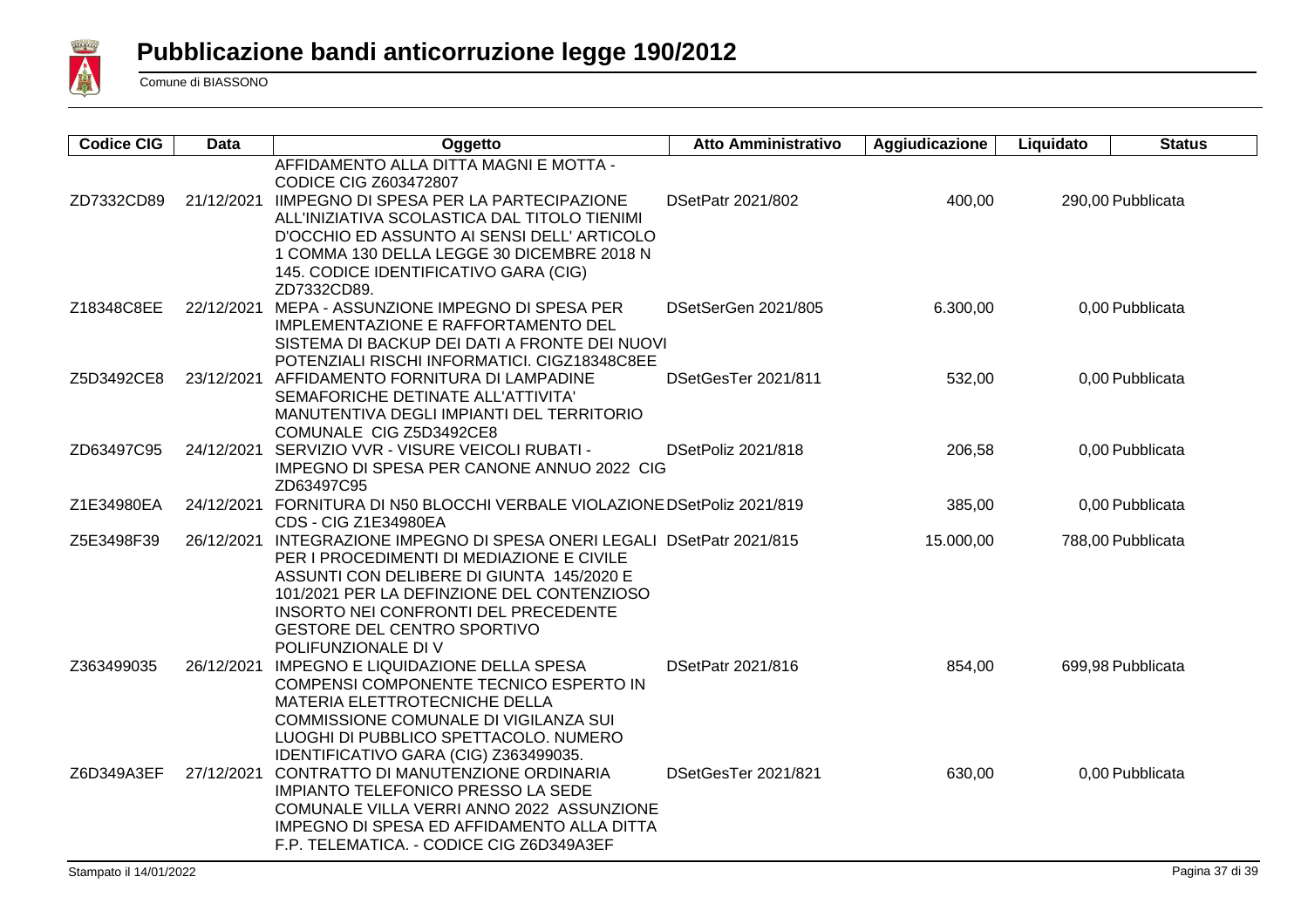

| <b>Codice CIG</b> | <b>Data</b> | Oggetto                                                                                                                                                                                                                                                                       | <b>Atto Amministrativo</b> | Aggiudicazione | Liquidato | <b>Status</b>   |
|-------------------|-------------|-------------------------------------------------------------------------------------------------------------------------------------------------------------------------------------------------------------------------------------------------------------------------------|----------------------------|----------------|-----------|-----------------|
| 82591534AA        | 27/12/2021  | ACCORDO QUADRO PER MANUTENZIONE<br>ORDINARIA DI SGOMBERO NEVE E SPARGIMENTO<br>SALE ANTIGELO TRIENNIO 20202023<br>SOTTOSCRITTO IN DATA 04.05.2020 AFFIDAMENTO<br>CONTRATTO APPLICATIVO PER LAVORI<br>MANUTENZIONE ORDINARIA STRADE 2022-2023-<br>CIG 82591534AA.              | DSetGesTer 2021/820        | 142.076,50     |           | 0,00 Pubblicata |
| ZDB349B6CC        | 27/12/2021  | IMPEGNO DI SPESA PER QUOTA DI ISCRIZIONE AL DSetSerSoc 2021/826<br>WEBINAR "LA COMPARTECIPAZIONE DEGLI UTENTI<br>AL COSTO DEI SERVIZI RESIDENZIALI E<br>SEMIRESIDENZIALI PER ANZIANI E DISABILI". CIG<br>ZDB349B6CC.                                                          |                            | 100,00         |           | 0,00 Pubblicata |
| ZE2349C85F        | 27/12/2021  | ASSISTENZA LEGALE GIUDIZIALE PER GIUDIZIO<br>PENDENTE AL CONSIGLIO DI STATO PER<br>ANNULLAMENTO/RIFORMA DELLA SENTENZA DEL<br>T.A.R. LOMBARDIAMILANO N.544/2021 -<br>PROCEDURA SERVIZIO DI PUBBLICA<br>ILLUMINAZIONE-CIG ZE2349C85F                                           | DSetGesTer 2021/828        | 5.951,30       |           | 0,00 Pubblicata |
| 904600684C        | 27/12/2021  | ACCORDO QUADRO LAVORI DI MANUTENZIONE<br>DEL PATRIMONIO COMUNALE PER OPERE DA<br>ELETTRICISTA TRIENNIO 2021 2023 CIG<br>ACCORDO QUADRO 8549970A70 - AFFIDAMENTO<br>CONTRATTO APPLICATIVO MANUTENZIONE<br>ORDINARIA IMMOBILI ANNO 2022 ALLA SOC. LIVIO -<br>CIG 904600684C     | DSetGesTer 2021/829        | 25.000,00      |           | 0,00 Pubblicata |
| 90459856F8        | 27/12/2021  | ACCORDO QUADRO LAVORI DI MANUTENZIONE<br>DEL PATRIMONIO COMUNALE PER OPERE DA<br>IDRAULICO 2021 2023 - CIG ACCORDO QUADRO<br>8569871146 - AFFIDAMENTO CONTRATTO<br>APPLICATIVO PER LAVORI MANUTENZIONE<br>ORDINARIA IMMOBILI COMUNALI ANNO 2022 ALLA<br>SOC. CARLOMAGNO GROUP | DSetGesTer 2021/830        | 25.000,00      |           | 0,00 Pubblicata |
| Z37348CE58        | 27/12/2021  | ASSUNZIONE IMPEGNO DI SPESA PER<br>ABBONAMENTO ANNUALITA' 2022 AL SERVIZIO<br>TELEMACO DI INFOCAMERE SPA PER L'ACCESSO<br>AI DATI DEL REGISTRO IMPRESE PER LE ATTIVITA'<br>CONNESSE AL SUAP, COMMERCIO E SUE.                                                                 | DSetSvTerr 2021/832        | 1.100,00       |           | 0,00 Pubblicata |
| ZE1349EA6B        | 28/12/2021  | AFFIDAMENTO INTERVENTO DI SOSTITUZIONE<br>CALDAIE MURALI PRESSO IL MUSEO CIVICO E                                                                                                                                                                                             | DSetGesTer 2021/835        | 4.990,00       |           | 0,00 Pubblicata |